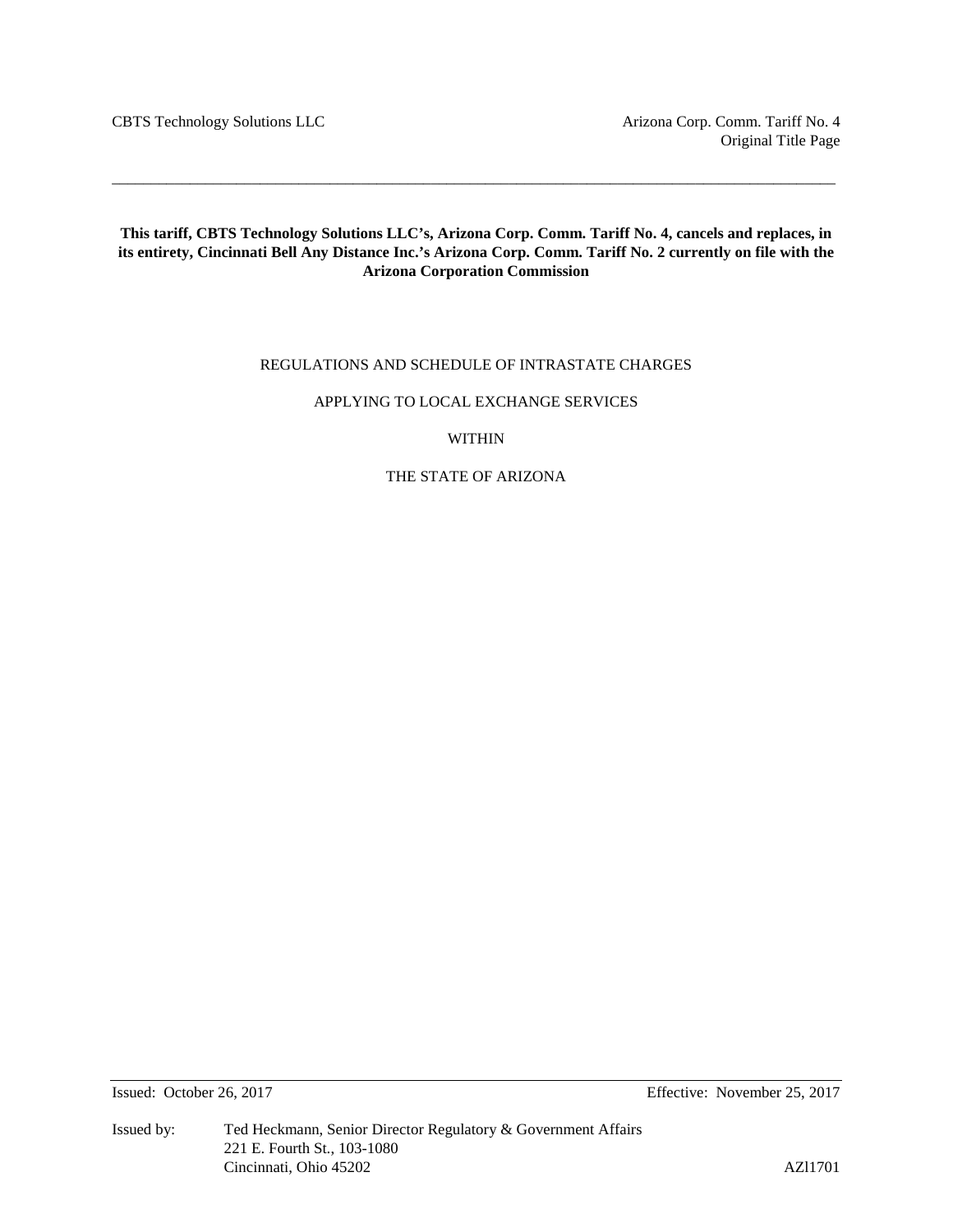# CHECK SHEET

Pages of this tariff, as indicated below, are effective as of the date shown at the bottom of the respective pages. Original and revised pages, as named below, comprise all changes from the original tariff and are currently in effect as of the date on the bottom of this page.

| PAGE           | <b>REVISION</b> |        | <b>PAGE</b> | <b>REVISION</b> |        | <b>PAGE</b> | <b>REVISION</b> |
|----------------|-----------------|--------|-------------|-----------------|--------|-------------|-----------------|
| Title          | Original        | ∗      | 33          | Original        | $\ast$ |             |                 |
| 1              | Original        | ∗      | 34          | Original        | $\ast$ |             |                 |
| $\overline{c}$ | Original        | $\ast$ | 35          | Original        | $\ast$ |             |                 |
| 3              | Original        | $\ast$ | 36          | Original        | $\ast$ |             |                 |
| $\overline{4}$ | Original        | ∗      | 37          | Original        | $\ast$ |             |                 |
| 5              | Original        | $\ast$ | 38          | Original        | $\ast$ |             |                 |
| 6              | Original        | *      | 39          | Original        | *      |             |                 |
| 7              | Original        | *      | 40          | Original        | $\ast$ |             |                 |
| $\,8\,$        | Original        | $\ast$ | 41          | Original        | *      |             |                 |
| 9              | Original        | ∗      | 42          | Original        | *      |             |                 |
| 10             | Original        | $\ast$ | 43          | Original        | $\ast$ |             |                 |
| 11             | Original        | $\ast$ | 44          | Original        | $\ast$ |             |                 |
| 12             | Original        | $\ast$ | 45          | Original        | $\ast$ |             |                 |
| 13             | Original        | *      | 46          | Original        | *      |             |                 |
| 14             | Original        | $\ast$ | 47          | Original        | $\ast$ |             |                 |
| 15             | Original        | $\ast$ |             |                 |        |             |                 |
| 16             | Original        | ∗      |             |                 |        |             |                 |
| 17             | Original        | $\ast$ |             |                 |        |             |                 |
| 18             | Original        | $\ast$ |             |                 |        |             |                 |
| 19             | Original        | $\ast$ |             |                 |        |             |                 |
| 20             | Original        | ∗      |             |                 |        |             |                 |
| 21             | Original        | ∗      |             |                 |        |             |                 |
| 22             | Original        | *      |             |                 |        |             |                 |
| 23             | Original        | ∗      |             |                 |        |             |                 |
| 24             | Original        | ∗      |             |                 |        |             |                 |
| 25             | Original        | ∗      |             |                 |        |             |                 |
| 26             | Original        | $\ast$ |             |                 |        |             |                 |
| 27             | Original        | $\ast$ |             |                 |        |             |                 |
| 28             | Original        | ∗      |             |                 |        |             |                 |
| 29             | Original        | ∗      |             |                 |        |             |                 |
| 30             | Original        | $\ast$ |             |                 |        |             |                 |
| 31             | Original        | ∗      |             |                 |        |             |                 |
| 32             | Original        | ∗      |             |                 |        |             |                 |
|                |                 |        |             |                 |        |             |                 |

\* - indicates those pages included with this filing

Issued: October 26, 2017 Effective: November 25, 2017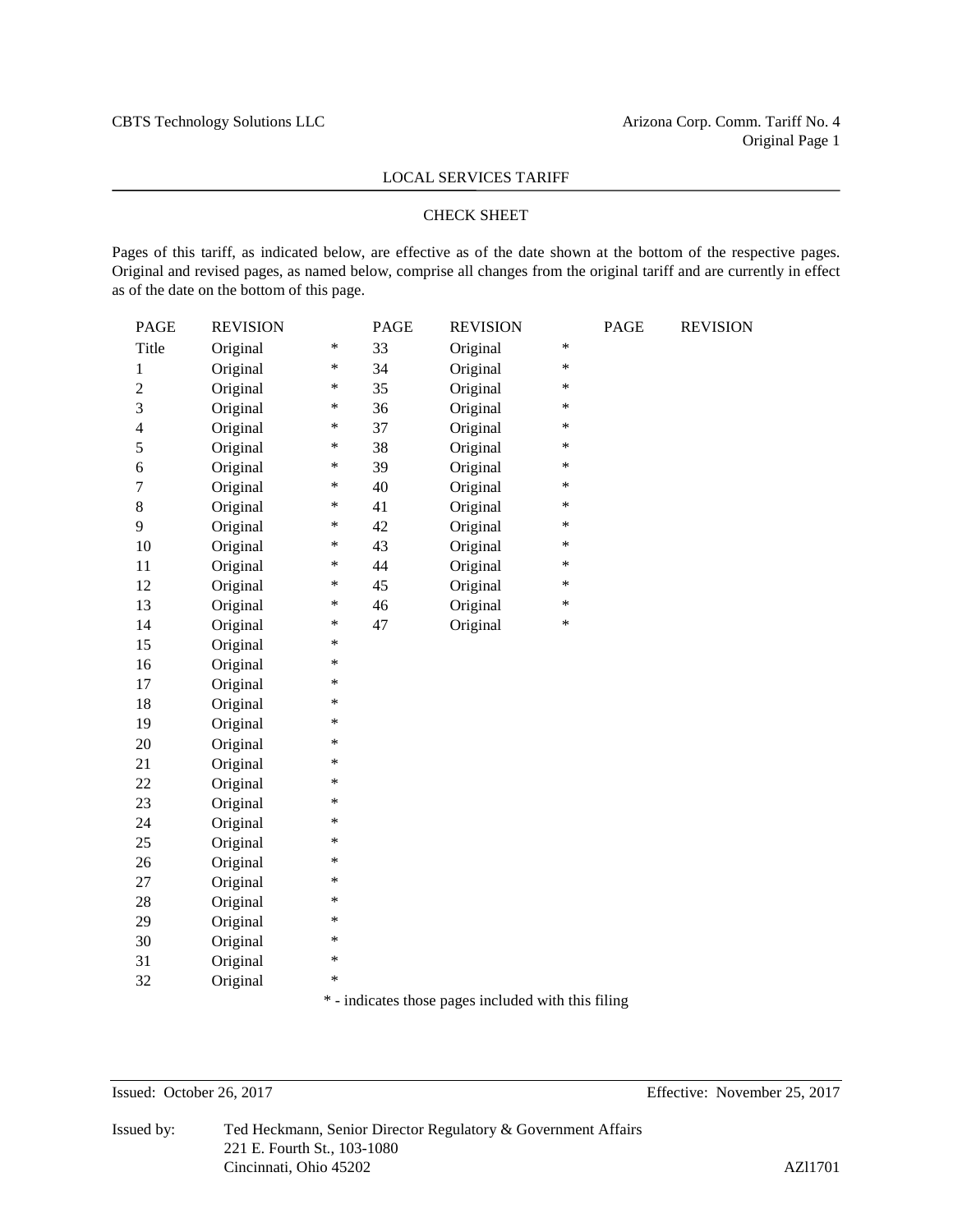# TABLE OF CONTENTS

|                                                                            | Page         |
|----------------------------------------------------------------------------|--------------|
| <b>TITLE PAGE</b>                                                          | Title        |
| <b>CHECK SHEET</b>                                                         | $\mathbf{1}$ |
| <b>TABLE OF CONTENTS</b>                                                   | 2            |
| <b>INDEX</b>                                                               | 3            |
| <b>EXPLANATION OF SYMBOLS</b>                                              | 5            |
| <b>TARIFF FORMAT</b>                                                       | 6            |
| <b>SECTION 1 - Application of Tariff and Definitions</b>                   | 7            |
| <b>SECTION 2 - Regulations</b>                                             | 13           |
| <b>SECTION 3 - Directory Listings – Descriptions and Maximum Rates</b>     | 30           |
| SECTION 4 - Directory Assistance Service - Descriptions and Maximum Rates  | 34           |
| SECTION 5 - Operator Assistance Service – Descriptions and Maximum Rates   | 35           |
| SECTION 6 - Business Access Line Services - Descriptions and Maximum Rates | 36           |
| <b>SECTION 7 - PRI Service – Descriptions and Maximum Rates</b>            | 39           |
| <b>SECTION 8 - Exchange Areas</b>                                          | 44           |
| <b>SECTION 9 - Current Rates</b>                                           | 45           |
|                                                                            |              |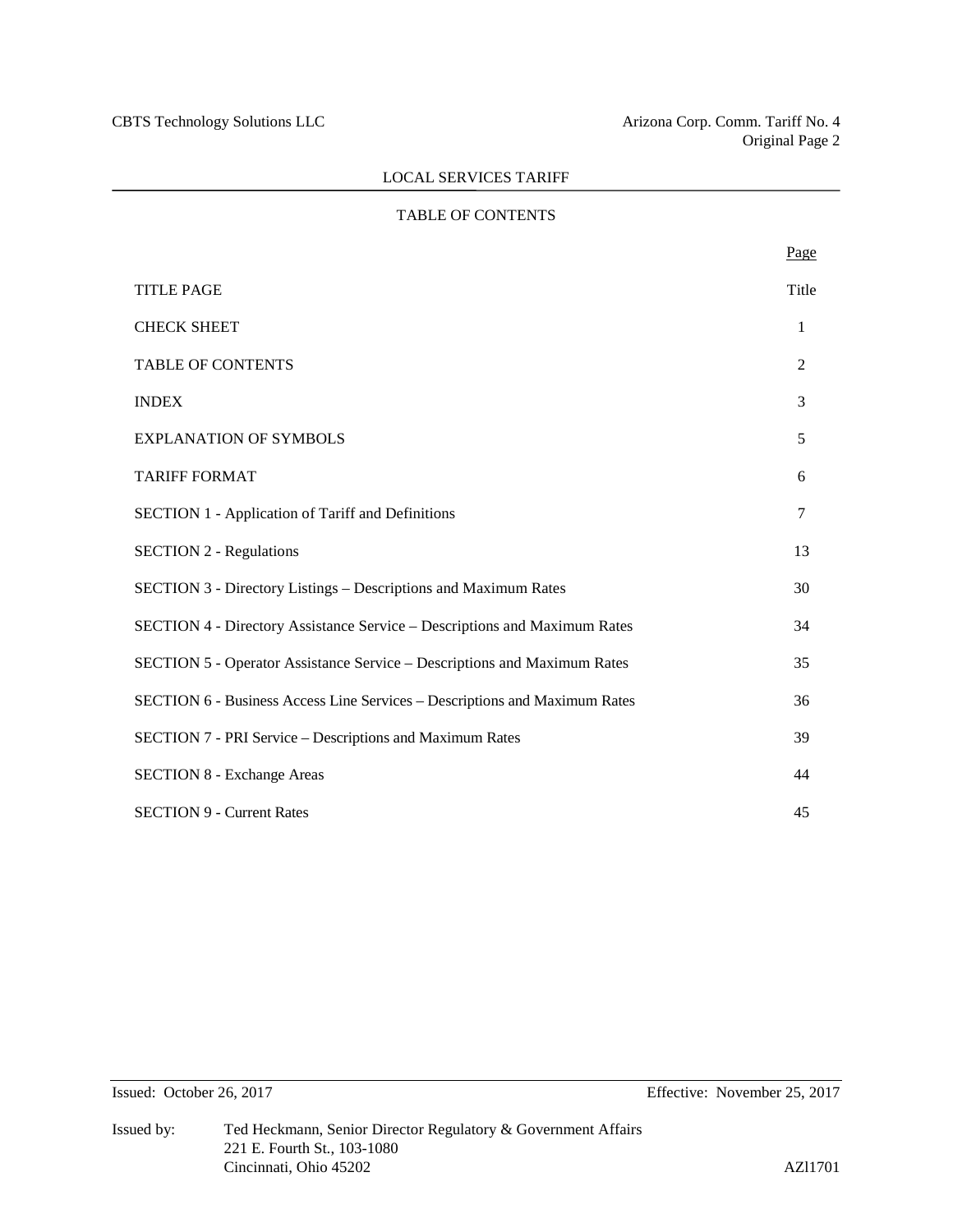# **INDEX**

| Subject | Page |
|---------|------|
|         |      |
|         |      |
|         |      |
|         |      |
|         |      |
|         |      |
|         |      |
|         |      |
|         |      |
|         |      |
|         |      |
|         |      |
|         |      |
|         |      |
|         |      |
|         |      |
|         |      |
|         |      |
|         |      |
|         |      |
|         |      |
|         |      |
|         |      |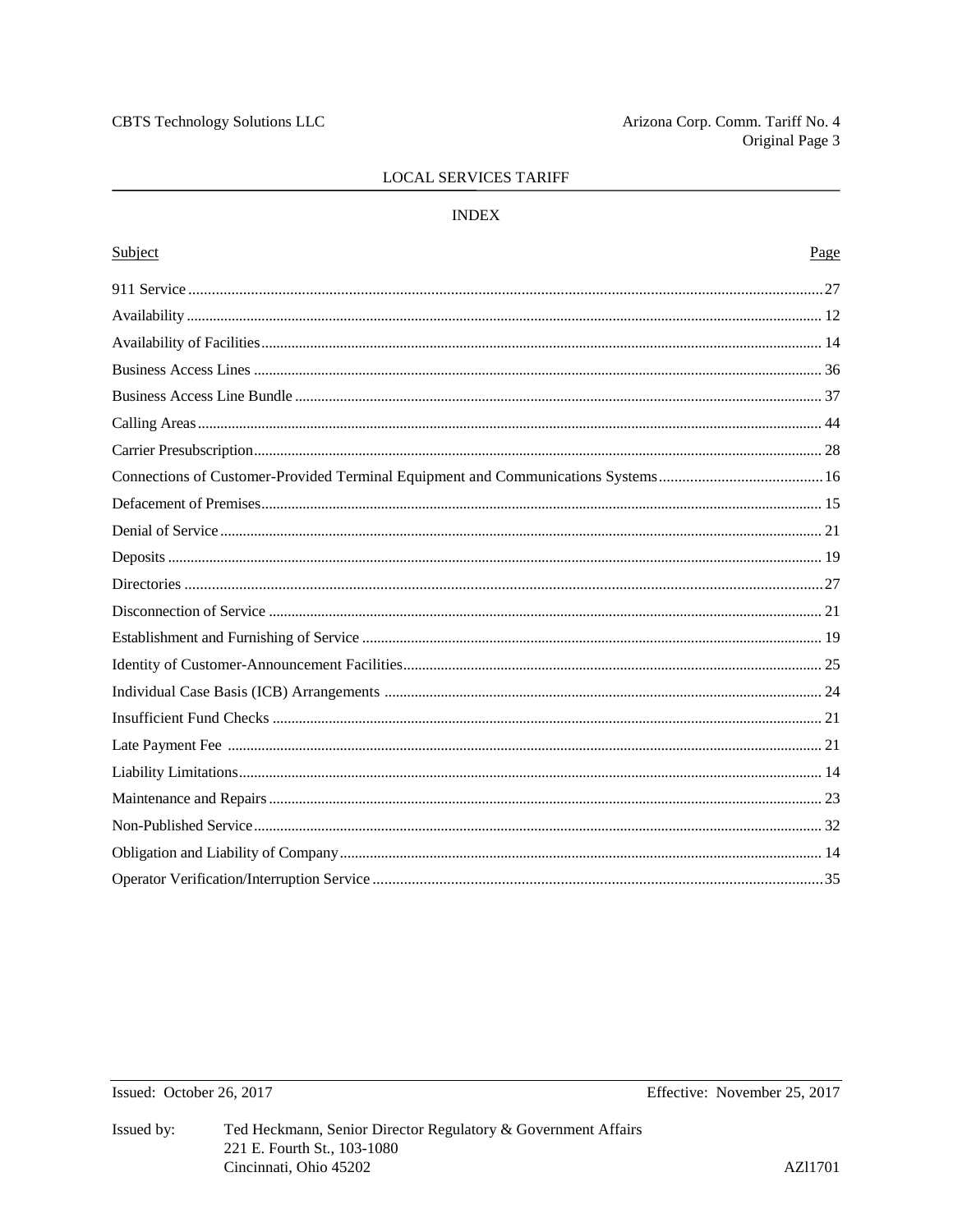# **INDEX**

# Subject Page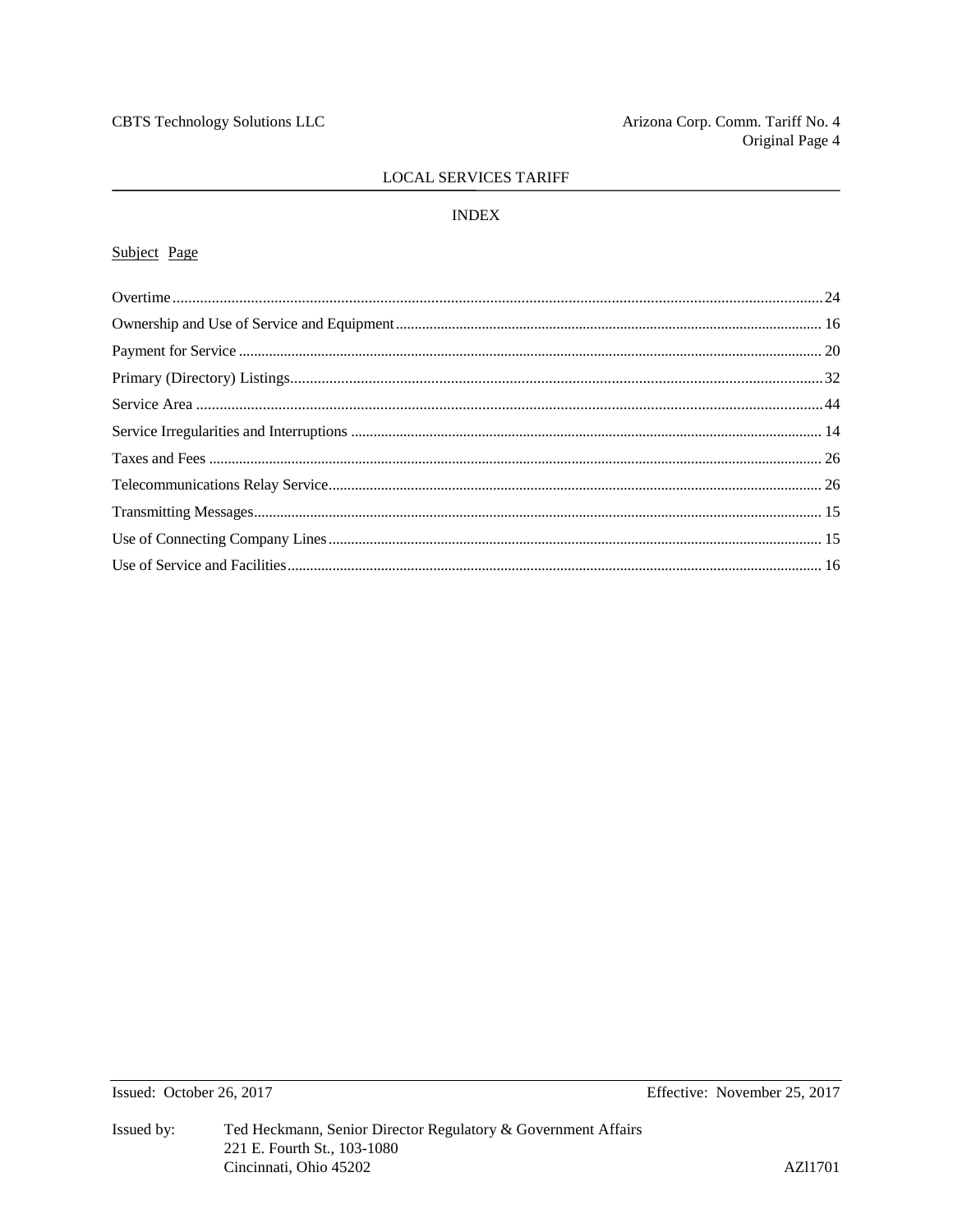# EXPLANATION OF SYMBOLS USED IN THIS TARIFF

The following symbols shall be used in this tariff for the purpose indicated below:

| (C) | To signify changed condition or regulation.                      |
|-----|------------------------------------------------------------------|
| (D) | To signify discontinued rate or regulation.                      |
| (I) | To signify increased rate.                                       |
| (M) | To signify a move in the location of text.                       |
| (N) | To signify new rate or regulation.                               |
| (R) | To signify reduced rate                                          |
| (T) | To signify a change in text but no change in rate or regulation. |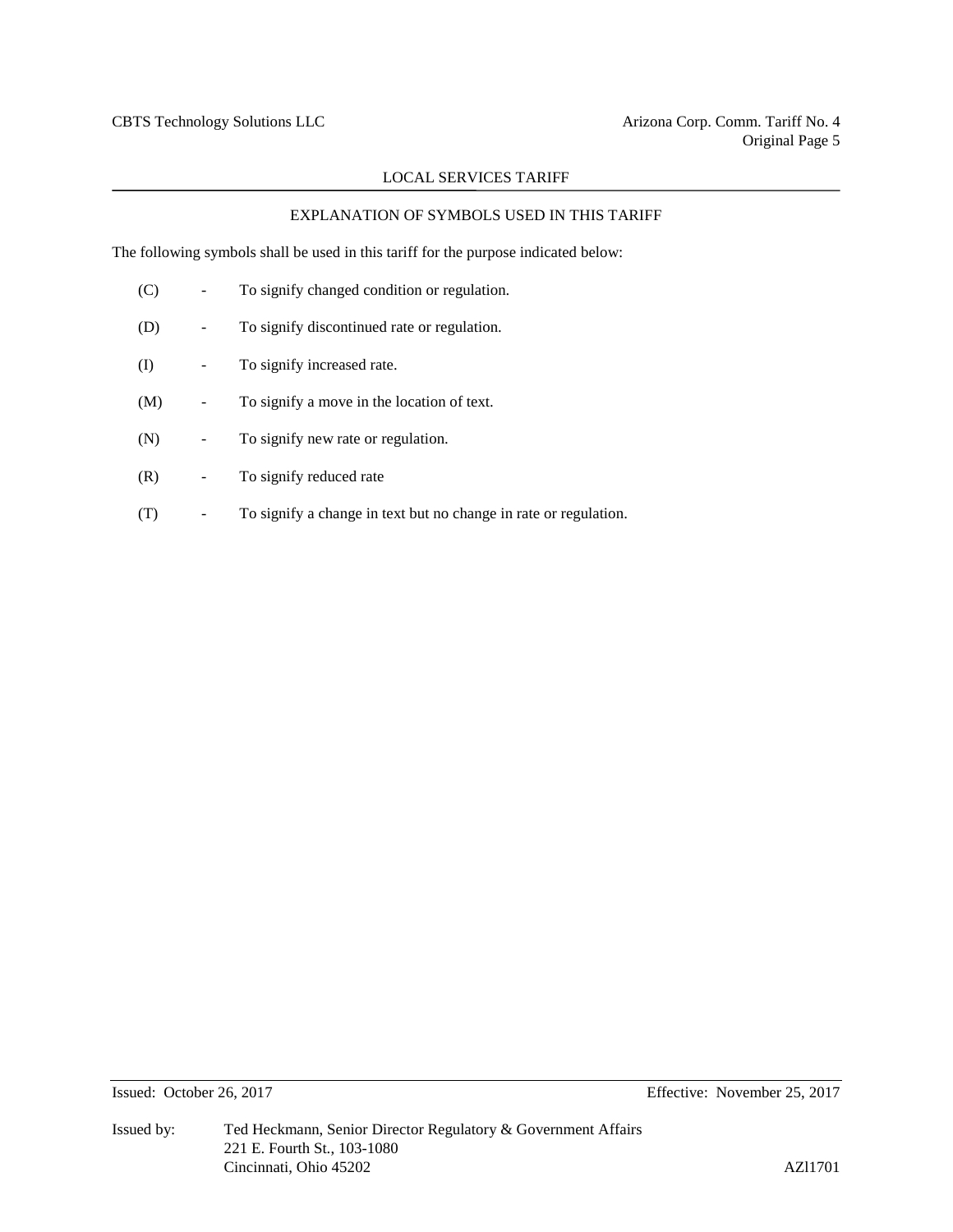#### TARIFF FORMAT

- A. Page Numbering Page numbers appear in the upper right corner of the page. Pages are numbered sequentially. However, new pages are occasionally added to the tariff. When a new page is added between pages existing pages with whole numbers, a decimal is added. For example, a new page added between pages 34 and 35 would be 34.1.
- B. Page Revision Numbers Revision numbers also appear in the upper right comer of each page. These numbers are used to determine the most current pace version on file with the Commission. For example, the 4th Revised Page 34 cancels the Original Page 34. Consult the check sheet for the page currently in effect.
- C. Paragraph Numbering Sequence There are nine levels of paragraph coding. Each level of coding is subservient to its next higher level:

2 2.1 2.1.1 2.1.1.A 2.1.1.A.1 2.1.1.A.1.(a) 2.1.1.A.1.(a).I 2.1.1.A.1.(a).I.(i)

D. Check Sheets - When a tariff filing is made with the Commission an updated check sheet accompanies the filing. The check sheet lists the pages contained in the tariff, with a cross reference to the current revision number. When new sheets are added, the check sheet is changed to reflect the revision. All revisions made in a given filing are designated by an asterisk (\*). There shall be no other symbols used on this sheet if these are the only changes made. The tariff user should refer to the latest check sheet to find out if a particular page is the most current on file with the Commission.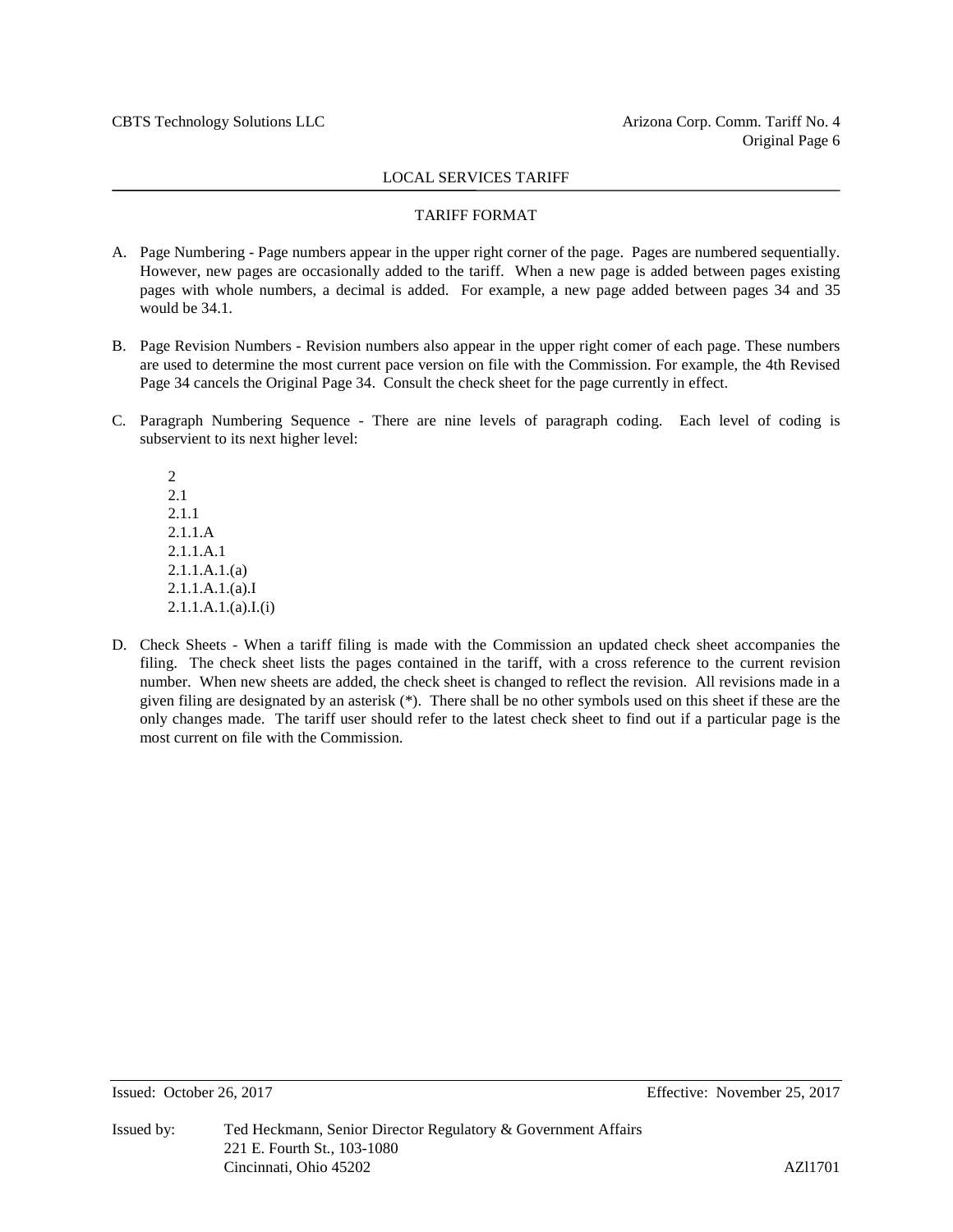# SECTION 1 - APPLICATION OF TARIFF AND DEFINITIONS

# 1.1 APPLICATION OF TARIFF

This tariff sets forth the service offerings, rates, terms and conditions applicable to the furnishing of intrastate communications service by CBTS Technology Solutions LLC to customers within the State of Arizona. Local exchange business services will be provided in the State in service areas of any local exchange carriers with whom the Company has either a resale agreement or an interconnection agreement in effect. The services in this tariff will be provided where technically feasible.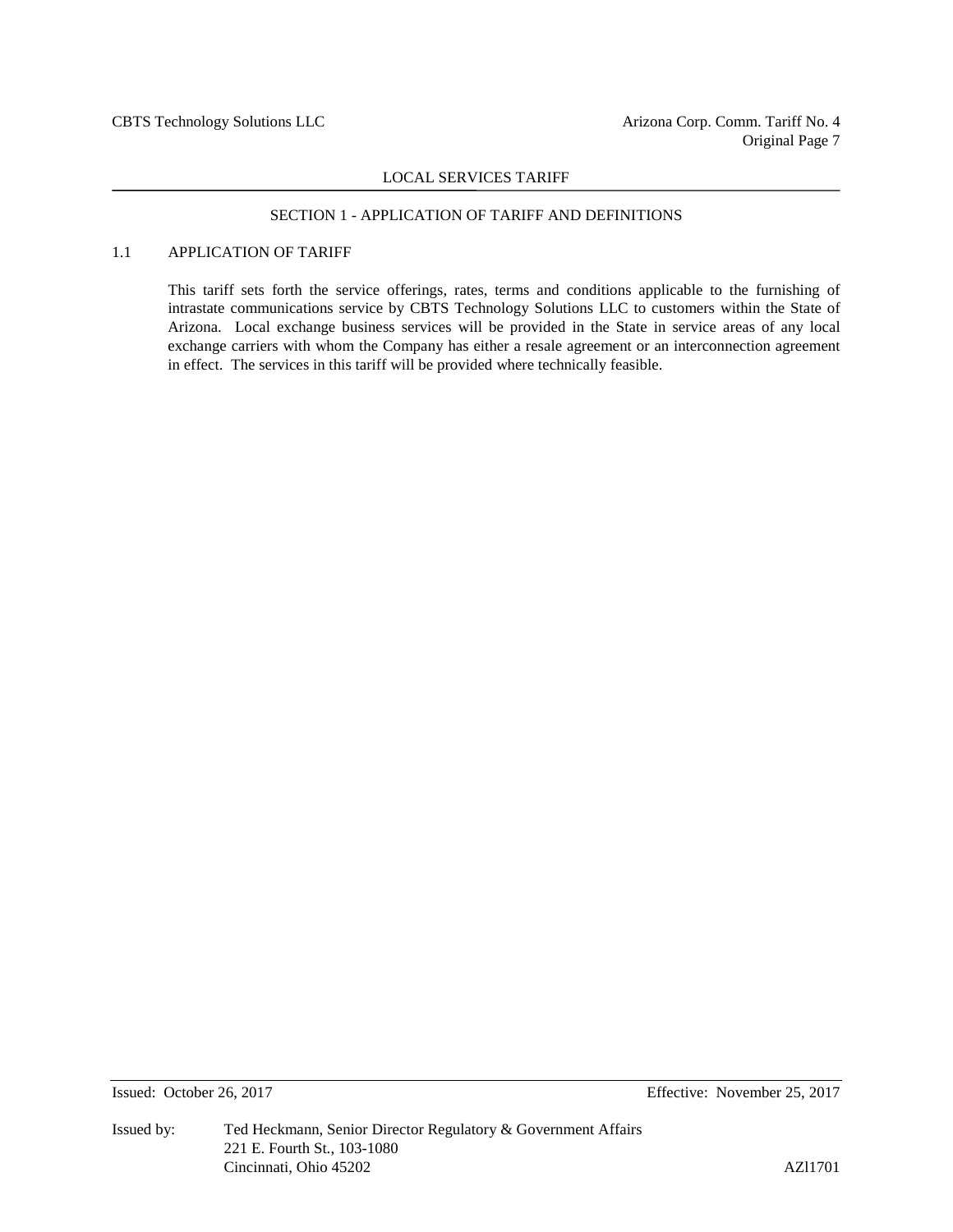#### SECTION 1 - APPLICATION OF TARIFF AND DEFINITIONS, (CONT'D.)

### 1.2 DEFINITIONS

Certain terms used generally throughout this tariff are defined as follows.

#### 1.2.1 Central Office

A switching unit in a telecommunications system providing service to the general public, that has the necessary equipment and operating arrangements for terminating and interconnecting lines and trunks.

1.2.2 Central Office Line

A circuit used within a central office to connect to an individual line or any type of trunk.

1.2.3 Company

CBTS Technology Solutions LLC (CBTS) which is the issuer of this tariff. Also refers to the underlying provider whose facilities CBTS uses to furnish service.

1.2.4 Communication-Impaired Person

For purposes of this tariff, the definition of impaired refers to persons with communication impairments, including hearing impaired, deaf, deaf/blind, or speech impaired persons whose impairment prevents them from communicating over the telephone without the aid of a telecommunications device for the deaf or text telephone (TDD/TTY).

1.2.5 Commission

The Arizona Corporation Commission.

1.2.6 Contract

The service agreement between a customer and the Company under which facilities for the customer's use are furnished, in accordance with the provisions of this tariff.

1.2.7 Customer

The person, firm, corporation or other entity that orders service and is responsible for the payment of charges and for compliance with the Company's tariff regulations.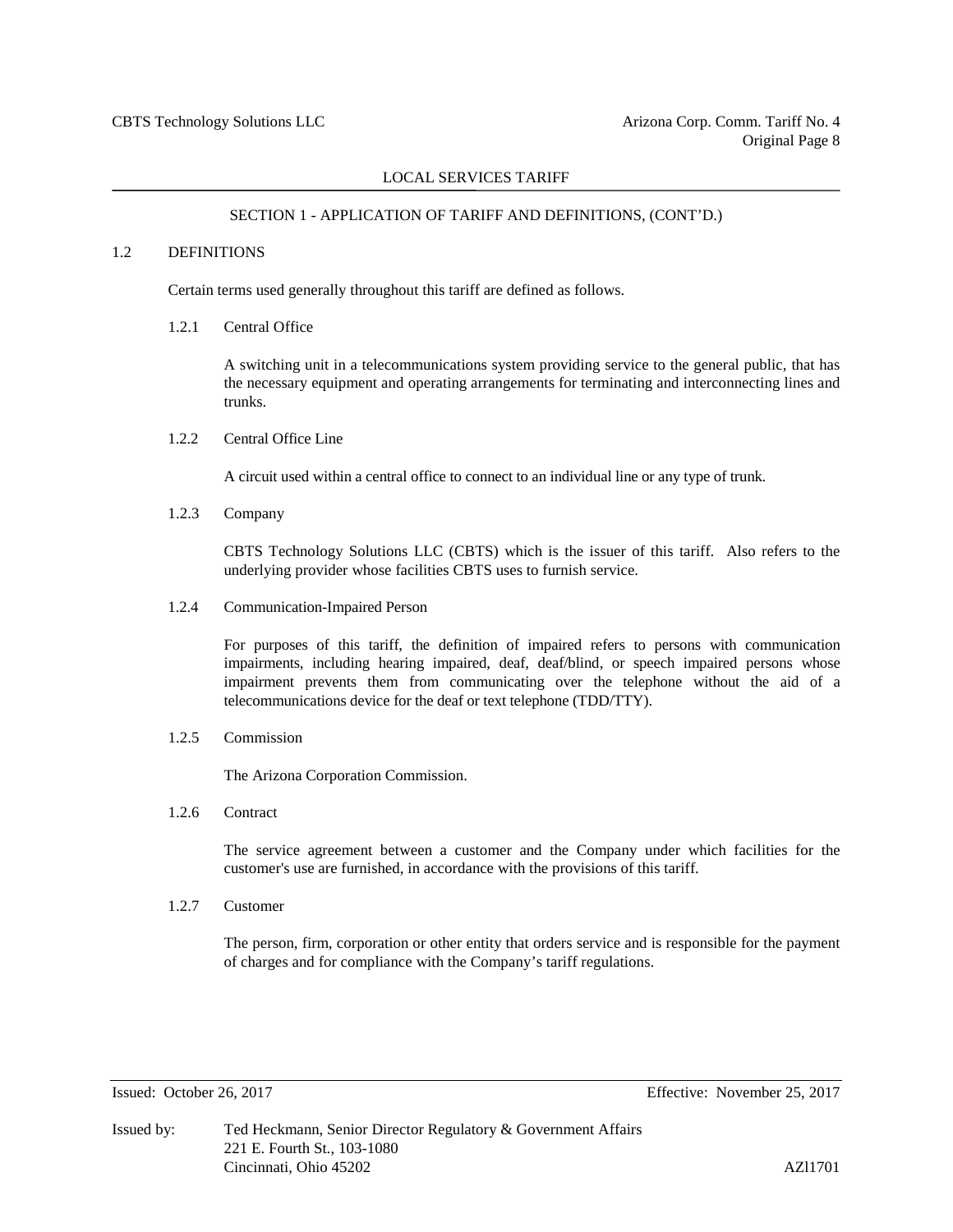#### SECTION 1 - APPLICATION OF TARIFF AND DEFINITIONS, (CONT'D.)

# 1.2 DEFINITIONS, (CONT'D.)

#### 1.2.8 Demarcation Point (Network Interface)

The point of demarcation and/or interconnection between Company communications facilities and terminal equipment, protective apparatus or wiring at a customer's premises. Company-installed facilities at or constituting the demarcation point will consist of wire or a jack conforming to Subpart F of Part 68 of the FCC's rules. "Premises" as used in this section generally means a dwelling unit, other building or a legal unit of real property such as a lot on which a dwelling unit is located, as determined by the Company's reasonable and nondiscriminatory standard operating practices. The "minimum point of entry" as used in this section will be either (1) the closest practicable point to where the wiring crosses a property line or (2) the closest practicable point to where the wiring enters a multiunit building or buildings.

The Company's reasonable and nondiscriminatory standard operating practices will determine which of (1) or (2) will apply. The Company is not precluded from establishing reasonable classifications of multiunit premises for purposes of determining which of (1) or (2) above will apply. Multiunit premises include, but are not limited to, commercial, shopping center and campus situations.

#### 1.2.8.A Single Unit Installations

For single unit installations existing as of December 27, 1991, and installations installed after that date, the demarcation point will be a point within twelve inches of the protector or, where there is no protector, within twelve inches of where the telephone wire enters the customer's premises.

#### 1.2.8.B Multiunit Installations

In multiunit premises existing as of December 27, 1991, the demarcation point will be determined in accordance with the Company's reasonable and nondiscriminatory standard operating practices; provided, however, that where there are multiple demarcation points within the multiunit premises, a demarcation point for a customer will not be further inside the customer's premises than a point twelve inches from where the wiring enters the customer's premises.

In multiunit premises in which wiring is installed after December 27, 1991, including additions, modifications and rearrangements of wiring existing prior to that date, the multiunit premises owner will determine the location of the demarcation point or points. The multiunit premises owner will determine whether there will be a single demarcation point location for all customers or separate locations for each customer; provided, however, that where there are multiple demarcation points within the multiunit premises, a demarcation point for a customer will not be further inside the customer's premises than a point twelve inches from where the wiring enters the customer's premises.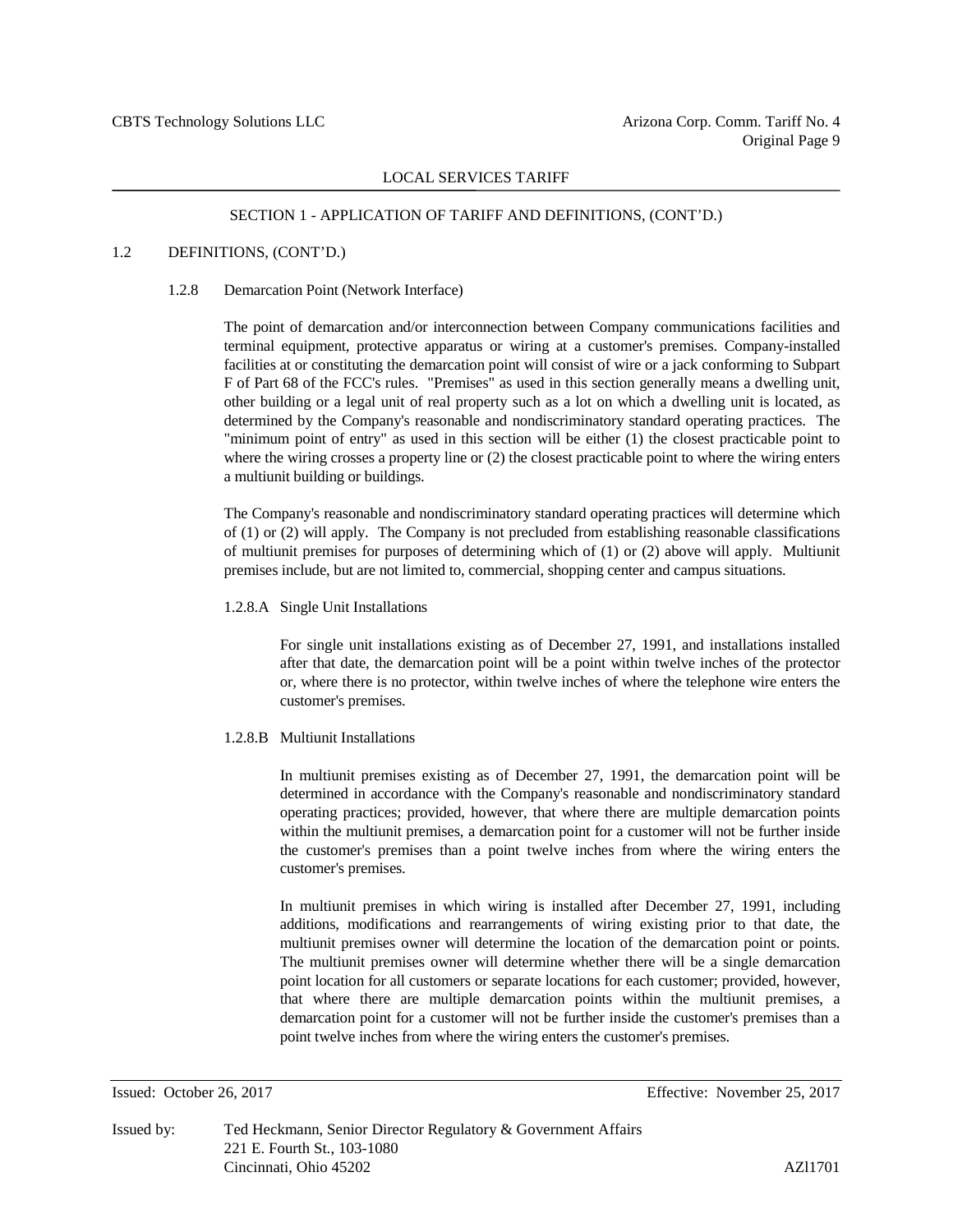#### SECTION 1 - APPLICATION OF TARIFF AND DEFINITIONS, (CONT'D.)

#### 1.2 DEFINITIONS, (CONT'D.)

1.2.9 Direct Inward Dialing (DID)

A service attribute that routes incoming calls directly to stations, bypassing a central answering point.

1.2.10 Directory Listing

The publication in the alphabetical directory of information pertaining to a customer's telephone number.

1.2.11 Exchange

A unit established for the administration of telecommunications service in a specified area, which usually embraces a city, town, or village and its environs. It consists of one or more central offices together with the associated plant used in furnishing telecommunications service within that area.

1.2.12 Individual Case Basis (ICB)

A service arrangement in which the regulations, rates and charges are developed based on the specific circumstances of the customer's situation

#### 1.2.13 Initial Service Period

The minimum length of time a customer is obligated to pay for service whether or not the customer retains the service for the minimum length of time. Unless stated otherwise in this tariff, the minimum period is 30 days.

1.2.14 Local Calling

A completed call or telephonic communication between a calling station and any other station within the local service area of the calling station.

#### 1.2.15 Local Exchange Service

Telephone service furnished between points located within an area where there is no toll charge. Unless otherwise specified, local calling areas in this tariff shall be the same as the local calling areas of Qwest Corporation dba CenturyLink QC.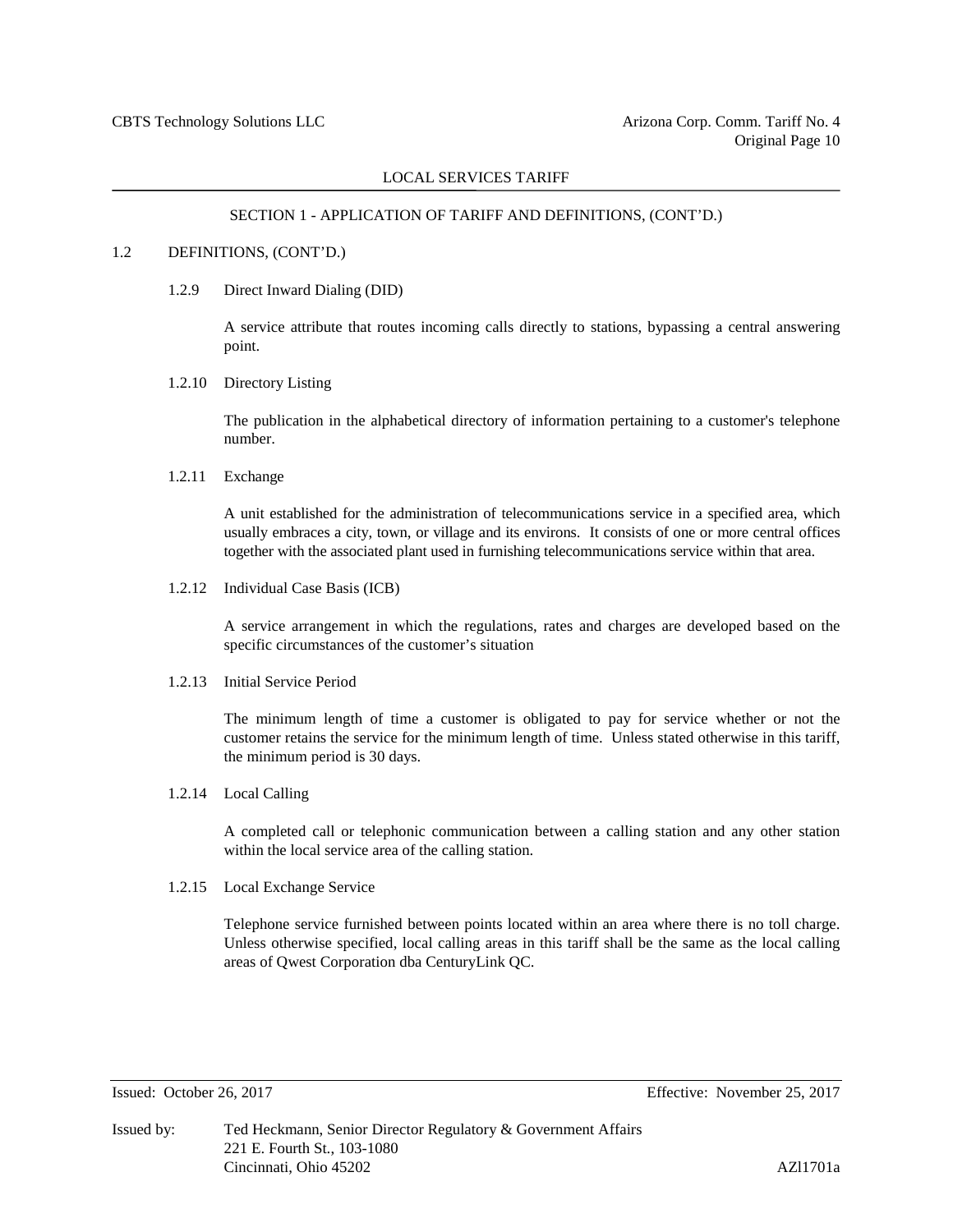#### SECTION 1 - APPLICATION OF TARIFF AND DEFINITIONS, (CONT'D.)

#### 1.2 DEFINITIONS, (CONT'D.)

1.2.16 Network Interface Device (NID)

A jack conforming to Sub-part F of Part 68 of the FCC's rules provided by the Company as part of the LEC network. It will be located on the customer's premises and is considered to be the termination of the LEC network if installed by the Company. (See Demarcation Point)

1.2.17 Nonrecurring Charges

The one-time initial charges for service or facilities, including but not limited to charges for construction, installation, or special fees.

1.2.18 Private Branch Exchange (PBX)

An arrangement of equipment consisting of switchboards, dial switching equipment, wiring, telephone station apparatus, or a combination thereof. It provides for the interconnection of service lines associated with switching equipment located on a premises or extended to another premises relating to the same customer.

#### 1.2.19 Recurring Charges

The monthly charges to the customer for services, facilities and equipment, which continue on the agreed upon duration of the service.

1.2.20 Resale of Services

Resale of services is available only to carriers which are certified by the Commission to provide intrastate local exchange services.

1.2.21 Service Commencement Date

The first day following the date on which the Company notifies the customer that the requested service or facility is available for use. This will be no later than five days following the request, unless extended by the customer's refusal to accept service which does not conform to standards set forth in the service order or this tariff, in which case the Service Commencement Date is the date of the customer's acceptance of service. The parties may mutually agree on a substitute Service Commencement Date.

1.2.22 Termination Charge

A charge applied to a customer when service is terminated before the expiration of the initial service period, or a charge applied where a basic termination charge is specified.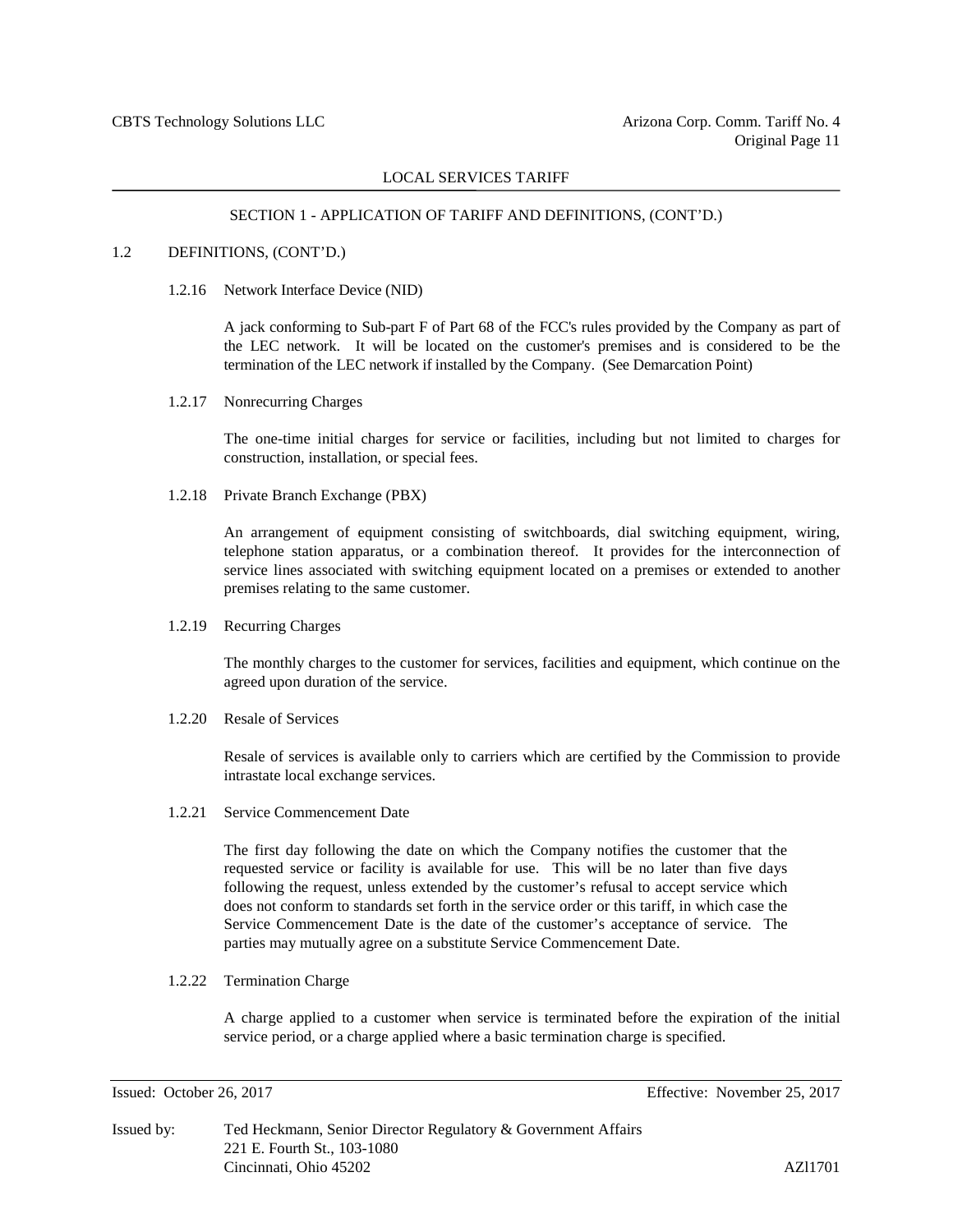#### SECTION 1 - APPLICATION OF TARIFF AND DEFINITIONS, (CONT'D.)

# 1.3 AVAILABILITY

The furnishing of service under this tariff is subject to the availability on a continuing basis of all the necessary facilities and is limited to the capacity of the Company's facilities to furnish service from time to time as required at the sole discretion of the Company.

The Company shall not be liable for any act or omission of any other company or companies furnishing a portion of the service, or for damages associated with service, channels, or equipment which it does not furnish, or for damages which result from the operation of Customer-provided systems, equipment, facilities or services which are interconnected with Company services.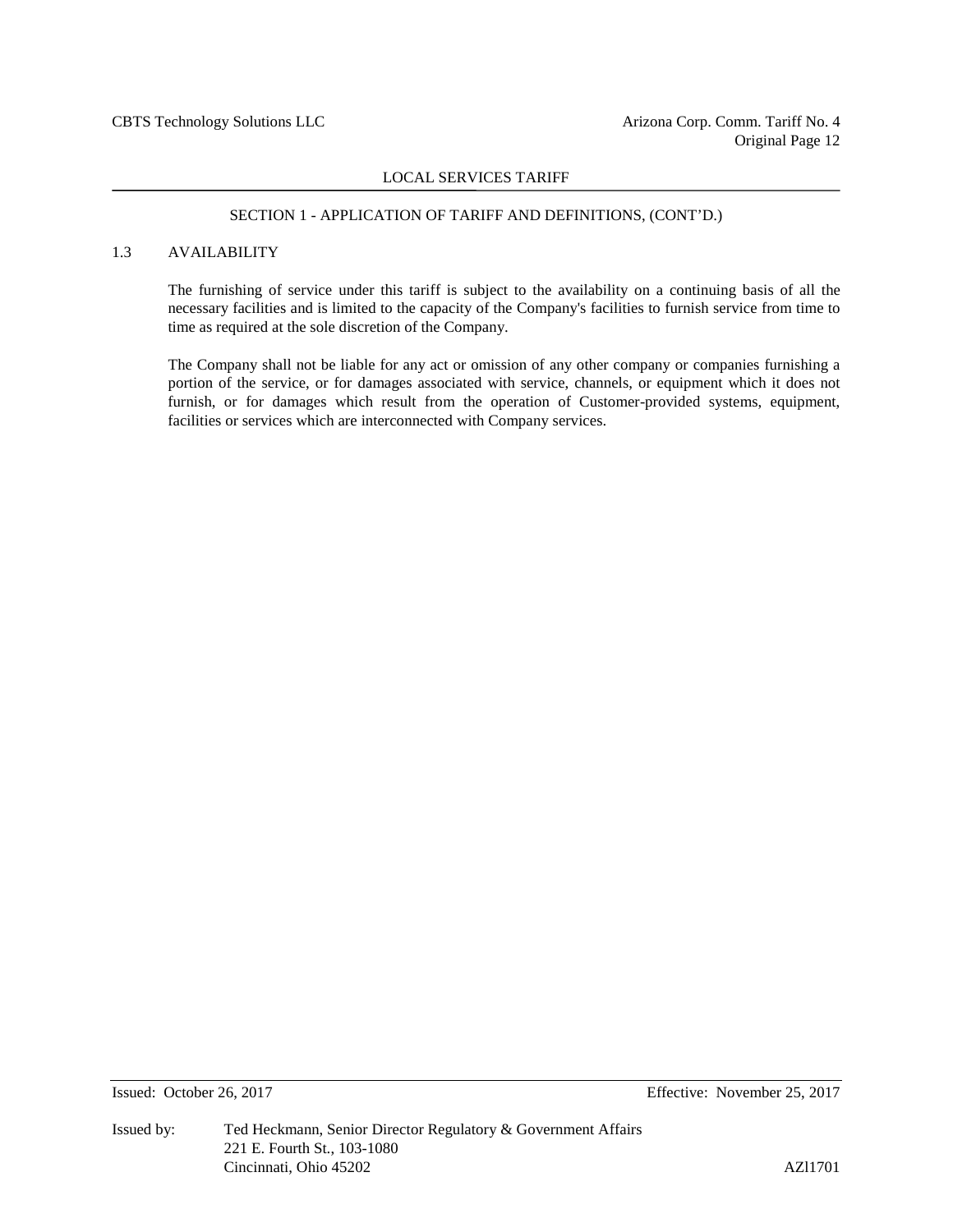#### SECTION 2 - REGULATIONS

# 2.1 GENERAL

- 2.1.1 The regulations in Section 2 apply to all services contained within this tariff unless otherwise noted.
- 2.1.2 Revisions to this tariff which affect neither the service to subscribers (customers) nor the rate, classification, or charge to subscribers (customers) are authorized when in compliance with Commission rules. These revisions will be made in accordance with the Order granting such authority.

Such revisions include: Additions, deletions, corrections or rearrangements of items listed under Table of Contents, Index, Explanation of Symbols, and Explanation of Abbreviations; Rearrangements or corrections in paragraph references, headings, or numerical designations; and Changes to reflect revisions in names of other companies and in the names of exchanges of other companies approved by this Commission in connection with applications filed by other telephone companies.

Each revision will be effective on the date to be shown on the revised tariff sheets covering the changes, the effective date to be one day after the date of filing the revised sheets, which comply with the Commission rules, with the Commission.

2.1.3 A move to a different continuous property is charged for as new installation of service. A new initial period applies at the new location and a termination charge applies at the old location, except as provided for elsewhere in this tariff, if the move occurs prior to the expiration of the initial service period.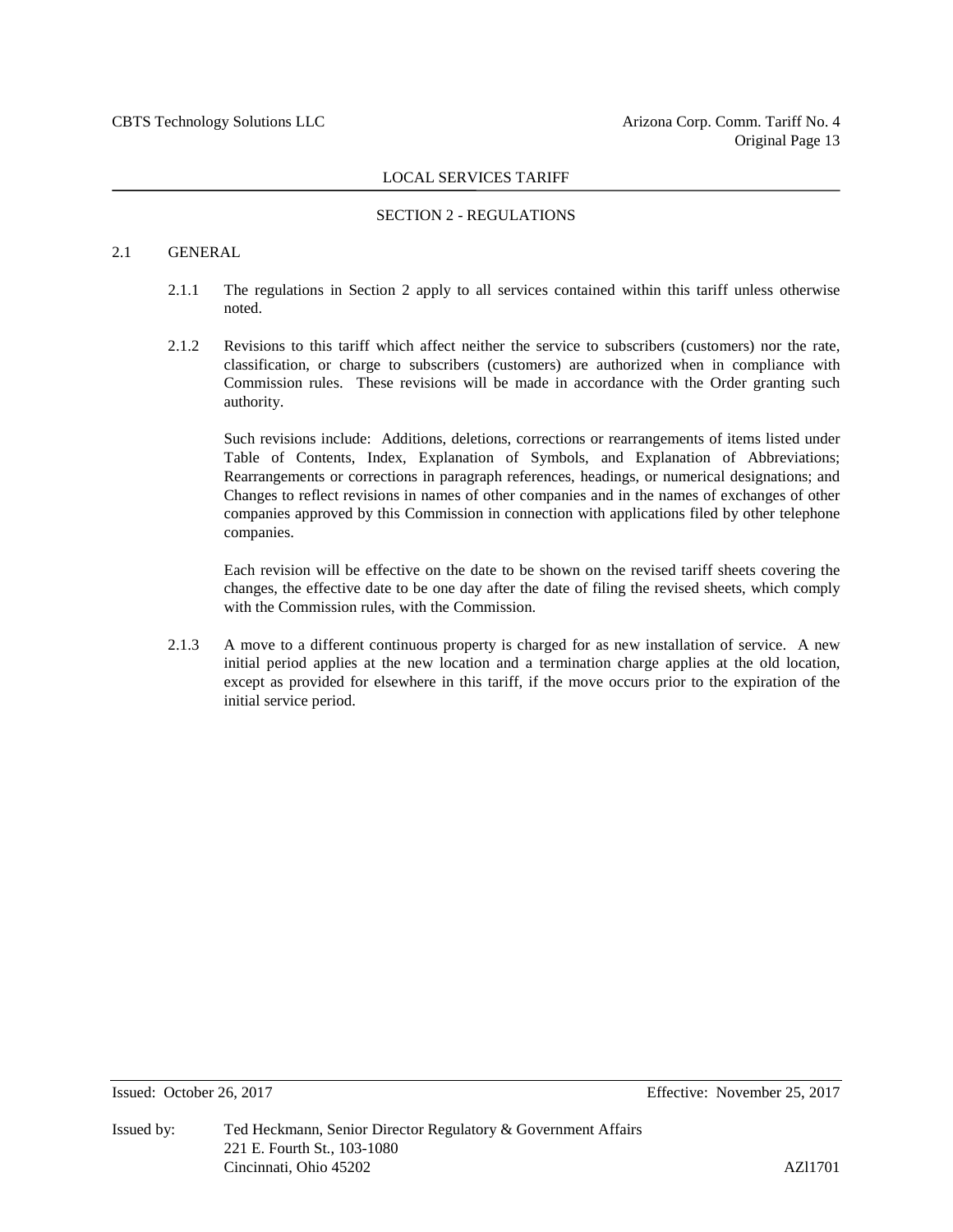#### SECTION 2 – REGULATIONS, (CONT'D.)

### 2.2 OBLIGATION AND LIABILITY OF COMPANY

#### 2.2.1 Liability Limitations

Approval of language contained in this tariff by the Commission does not constitute a determination by the Commission that the limitation of liability imposed by the Company should be upheld in a court of law. Approval by the Commission merely recognizes that since it is a court's responsibility to adjudicate negligence and consequent damage claims, it is also the court's responsibility to determine the validity of any exculpatory clauses.

#### 2.2.2 Availability of Facilities

The Company's obligation to furnish service or to continue to furnish service is dependent on its ability to obtain, retain, and maintain without unreasonable expense suitable rights and facilities, and to provide for the installation of those facilities required incident to the furnishing and maintenance of that service.

#### 2.2.3 Service Irregularities and Interruptions

In the event of an interruption to service which is not due to the negligence or willful act of the customer, there will be allowed a prorata adjustment of the monthly charges involved, for the service and facilities rendered useless and inoperative by reason of the interruption, during the time said interruption continues in excess of twenty-four hours from the time it is reported to the Telephone Company or detected by the Company. For the purpose of administering this regulation, every month is considered to have thirty days.

For the purpose of applying this provisions, the word "interruption" shall mean the inability to complete calls; incoming, outgoing, or both. "Interruption" does not include and no credit allowance shall be given for service difficulties such as slow dial tone, busy circuits, or other network and/or switching capacity shortages. Nor shall the credit allowance apply where service is interrupted by the negligence or willful act of the customer or the failure of facilities provided by the customer, or unlawful or improper use of the facilities or service.

No credit allowance will be made for interruptions due to electric power failure, where by the provisions of this tariff, the customer is responsible for providing electric power.

The liability of the Company for damages arising out of mistakes, omissions, interruptions, delays or errors, or defects in transmission occurring in the course of furnishing service or facilities, and not caused by the negligence of the customer, or of the Company in failing to maintain proper standards of maintenance and operation and to exercise reasonable supervision, will in no event exceed an amount equivalent to the proportionate charge to the customer for the period of service during which the mistake, omission, interruption, delay or error, or defect in transmission occurs.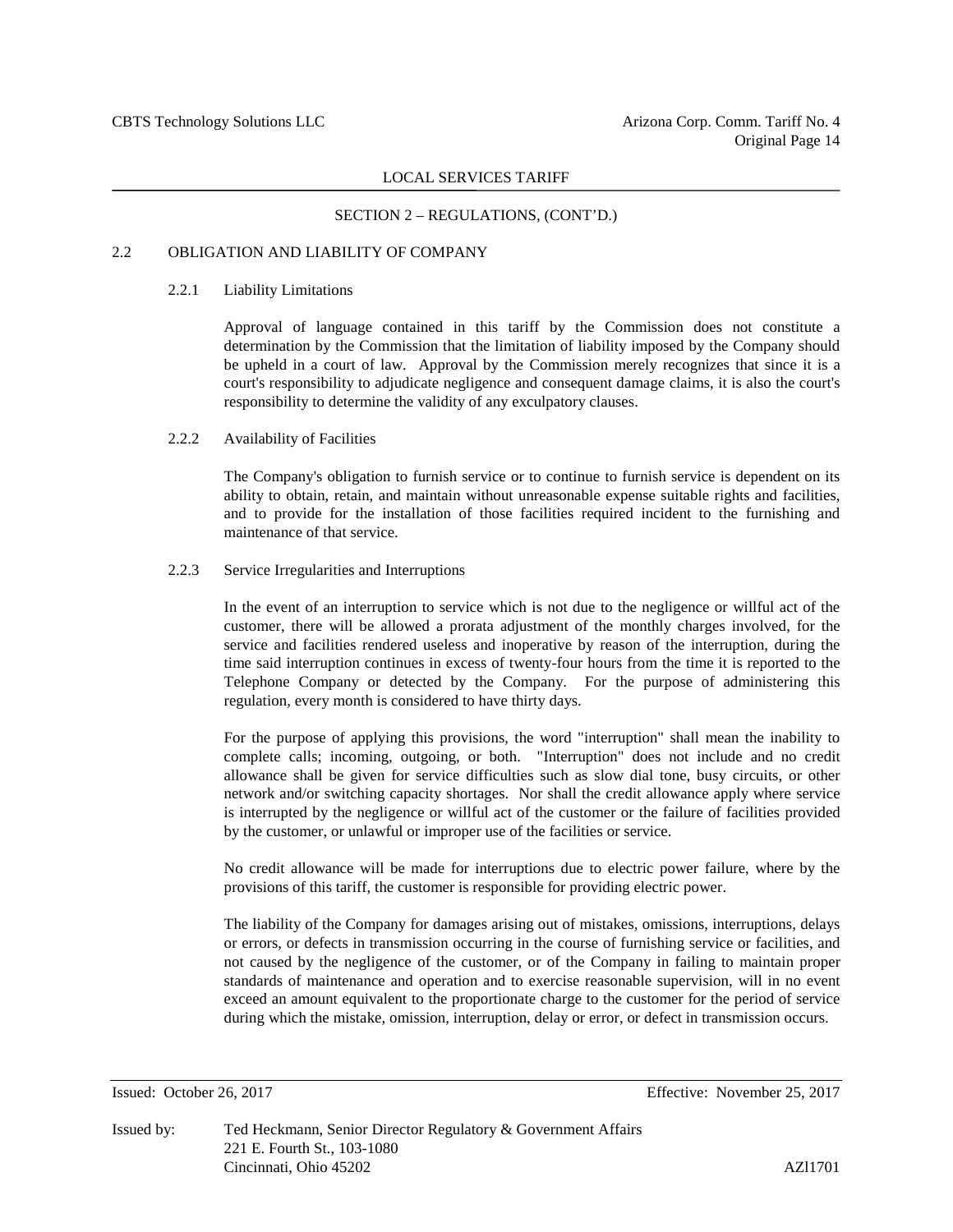### SECTION 2 – REGULATIONS, (CONT'D.)

# 2.2 OBLIGATION AND LIABILITY OF COMPANY, (CONT'D.)

#### 2.2.3 Service Irregularities and Interruptions, (Cont'd.)

The customer indemnifies and saves the Company harmless against claims for libel, slander, or infringement of copyright arising from the material transmitted over its facilities; against claims for infringement of patents arising from combining with, or using in connection with, facilities of the Company, apparatus and systems of the customer; and against all other claims arising out of any act or omission of the customer in connection with the facilities provided by the Company; and against any and all losses from damage to the customer's facilities or equipment attached or connected to facilities furnished by the Company.

#### 2.2.4 Transmitting Messages

The Company does not undertake to transmit messages but offers the use of its facilities for communications between its customers.

2.2.5 Use of Connecting Company Lines

When the lines of other companies are used in establishing connections to points not reached by the Company's lines, the Company is not liable for any act or omission of the other company or companies.

#### 2.2.6 Defacement of Premises

The Company is not liable for any defacement or damage to the customer's premises resulting from the existence of the Company's equipment and associated wiring on such premises, or from the installation or removal thereof, when such defacement or damage is not the result of the Company's negligence.

When the customer is a tenant and requests an installation that could, in the opinion of the Company, result in damage to the property of the owner, the customer must obtain, prior to installation, a written release from the owner or his authorized agent absolving the Company of liability.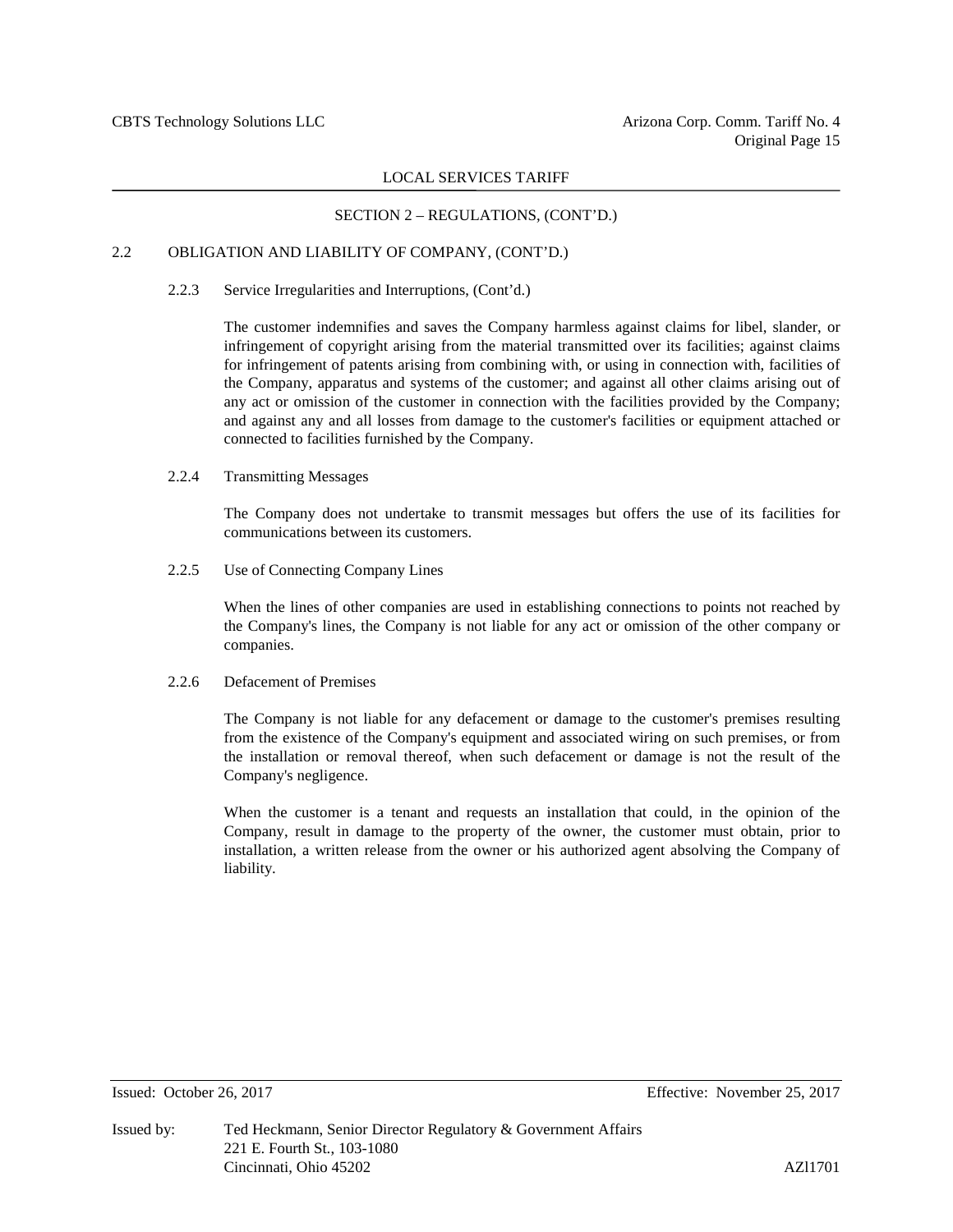# SECTION 2 – REGULATIONS, (CONT'D.)

# 2.3 USE OF SERVICE AND FACILITIES

#### 2.3.1 Ownership and Use of Service and Equipment

Equipment and lines furnished by the Company on the premises of a customer are the property of the Company, whose agents and employees have the right to enter the premises at any reasonable hour for the purpose of installing, inspecting, maintaining, or repairing the equipment and lines, or upon termination of the service, for the purpose of removing the equipment or lines.

Equipment furnished by the Company must, upon termination of service for any cause whatsoever, be returned to it in good condition, except for reasonable wear and tear.

Customer-provided equipment or protective circuitry may be connected to the telecommunications network in accordance with provisions of the Federal Communications Commission's (FCC's) registration program, as are now in effect or may become effective.

# 2.3.2 Connections of Customer-Provided Terminal Equipment and Communications Systems

2.3.2.A General

Customer-provided terminal equipment and communications systems may be connected at the customer's premises to telecommunications services furnished by the Company, where the connections are made in accordance with the provisions of Part 68 of the Federal Communications Commission's (FCC's) Rules and Regulations, and any Company tariffs.

2.3.2.B Responsibility of the Customer

The customer is responsible for the installation, operation and maintenance of any customer-provided terminal equipment or communications system. No customerprovided terminal equipment or communications systems or combinations thereof may require change in or alteration of the equipment or services of the Company, cause electrical hazards to Company personnel, damage to Company equipment, malfunction of Company billing equipment, or degradation of service to persons other than the user of the subject terminal equipment or communications system, the calling or called party. Upon notice from the Company that customer-provided terminal equipment or communications system is causing such a hazard, damage, malfunction or degradation of service, the customer must make whatever changes are necessary to remove or prevent the hazard, damage, malfunction or degradation of service.

The customer is responsible for the payment of a Maintenance of Service Charge as provided in this tariff for visits by a Company employee to the customer's premises when a service difficulty or trouble report results from the use of customer-provided terminal equipment or communications system.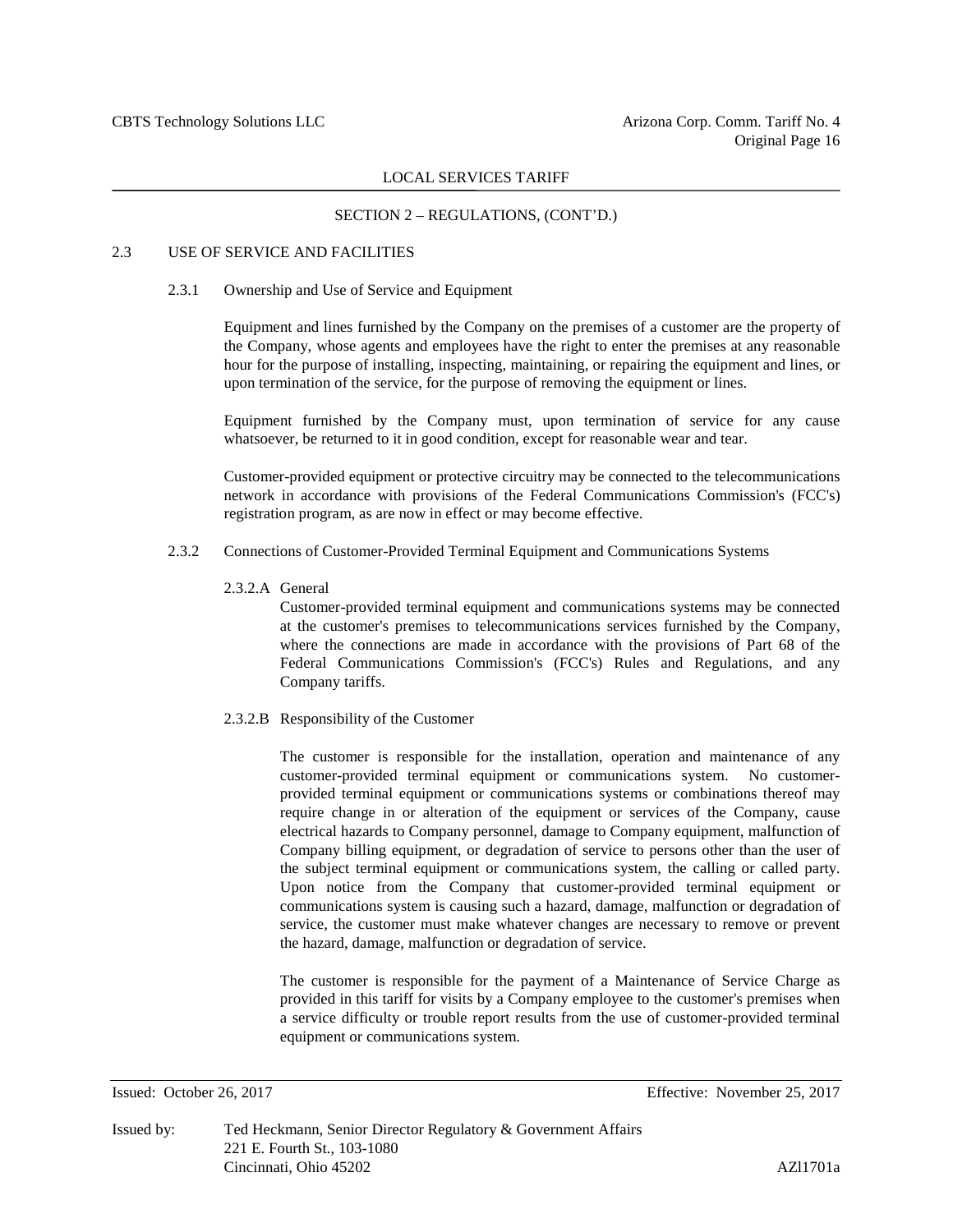# SECTION 2 – REGULATIONS, (CONT'D.)

# 2.3 USE OF SERVICE AND FACILITIES, (CONT'D.)

#### 2.3.2 Connections of Customer-Provided Terminal Equipment and Communications Systems, (Cont'd.)

#### 2.3.2.C Responsibility of The Company

Telecommunications services are not represented as adapted to the use of customerprovided terminal equipment or communications systems. Where customer-provided terminal equipment or communications systems are used with telecommunications services, the responsibility of the Company is limited to furnishing service components suitable for telecommunications services and to the maintenance and operation of service components in a proper manner for those services. Subject to this responsibility, the Company is not responsible for (1) the through-transmission of signals generated by the customer-provided terminal equipment or communications systems, or for the quality of, or defects in this transmission; or (2) the reception of signals by customer-provided terminal equipment or communications systems; or (3) address signaling, where this signaling is performed by customer-provided signaling equipment.

At the customer's request, the Company will provide the interface parameters needed to permit customer-provided terminal equipment to operate properly with the Company's telecommunications services.

The Company may make changes in its telecommunications services, equipment, operations or procedures, where these changes are consistent with Part 68 of the FCC's Rules and Regulations. If changes made by the Company can be reasonably expected to render any customer's communications system or terminal equipment incompatible with telecommunications services, or require modification or alteration of the customerprovided communications systems or terminal equipment, or otherwise materially affect its use or performance, the customer will be given adequate notice of the changes in writing, to allow the customer an opportunity to maintain uninterrupted service.

2.3.2.D Recording of Two-Way Telephone Conversations

The recording of two-way telephone conversations is governed by state and federal laws and regulations.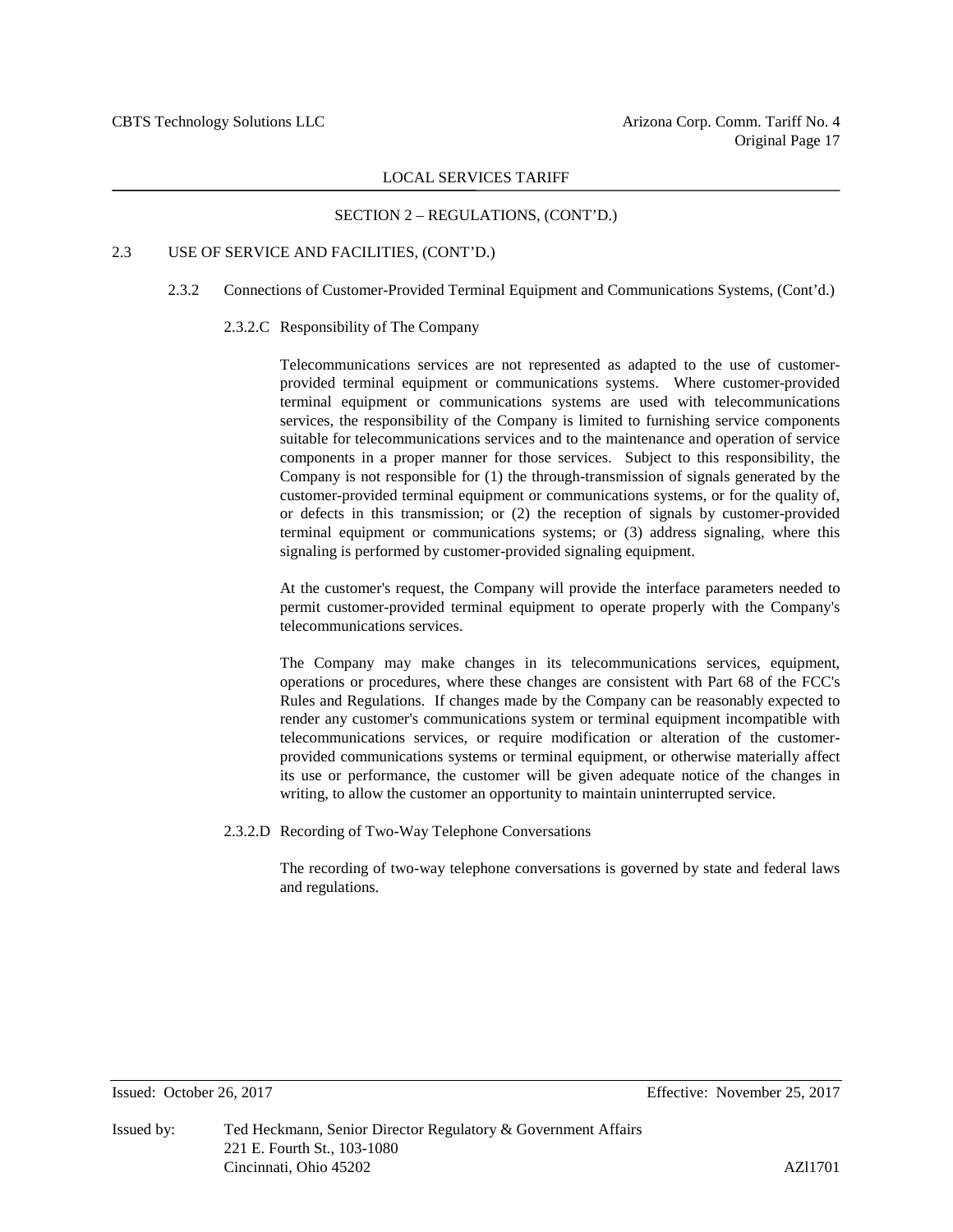# SECTION 2 – REGULATIONS, (CONT'D.)

# 2.3 USE OF SERVICE AND FACILITIES, (CONT'D.)

#### 2.3.2 Connections of Customer-Provided Terminal Equipment and Communications Systems, (Cont'd.)

#### 2.3.2.E Violation of Regulations

When any customer-provided terminal equipment or communications system is used with telecommunications services in violation of any of the provisions in this Section 2, the Company will take whatever immediate action is necessary for the protection of the telecommunications network and Company employees, and will promptly notify the customer of the violation.

The customer must discontinue use of the terminal equipment or communications system or correct the violation and must confirm in writing to the Company within 10 days, following the receipt of written notice from the Company, that such use has ceased or that the violation has been corrected. Failure of the customer to discontinue such use or to correct the violation and to give the required written confirmation to the Company within the time stated above will result in suspension of the customer's service until the customer complies with the provisions of this tariff.

#### 2.3.2.F Connections of Registered Equipment

The term "Registered Equipment" denotes equipment which complies with and has been approved within the registration provisions of FCC Part 68.

Customer-provided registered terminal equipment, registered protective circuitry, and registered communications systems may be directly connected to the telecommunications network at the customer premises, subject to FCC Part 68.

2.3.2.G Premises Wiring Associated With Registered Communications Systems

Premises wiring is wiring which connects separately-housed equipment entities or system components to one another, or wiring which connects an equipment entity or system component with the telephone network interface or demarcation point not within an equipment housing. All premises wiring, whether fully protected or unprotected, must be installed in compliance with FCC Part 68.

Customers who intend to connect premises wiring other than fully protected to the telephone network must give advance notice to the Company in accordance with the procedures specified in FCC Part 68 or as otherwise authorized by the FCC.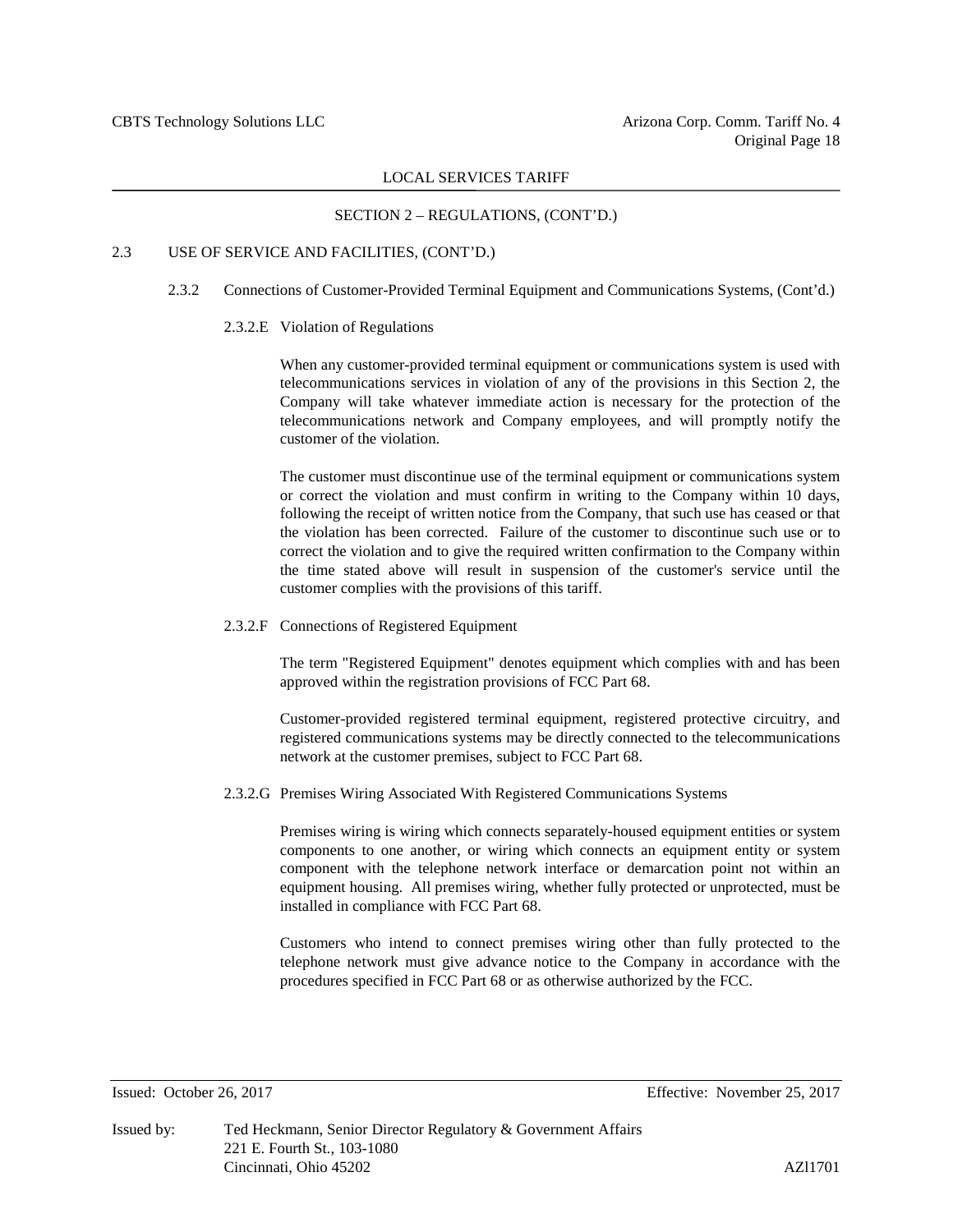# SECTION 2 – REGULATIONS, (CONT'D.)

#### 2.4 ESTABLISHMENT AND FURNISHING OF SERVICE

#### 2.4.1 Application for Service

The Company may refuse an application for service if objection is made by or on behalf of any governmental authority to furnishing the service.

An application for service becomes a contract upon the establishment of service. Neither the contract nor any rights acquired under it may be assigned or transferred in any manner except as specifically provided for in this tariff. Requests for additional service, when established, become a part of the original contract, except that each item of additional service is furnished subject to payment of applicable charges.

If an applicant has an outstanding account with the Company, the Company reserves the right to reject application for service until the amount due for local services included in this tariff has been paid in full.

A contract for service may be transferred to another individual, partnership, association, or corporation. No billing adjustment for local exchange service previously furnished will be made and the new customer must assume all outstanding indebtedness of the original customer. No charge applies to service transferred in accordance with these provisions.

#### 2.4.2 Deposits

Applicants or customers whose financial condition is not acceptable to the Company or is not a matter of general knowledge, may be required to make, at any time, a cash deposit up to an amount equaling two times  $(2x)$  one  $(1)$  month's actual or estimated charges for the purpose of guaranteeing final payment for service, in accordance with the rules of the Commission. Interest on deposits is calculated according to the interest rate and method of calculation in accordance with Arizona Law. Such deposit will be refunded or credited to the customer upon termination or after one year of prompt payment for service.

#### 2.4.3 Telephone Numbers

The customer has no property right in the telephone number which is assigned by the Company, or any right to continuance of service through any particular central office, and the Company reserves the right to change the telephone number or the central office designation, or both, of a customer whenever it deems it necessary to do so in the conduct of its business.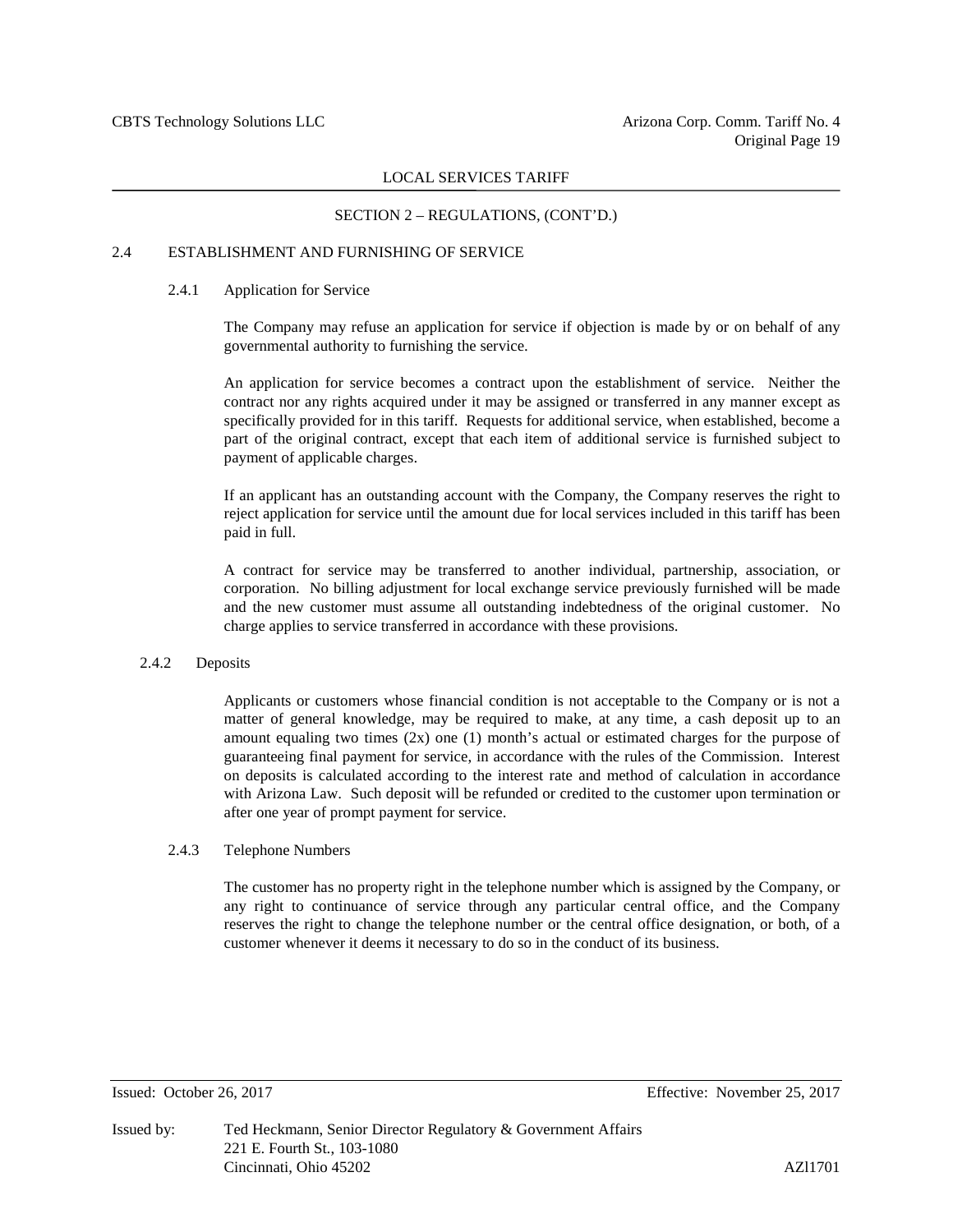# SECTION 2 – REGULATIONS, (CONT'D.)

### 2.4 ESTABLISHMENT AND FURNISHING OF SERVICE, (CONT'D.)

#### 2.4.4 Payment for Service

- 2.4.4.A The customer is responsible for payment; monthly, or on demand, of all charges for facilities and services furnished the customer, including charges for services originated, or charges accepted, at such facilities. Charges are payable at the Telephone Company's Business offices or at any agency authorized to receive such payments.
- 2.4.4.B Bills are rendered monthly and include charges for local service for the current service month.
- 2.4.4.C Prior written notice will be given if service is to be temporarily denied or the contract terminated for the non-payment of any sum due in accordance with Paragraph 2.4.5 following. Service will not be denied prior to five days from the date contained on said notice.
- 2.4.4.D All service, provided to the same customer as one business service, regardless of the tariff under which the service is provided, is considered one service for payment purposes. All service may be disconnected for non-payment even though payment is current for service provided under one or more tariffs.
- 2.4.4.E Where the Company provides billing inquiry service, customer inquiries relative to toll charges will be responded to promptly by the Company.
- 2.4.4.F A subscriber who orders service or equipment installations, moves, or changes prior to the date of any increase in the one-time charge applicable to such work will be subject to the one-time charge in effect at the time the subscriber's order was received by the Company, provided the work is completed within the Company's normal installation interval in effect at the time the order was placed. However, if subsequent to the effective date of the increase in the one-time charge, the completion of such work is delayed beyond the Company's normal installation interval and the delay is not caused by the Company, the subscriber will then be subject to the one-time charge in effect at the time the work is completed by the Company. Customers will be advised of any increase to the one-time charge prior to the work being started.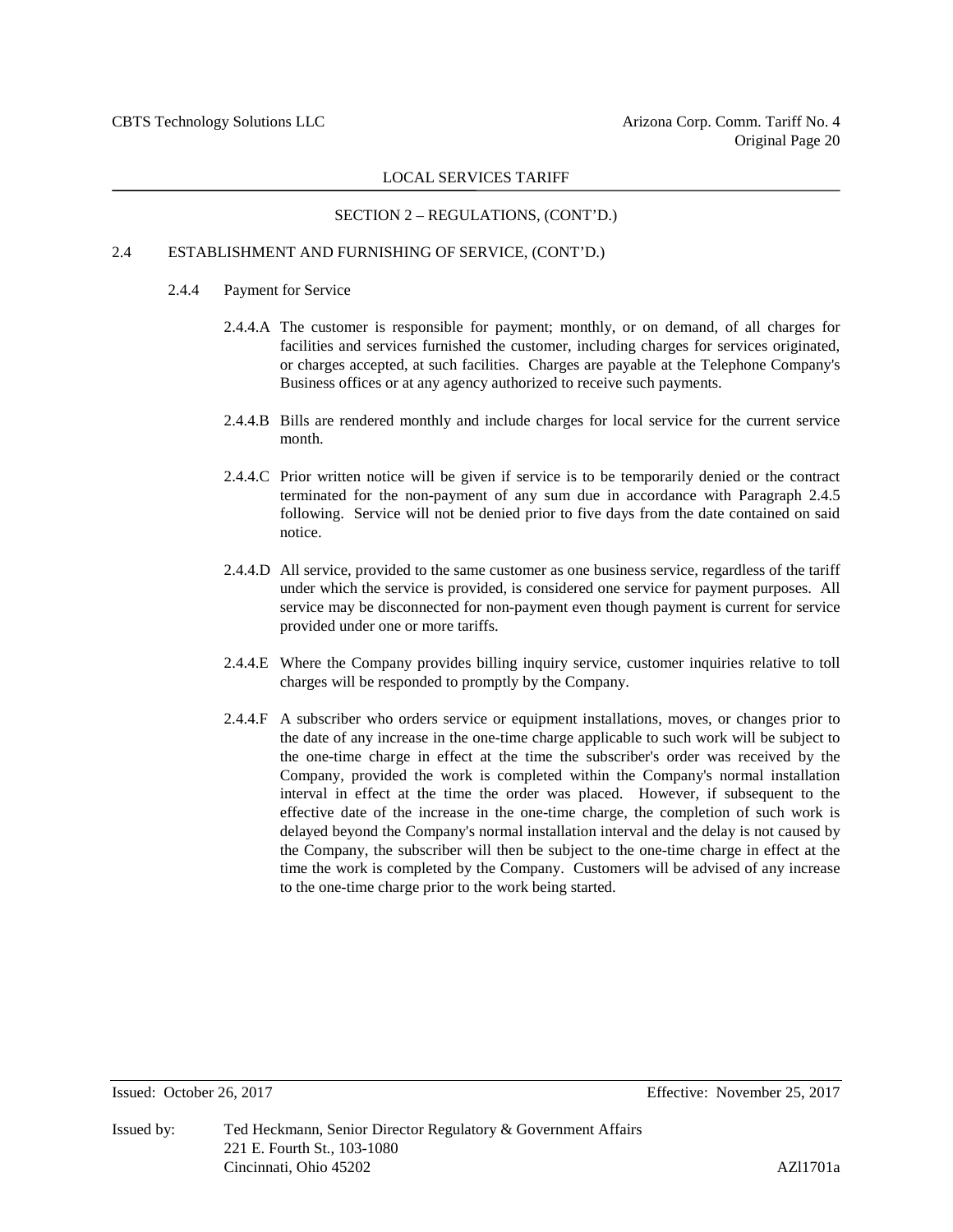# SECTION 2 – REGULATIONS, (CONT'D.)

# 2.4 ESTABLISHMENT AND FURNISHING OF SERVICE, (CONT'D.)

- 2.4.4 Payment for Service, (Cont'd.)
	- 2.4.4.G Insufficient Fund Checks

Customers will be charged for all checks issued to the Company which are returned due to insufficient funds. At the discretion of the Company, the insufficient funds check charge may be waived under appropriate circumstances (e.g. a bank error).

Maximum Charge: \$40.00

2.4.4.H Late Payment Charge

Customers will be charged a late payment penalty in the amount of 1.5% per month on all delinquent amounts owed to the Company.

- 2.4.5 Denials or Disconnection and Restoral of Service
	- 2.4.5.A Upon five (5) days written notice, the Company may discontinue service or cancel an application for service without incurring any liability for any of the following reasons:
		- 2.4.5.A.1 Non-payment of any sum due to the Company for service for more than thirty days beyond the date of rendition of the bill for such service;
		- 2.4.5.A.2 Violation of any regulation governing the service under this tariff;
		- 2.4.5.A.3 Violation of any law, rule, or regulation of an government authority having jurisdiction over the service; or
		- 2.4.5.A.4 The Company is prohibited from furnishing services by order of a court or other government authority having jurisdiction.
		- 2.4.5.A.5 Customer uses equipment in such a manner as to adversely affect the Company's equipment or service to others.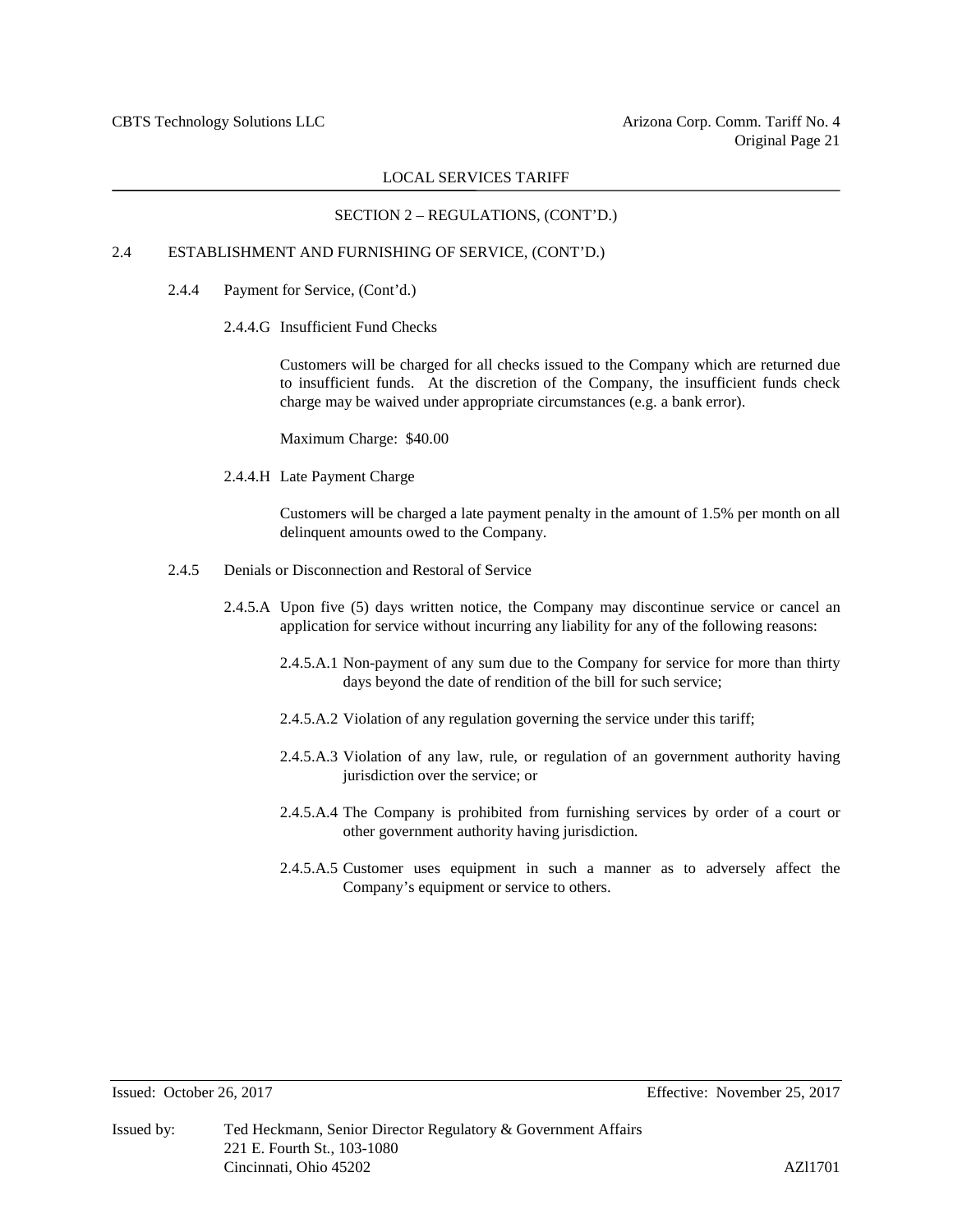#### SECTION 2 – REGULATIONS, (CONT'D.)

# 2.4 ESTABLISHMENT AND FURNISHING OF SERVICE, (CONT'D.)

- 2.4.5 Denial or Disconnection and Restoral of Service, (Cont'd.)
	- 2.4.5.B The Company reserves the right to discontinue or refuse service because of abuse or fraudulent use of service. Abuse or fraudulent use of service includes the use of service or facilities of the Company to transmit a message or to locate a person or otherwise to give or obtain information without payment of appropriate charges, or violation of any law or regulation pertaining to telecommunications service.
	- 2.4.5.C Service may not be refused, denied or disconnected for any of the following reasons:
		- 2.4.5.C.1 Delinquency in payment for service by a previous occupant at the premises to be served;
		- 2.4.5.C.2 Failure to pay any amount which, according to established payment dispute and resolution procedures, is in bona fide dispute;
		- 2.4.5.C.3 Failure to pay directory advertising charges or any other non-regulated service charges including 900/700 or any "dial-it"-like service charges.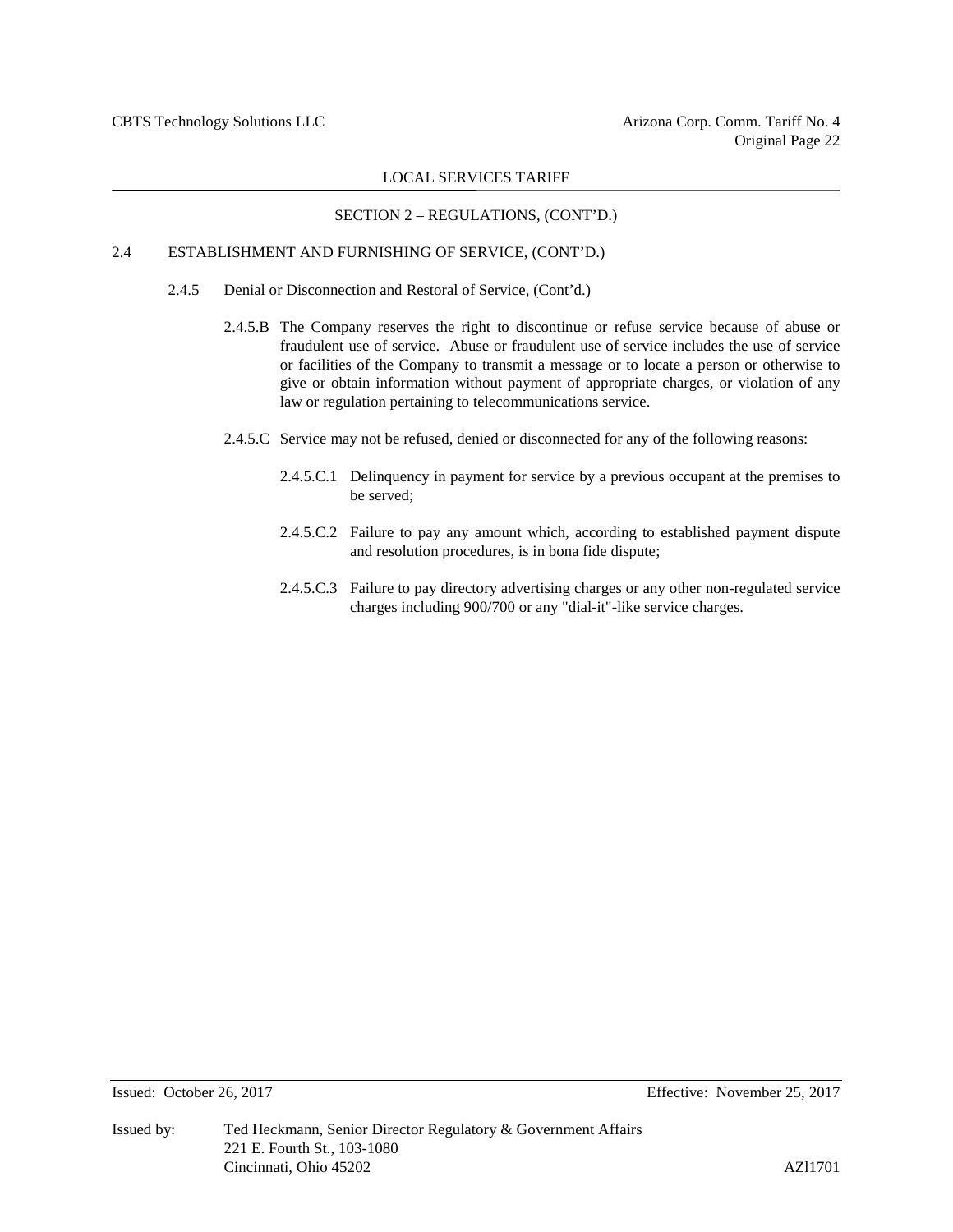#### SECTION 2 – REGULATIONS, (CONT'D.)

# 2.4 ESTABLISHMENT AND FURNISHING OF SERVICE, (CONT'D.)

#### 2.4.6 Maintenance and Repairs

The Company undertakes to maintain and repair the equipment and facilities which it furnishes to customers pursuant to its tariffs. The customer is responsible for damages to equipment or facilities of the Company caused by the negligence or willful act of the customer.

The customer may not rearrange, disconnect, remove, or attempt to repair, or permit others to rearrange, disconnect, remove, or attempt to repair any equipment or facilities which the Company maintains or repairs pursuant to its tariffs, without the express consent of the Company.

If trouble develops and the customer has any equipment or facilities which the Company does not maintain or repair, the customer will make appropriate tests to determine whether that equipment or facility is the cause of the trouble before reporting an out-of-service or other trouble condition to the Company.

Customers will be required to pay the maintenance of service charges, for visits made by the Company to the customer's premises, when a service difficulty or trouble report results from equipment or facilities not maintained or repaired by the Company. The customer will be advised, before a visit to his premises, of the possibility of a maintenance of service charge.

Maintenance of Service Charge Maximum Rates:

- (1) During Normal Working Hours \$300.00 per visit
- (2) Outside of Normal Working Hours \$500.00 per visit

Normal Working Hours are defined as Monday to Friday, 7am to 7pm in the time zone of the customer's location of the dispatch. If a visit begins and/or ends outside this period, it is considered Outside of Normal Working Hours. In addition, if a visit begins and/or ends outside this period and falls on one of the holidays listed below it is considered Outside of Normal Working Hours.

| New Year's Day         | Memorial Day    | Martin Luther King Jr. Day |
|------------------------|-----------------|----------------------------|
| Independence Day       | Labor Day       | Thanksgiving Day           |
| Day after Thanksgiving | Presidents' Day | Christmas Day              |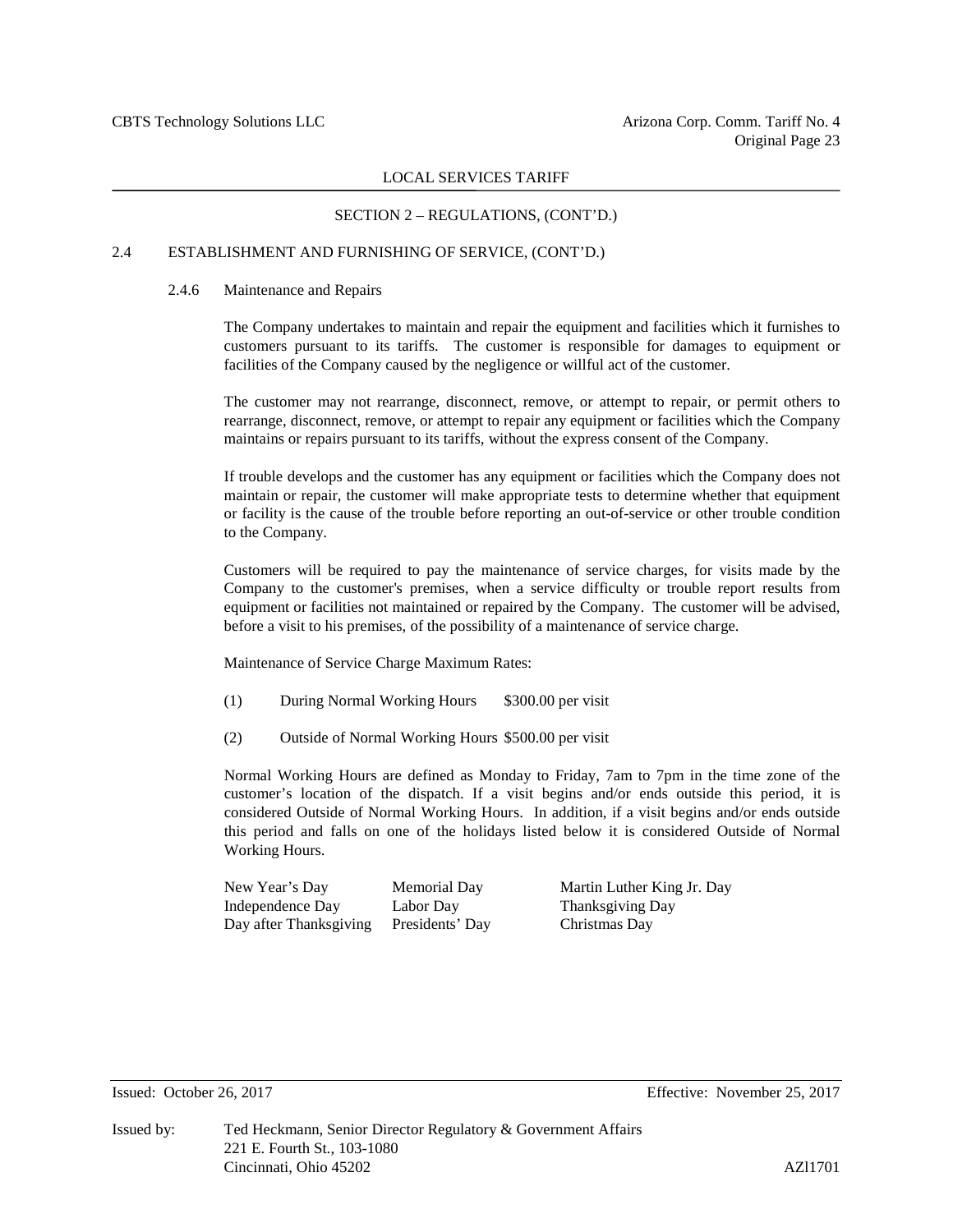#### SECTION 2 – REGULATIONS, (CONT'D.)

# 2.4 ESTABLISHMENT AND FURNISHING OF SERVICE, (CONT'D.)

#### 2.4.7 Special Equipment and Arrangements

Special equipment and arrangements requested by customers and not otherwise provided for in this tariff may be furnished where possible, if not detrimental to any of the services furnished by the Company, at charges that are in addition to other applicable charges.

#### 2.4.8 Overtime

For work performed outside the normal working hours of the Company at the request of the customer, the additional expense incurred by the Company is charged to the customer in addition to other charges which are applicable. In such cases, charges based on the cost of labor, materials, and other costs incurred by or charged to the Company will apply. The customer will be notified in advance if such charges may apply.

# 2.4.9 Individual Case Basis (CB) Arrangements

Rates for ICB arrangements will be developed on a case-by-case basis in response to a bona fide request from a customer or prospective customer for service which varies from tariffed arrangements. Rates quoted in response to such requests may be different from the tariffed rates specified for such services. ICB rates will be made available to similarly situated customers.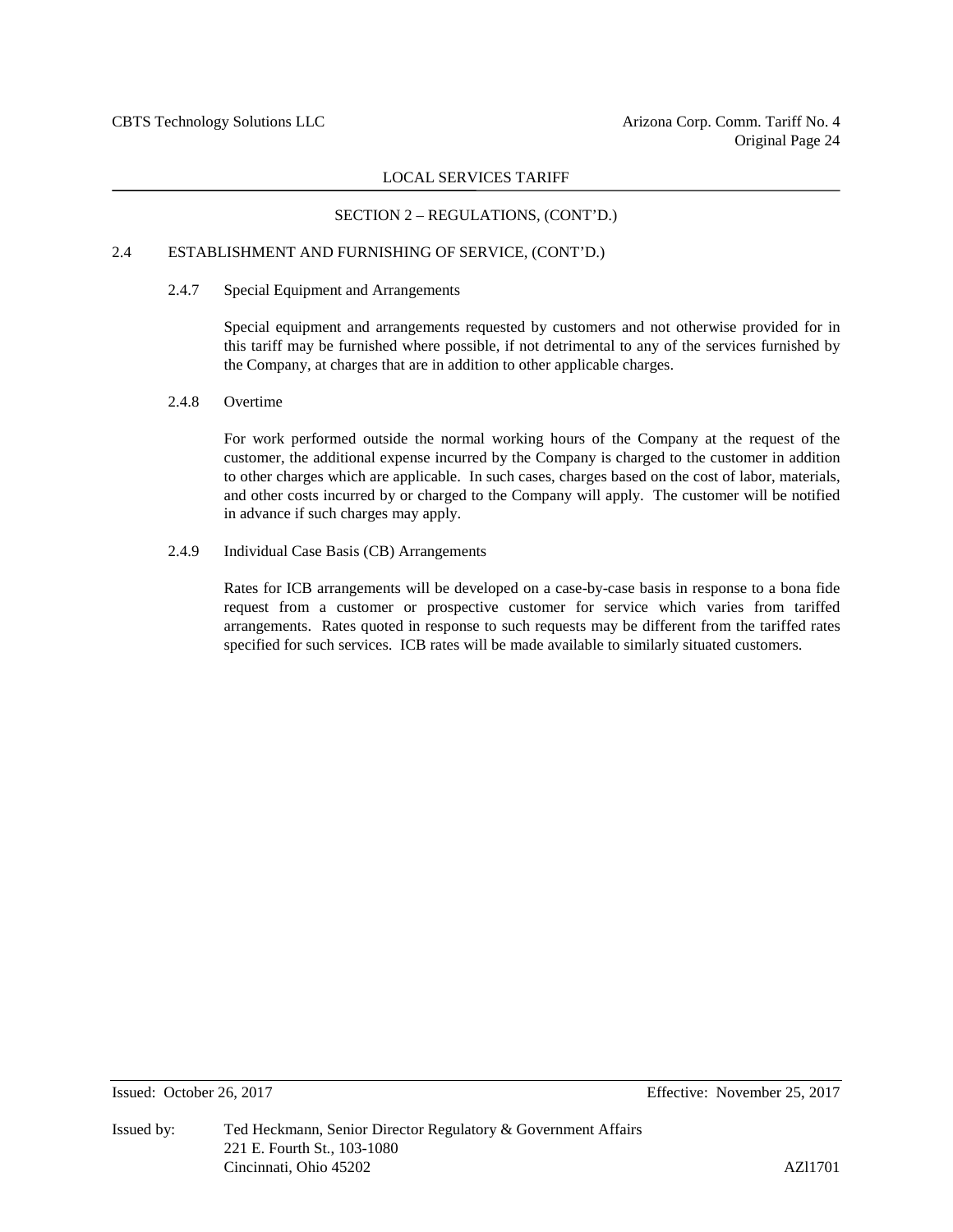# SECTION 2 – REGULATIONS, (CONT'D.)

# 2.4 ESTABLISHMENT AND FURNISHING OF SERVICE, (CONT'D.)

2.4.10 Identity of Customer-Announcement Facilities

Use of Company facilities for public announcement service or non-public announcement service is subject to the following conditions:

- 2.4.10.AFor purposes of identification, exchange service customers who transmit recorded announcements over facilities provided by the Company must include in the recorded message the name of the organization or individual responsible for the service and the address at which the service is provided.
- 2.4.10.B Customers transmitting factual announcements such as time, weather, stock market quotations, airline schedules, and similar information are excluded from the preceding conditions.
- 2.4.10.C Failure to comply with the provisions of this tariff will be cause for termination of the service.
- 2.4.10.DThe Company will reveal on request, to the extent the information is available from its records, the identity of the individual responsible for service with which announcement facilities have been associated.
- 2.4.11 Wire Tap Investigation

When a wire tap investigation is made by the Company at the request of a customer, and no wire tap trouble condition in Company equipment or facilities can be found, the cost incurred for inspection of the facilities and equipment serving the customer will be charged to the customer. The Company will notify the Customer in advance of all applicable charges.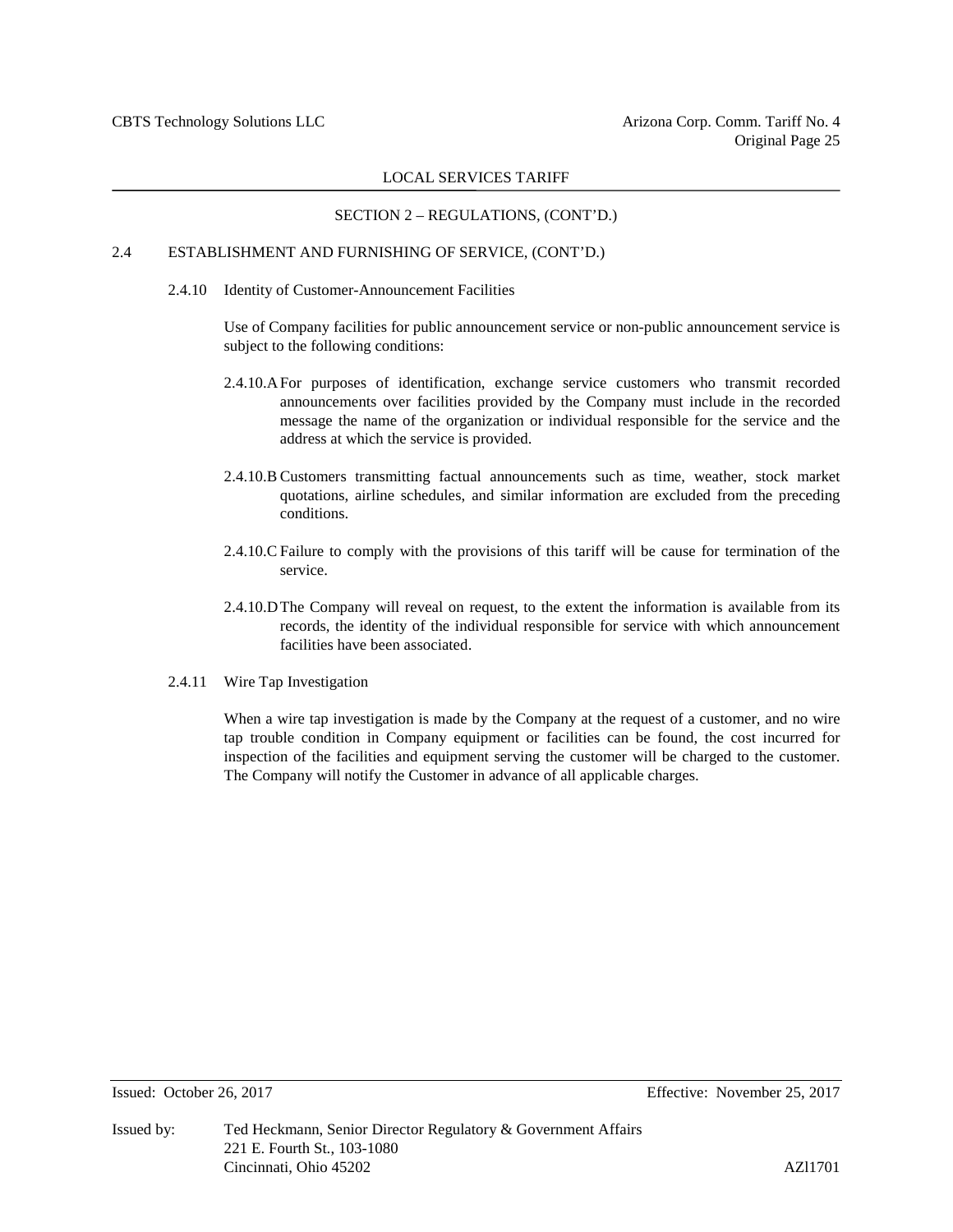# SECTION 2 – REGULATIONS, (CONT'D.)

# 2.4 ESTABLISHMENT AND FURNISHING OF SERVICE, (CONT'D.)

#### 2.4.12 Telecommunications Relay Service (TRS)

Telecommunications Relay Service enables deaf, hard-of-hearing or speech-impaired persons who use a Text Telephone (TT) or similar devices to communicate freely with the hearing population not using TT and visa versa. A Customer will be able to access the state provider(s) to complete such calls.

#### 2.4.13 Provisions for Certain State and Local Taxes and Fees

There shall be added to the customer's bill, as a separate item, an amount equal to the customer's proportionate part of any license, occupation, franchise, or other similar tax or fee, now or hereafter agreed to or imposed upon the Company by state or local taxing authorities, whether imposed by ordinance, franchise agreement or otherwise, and whether imposed upon or measured by the gross receipts, net receipts or revenues of the Company. Such amount will be added to the bill of each customer who receives service within the territorial limits of the taxing authority. Where more than one such tax or fee is imposed, each of the amounts applicable to the customer shall be added to the customer's bill as a separately identified item.

#### 2.4.14 Promotional Offerings

The Company, from time to time, may make promotional offerings of its services which may include waiving or reducing the applicable charges for the promoted service. The promotional offerings may be limited as to the duration, the date and times of the offerings and the locations where the offerings are made. The Company shall notify the Commission prior to the effective date of promotions.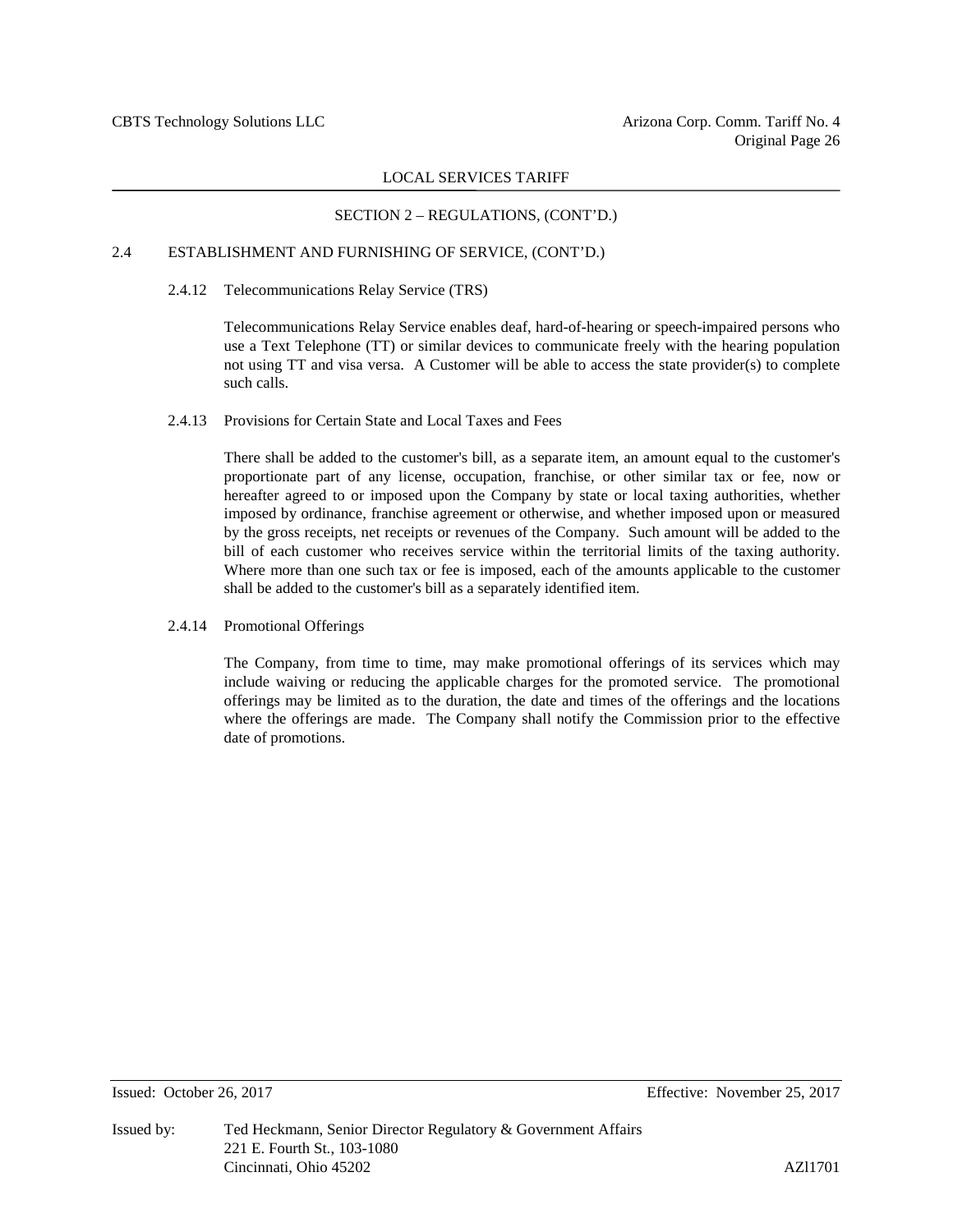#### SECTION 2 – REGULATIONS, (CONT'D.)

### 2.5 DIRECTORIES

#### 2.5.1 Ownership and Use

The Company reserves the right to charge for directories issued in replacement of directories defaced or mutilated while in possession of customers.

#### 2.5.2 Distribution

The Telephone Company will furnish to its customers without charge, only such directories as it deems necessary for the efficient use of service.

#### 2.6 EMERGENCY NUMBER 911 SERVICE

This service is offered solely as an aid in handling assistance calls in connection with fire, police or other emergencies. The Company is not responsible for any losses, claims, demands, suits or any liability whatsoever, whether suffered, made, instituted or asserted by the Customer or by any other party or person for any personal injury to or death of any person or persons, and for any loss, damage or destruction of any property, whether owned by the Customer or others, caused or claimed to have been caused by : (1) mistakes, omissions, interruptions, delays, errors or other defects in the provision of this service, or (2) installation, operation, failure to operate, maintenance, removal, presence, condition, location or use of any equipment and facilities furnishing this service.

The Company is not responsible for any infringement or invasions of the right of privacy of any person or persons, caused or claimed to have been caused, directly or indirectly, by the installation, operation, failure to operate, maintenance, removal, presence, condition, occasion or use of emergency 911 service features and the equipment associated therewith, or by any services furnished by the Company including, but not limited to, the identification of the telephone number, address or name associated with the telephone used by the party or parties accessing emergency 911 service, and which arise out of the negligence or other wrongful act of the Company, the Customer, its Customers, agencies or municipalities, or the employees or agents of any one of them.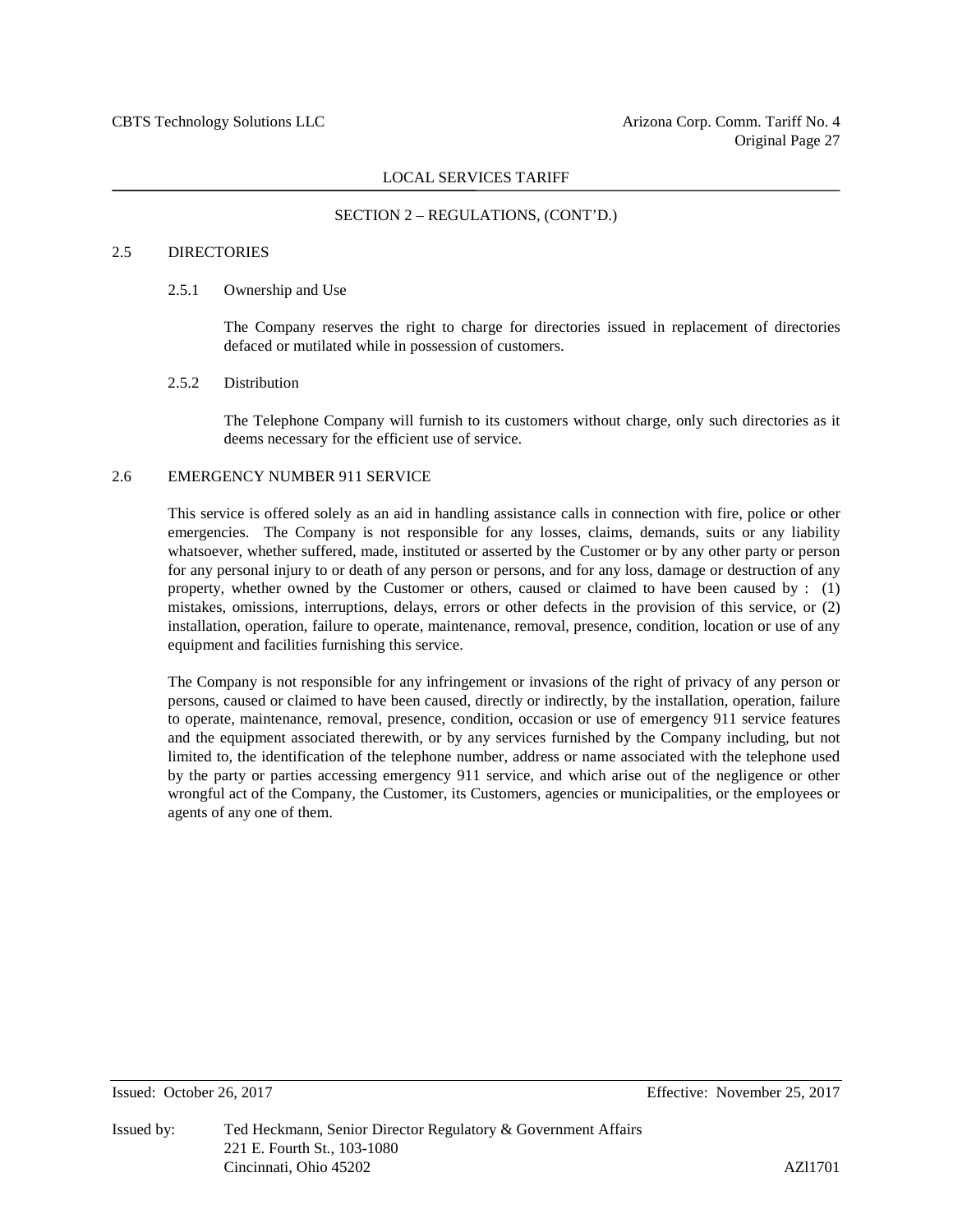#### SECTION 2 – REGULATIONS, (CONT'D.)

#### 2.7 CARRIER PRESUBSCRIPTION

2.7.1 General

Carrier Presubscription is a procedure whereby a Customer designates to the Company the carrier which the Customer wishes to be the carrier of choice for intraLATA and interLATA toll calls. Such calls are automatically directed to the designated carrier, without the need to use carrier access codes or additional dialing to direct the call to the designated carrier. Presubscription does not prevent a Customer who has presubscribed to an IntraLATA or InterLATA toll carrier from using carrier access codes or additional dialing to direct calls to an alternative long distance carrier on a per call basis.

- 2.7.2 Presubscription Options Customers may select te same carrier or separate carriers for intraLATA and interLATA long distance. The following options for long distance presubscription are available:
	- Option A: Customer may select the Company as the presubscribed carrier for IntraLATA and InterLATA toll calls subject to presubscription.
	- Option B: Customer may select the Company as the presubscribed carrier for IntraLATA calls subject to presubscription and some other carrier as the presubscribed carrier for interLATA toll calls subject to presubscription.
	- Option C: Customer may select a carrier other than the Company for intraLATA toll calls subject to presubscription and the Company for interLATA toll calls subject to presubscription.
	- Option D: Customer may select the carrier other than the Company for both intraLATA and interLATA toll calls subject to presubscription.
	- Option E: Customer may select two different carriers, neither being the Company for intraLATA and interLATA toll calls. One carrier to be the Customers' primary intraLATA interexchange carrier. The other carrier to be the Customer's primary interLATA interexchange carrier.
	- Option F: Customer may select no presubscribed carrier for intraLATA and interLATA toll calls subject to presubscription which will require the Customer to dial a carrier access code to route all intraLATA and interLATA toll calls to the carrier of choice for each call.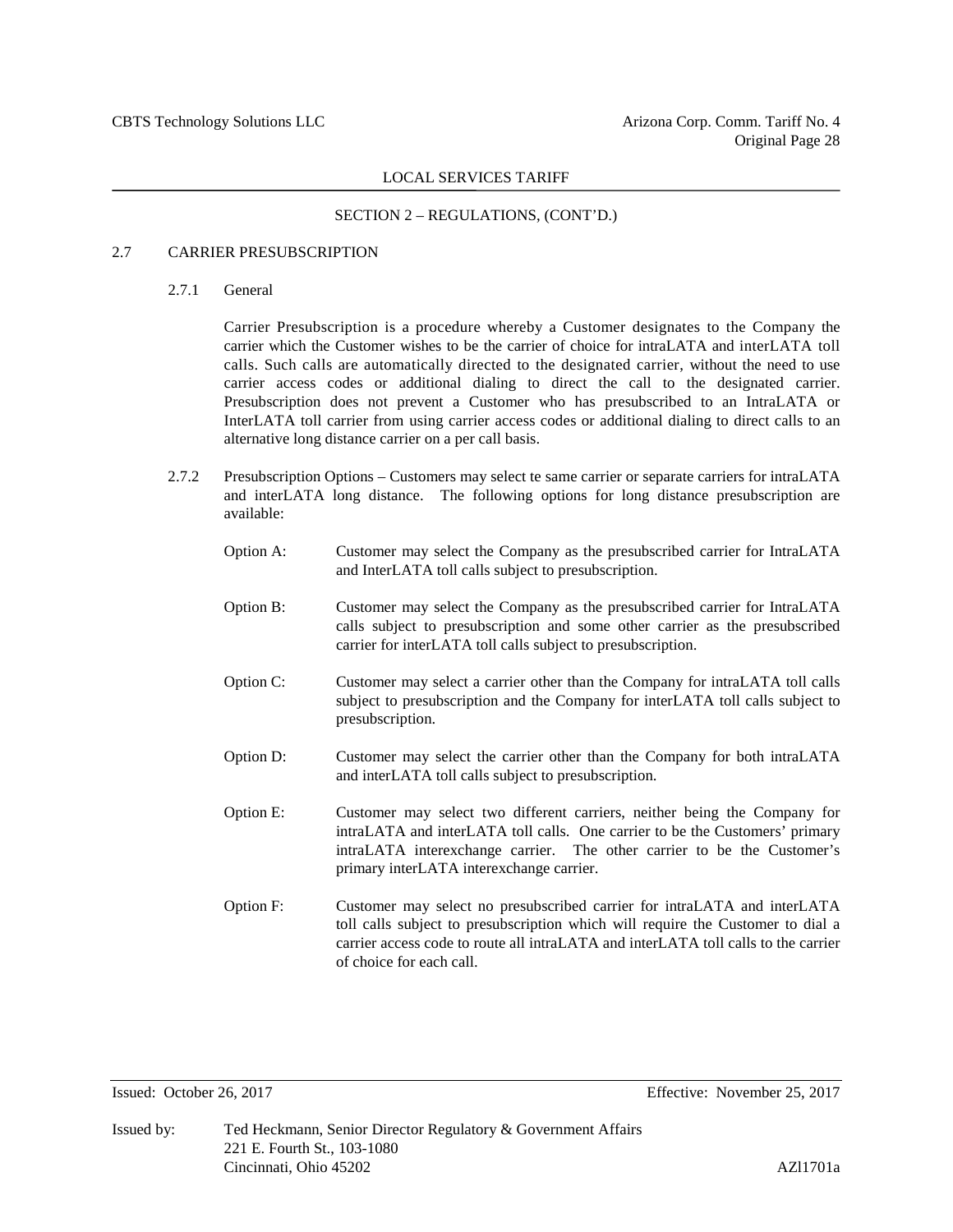# SECTION 2 – REGULATIONS, (CONT'D.)

#### 2.7 CARRIER PRESUBSCRIPTION, (CONT'D.)

- 2.7.3 Rules and Regulations
	- 2.7.3.A Customers of record will retain their primary interexchange carrier(s) until they request that their dialing arrangement be changed.
	- 2.7.3.B Customers of record or new Customers may select either options listed in Paragraph 2.7.2 preceding.
	- 2.7.3.C Customers may change their selected Option and/or presubscribed toll carrier at any time subject to charges specified in this Section 2.7.
- 2.7.4. Presubscription Procedures
	- 2.7.4.A A new Customer will be asked to select intraLATA and interLATA toll carriers at the time the Customer places an order to establish local exchange service with the Company. The Company will process the Customer's order for service. All new Customers initial requests for intraLATA and interLATA toll services presubscription shall be provided free of charge.
	- 2.7.4.B If a new Customer is unable to make selection at the time the new Customer places an order to establish local exchange service, the Company will read a random listing of all available intraLATA and interLATA carriers to aid the Customer in selection. If selection is still not possible, the Company will inform the Customer that he/she will be given 90 calendar days in which to inform the Company of his/her choice for primary toll carrier(s) free of charge. Until the Customer informs the Company of his/her choice of primary toll carrier, the Customer will not have access to long distance services on a presubscribed basis, but rather will be required to dial a carrier access code to route all toll calls to the carrier(s) of choice. Customers who inform the Company of a choice for toll carrier presubscription within the 90-day period will not be assessed a service charge for the initial Customer request.
	- 2.7.4.C Customers of record may initiate an intraLATA or interLATA presubscription change at any time, subject to the charges specified in Paragraph 2.7.5 below. If a Customer of record inquires of the Company of the carriers available for toll presubscription, the Company will read a random listing of all available intraLATA carriers to aid the Customers selection.
- 2.7.5 Maximum Nonrecurring Charges

| Per business line, trunk, or port |         |
|-----------------------------------|---------|
| Initial Line. Trunk or Port       | \$10.00 |
| Additional Line, Trunk or Port    | \$10.00 |

```
Issued: October 26, 2017 Effective: November 25, 2017
```

| Issued by: | Ted Heckmann, Senior Director Regulatory & Government Affairs |          |
|------------|---------------------------------------------------------------|----------|
|            | 221 E. Fourth St., 103-1080                                   |          |
|            | Cincinnati, Ohio 45202                                        | AZ11701a |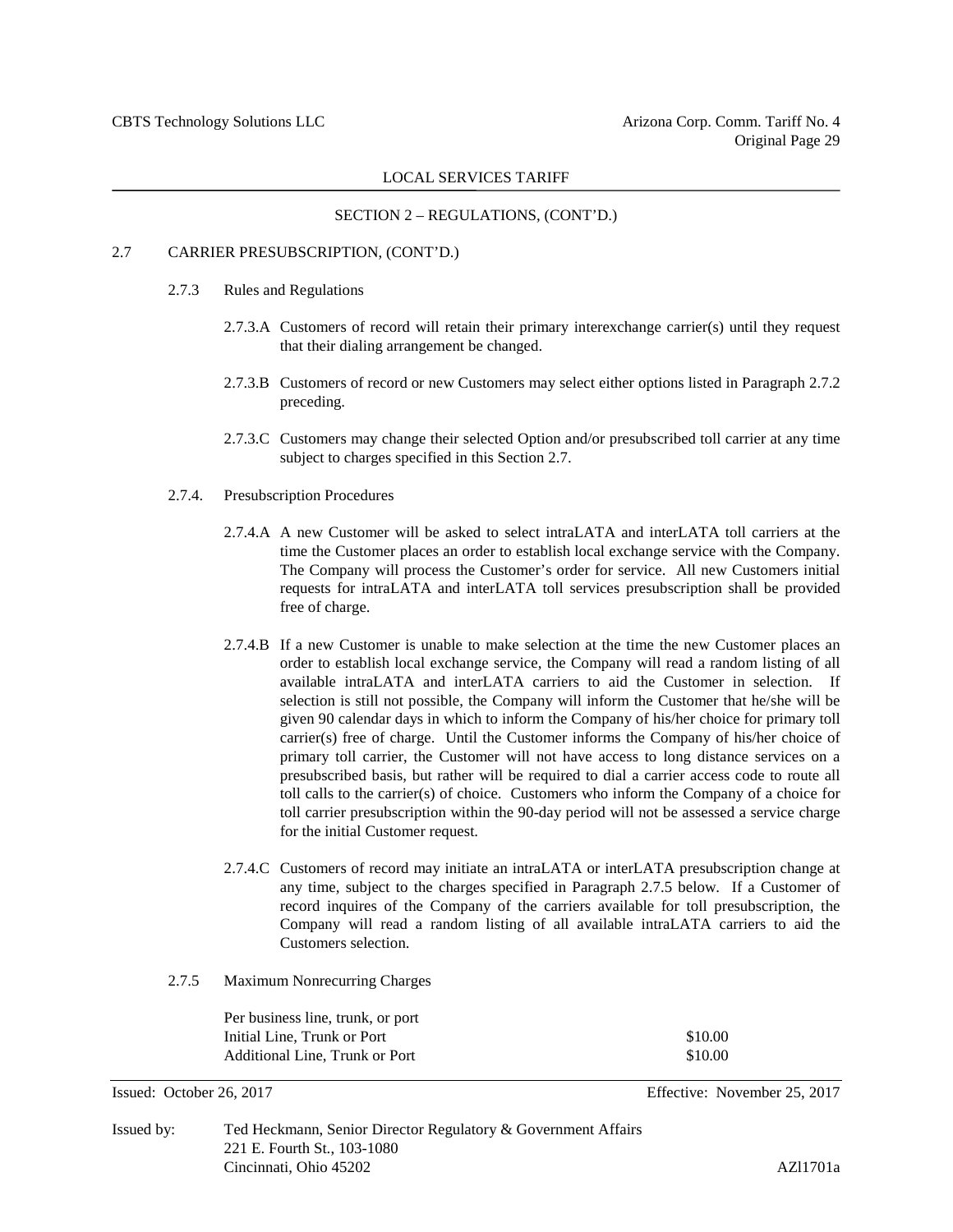#### SECTION 3 - DIRECTORY LISTINGS – DESCRIPTIONS AND MAXIMUM RATES

#### 3.1 TERMS AND CONDITIONS

Listings are regularly provided in connection with local exchange service. At the request of the customer, the listing may be omitted from the directory and directory assistance records (Non-Published Service).

The rates and regulations specified in this section apply only to the alphabetical directory. The alphabetical directory is a list of telephone numbers of customers and others arranged alphabetically by surname, business, association, institution, or other nonresidence name.

The alphabetical directory is designed for the purpose of informing calling parties of the telephone number of customers and others listed in it. Accordingly, listings are intended solely for purposes of identification and are limited to information which is essential to such identification.

The Company does not publish a directory of subscriber listings. The Company, however, does arrange for the Subscriber's main billing number to be placed in the directory of the dominant local exchange carrier.

All Directory Listings, regardless of type, must conform to the specifications for the directories. The Company reserves the right to modify the listings to accommodate the space limitations in the directory. Not all listing types are available in all directories.

The Company may refuse a listing which does not constitute a legally authorized or adopted name, or any listing which in its opinion is likely to mislead or to deceive calling parties as to the identity of the listed party, or is intended for advertising purposes or is more elaborate than is reasonably necessary to identify the listed party. The listing of a service, commodity or trade name is not permitted except when such service, commodity or trade name is a part of the name under which the listed party conducts his or her business. The Company may, upon notifying the Customer, discontinue any listing found to be in violation of the foregoing regulations.

A descriptive term characterizing the listed party's business or purpose in a general way may be furnished (in abbreviated form) as a part of the listing, when desired and available. When the character of the listed party's business or purpose is apparent from the name under which it is conducted, a further designation is unnecessary and is not furnished.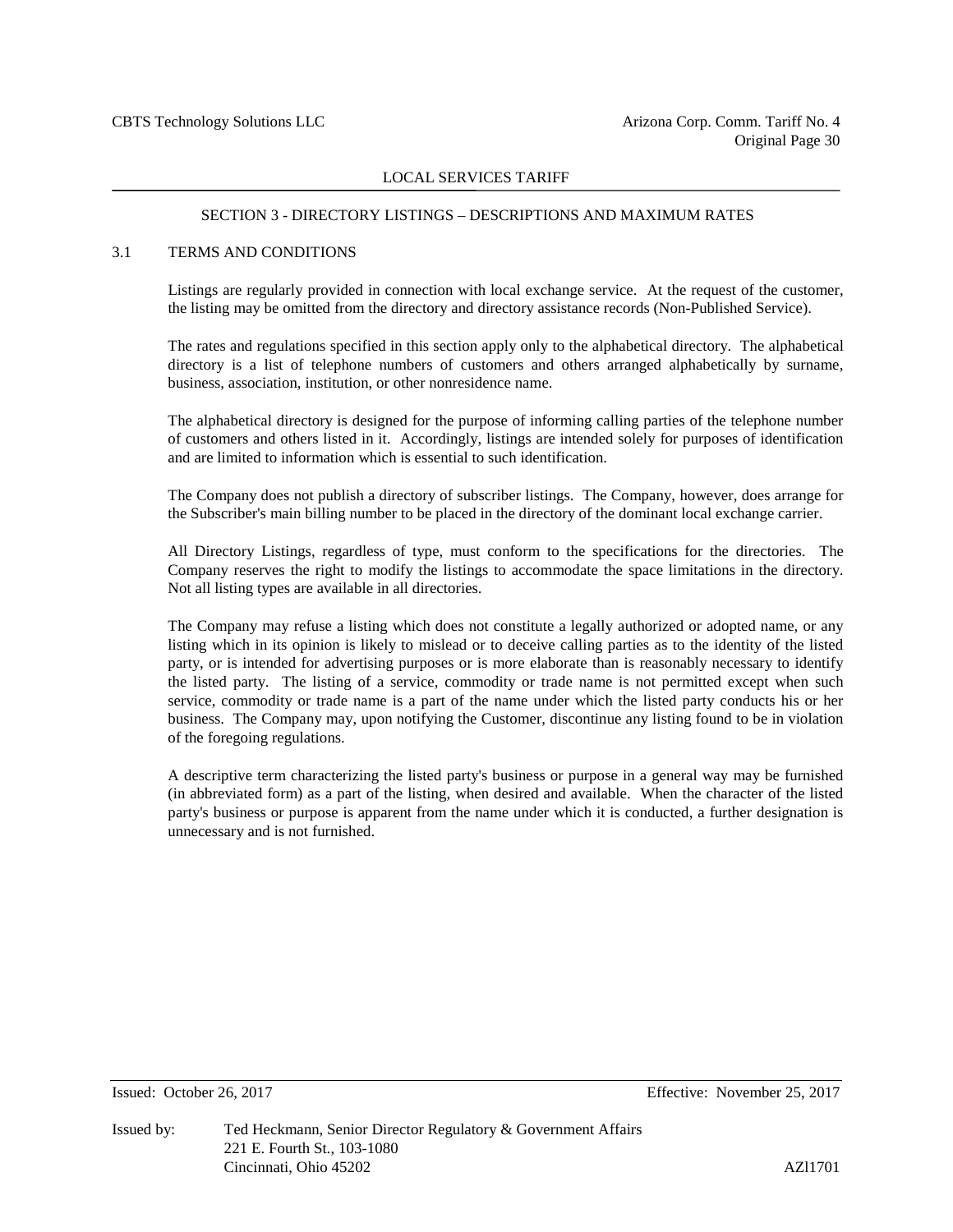#### SECTION 3 - DIRECTORY LISTINGS – DESCRIPTIONS AND MAXIMUM RATES, (CONT'D.)

#### 3.1 TERMS AND CONDITIONS, (CONT'D.)

Abbreviations may be used to limit the length of any listing when in the opinion of the Company, the clearness of the listing and the identification of the listed party is not impaired by use of abbreviations.

Special arrangement of names is not permitted.

Non-Published Service customers forfeit non-address, non-list, or non-published service privacy when calling the Universal Emergency Number Service (911). The telephone number and address of the station from which the emergency call originates are passed to the Public Safety Answering Point along with the call in order for emergency units to respond to the call.

Incoming calls to Non-Published Service customers will be completed by the Company only when the calling party places the call by number. The Company will adhere to this practice regardless of any claim of emergency the calling party may present.

The acceptance by the Company of the customer's request for Non-Published Service does not create any relationship or obligation, direct or indirect, to any person other than the Customer.

The Company makes every effort to safeguard the address and numbers of Non-Published Service customers. However, in the absence of gross negligence or willful misconduct, no liability will attach to the Company for damages arising from inadvertently publishing the address or telephone number of a Non-Published Service customer in the directory; or disclosing the number or address to any person. The customer indemnifies and saves the Company harmless against any and all claims for damages caused or claimed to have been caused, directly or indirectly, by the publication of the number of a Non-Published Service customer in the directory or otherwise disclosed, the Company's liability is limited to and satisfied by a refund of any monthly charges made by the Company.

Providing the name, address and/or telephone number of a Non-Published Service customer to the customer's primary interexchange carrier for billing purposes only, does not constitute publication or disclosure of the customer's name, number and/or address under this tariff.

Interexchange carriers may not release the name, address, and/or telephone number of any Non-Published Service customer, except as follows:

Use of name and address for the rendering the interexchange carrier's bill to the customer.

Release of the telephone number only for purposes of detail billing.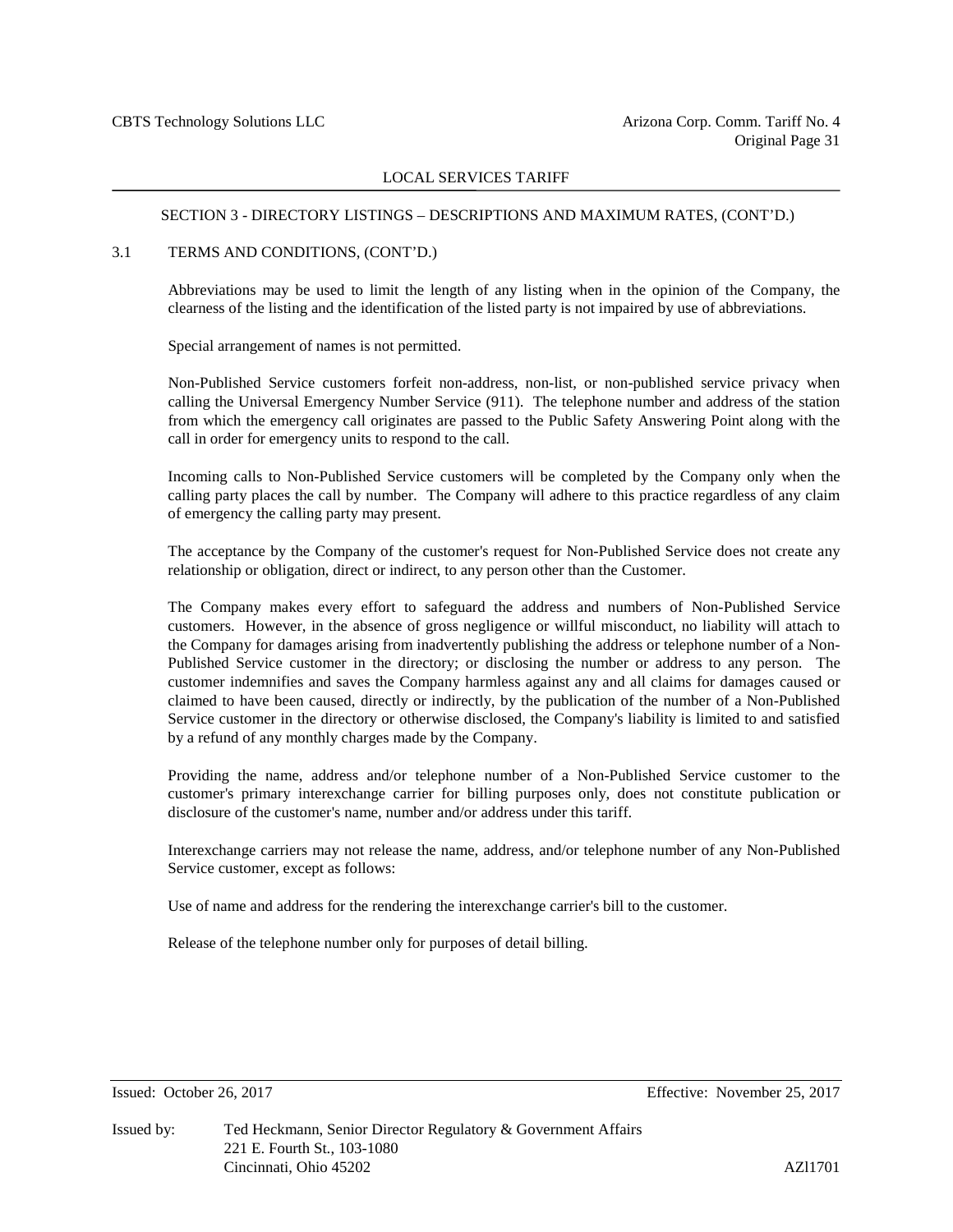#### SECTION 3 - DIRECTORY LISTINGS – DESCRIPTIONS AND MAXIMUM RATES, (CONT'D.)

### 3.2 DEFINITIONS

#### 3.2.1 Primary Listing

A primary listing is the listing furnished as a part of the local exchange service. It includes the name of the customer; a business, purpose, or other nonresidence designation when required; the address; and the telephone number.

#### 3.2.2 Additional Listings

To be eligible for any type of additional listing, a customer must pay the appropriate monthly rate, if any, for a primary listing or its equivalent. Additional listings are listings which are similar to primary listings and furnished in addition to primary listings at the request of the customer.

# 3.2.3 Alternate Listings

Alternate listings are supplementary listings which usually follow a primary or regular additional listing and refer a calling party to other telephone numbers under certain conditions. The alternate telephone numbers may be those of other customers, subject to their consent.

### 3.2.4 Non-Published Service

Non-published listings are not printed in directories nor available from directory assistance. A non-published telephone service will be furnished, at the Customer's request providing for the omission or deletion of the Customer's telephone listing from the telephone directory and, in addition, the Customer's telephone listing will be omitted or deleted from the directory assistance records. Per Line Blocking Number Privacy will be provided when requested by the customer, to all non-published service customers at no extra monthly charge.

#### 3.2.5 Foreign Listings

Where available, a listing in a phone directory which is not in the Customer's immediate calling area. The Customer will be charged the rates specified in the tariff published by the specific exchange carrier providing the Foreign Listing.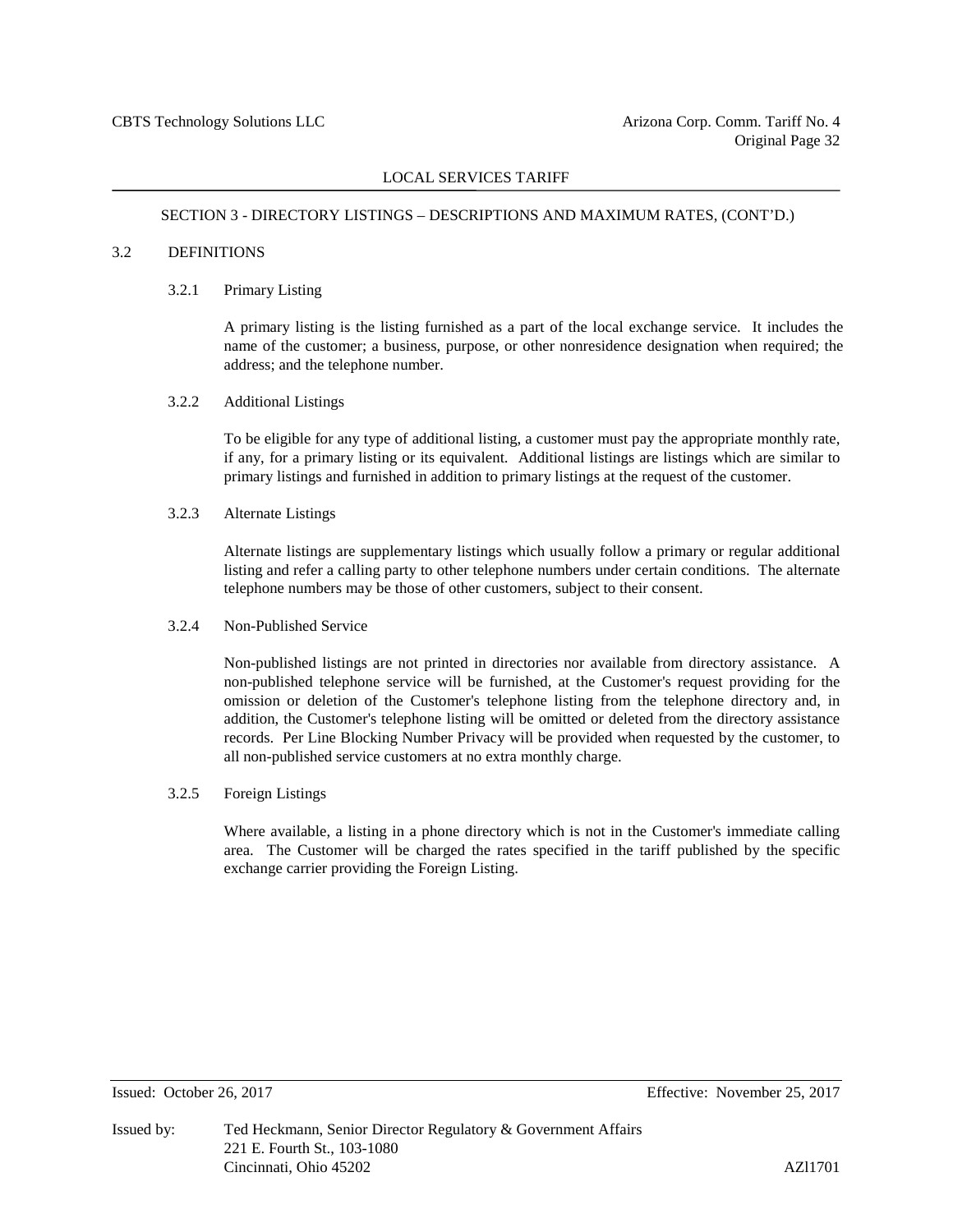# SECTION 3 - DIRECTORY LISTINGS – DESCRIPTIONS AND MAXIMUM RATES, (CONT'D.)

# 3.3 MAXIMUM RATES AND CHARGES

#### Nonrecurring Charges:

|                      | Per Listing or Per number charges |
|----------------------|-----------------------------------|
| Additional Listing   | \$20.00                           |
| Alternate Listings   | \$20.00                           |
| Non-Published Number | \$20.00                           |
| Foreign Listings     | \$20.00                           |
|                      |                                   |

Nonrecurring charges will be applied when service is established and when there are subsequent changes to the listing.

### Recurring Charges:

| <b>Additional Listing</b> | \$4.50 |
|---------------------------|--------|
| Alternate Listings        | \$4.50 |
| Non-Published Number      | \$2.00 |
| <b>Foreign Listings</b>   | \$4.50 |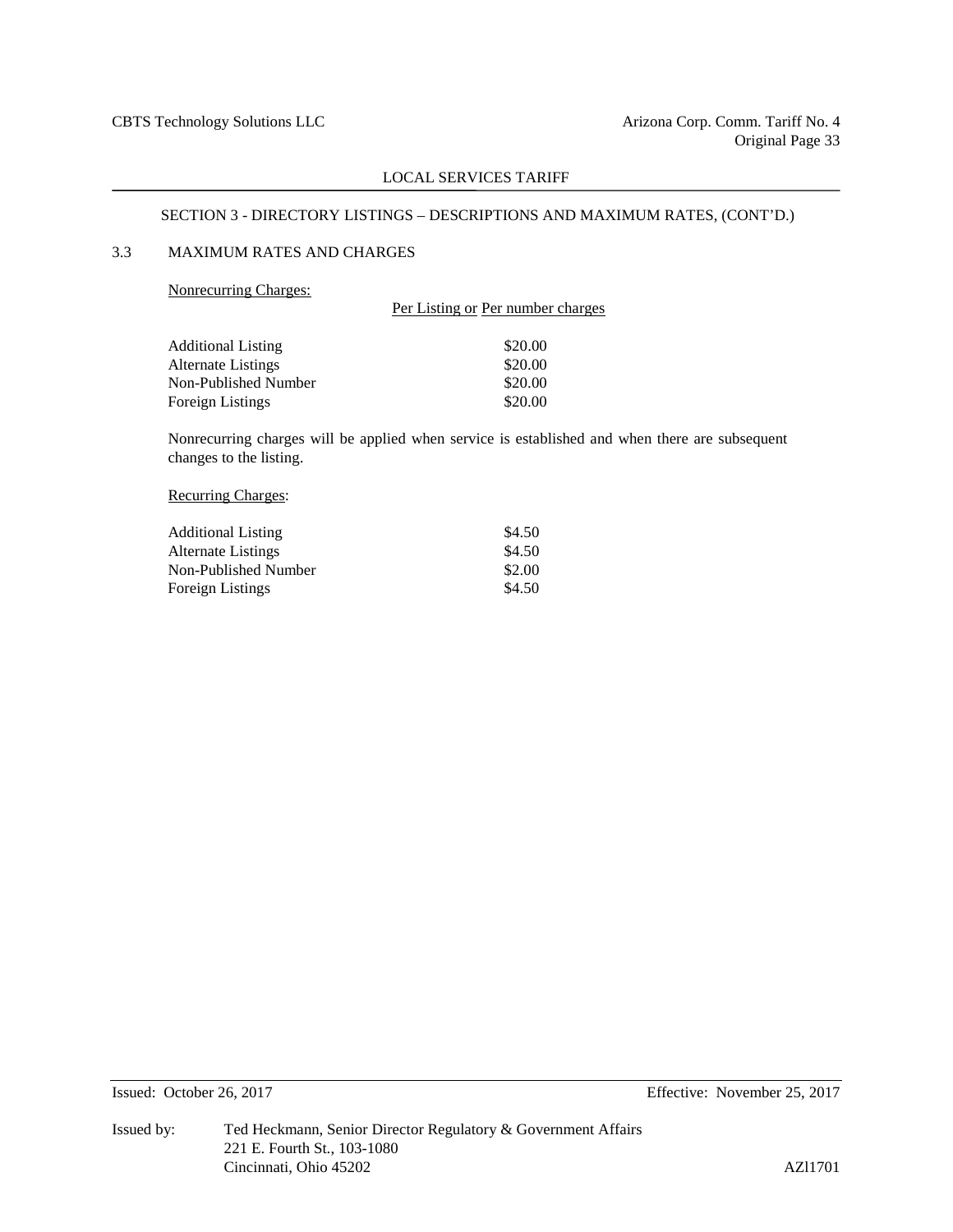# SECTION 4 - DIRECTORY ASSISTANCE SERVICE – DESCRIPTION AND MAXIMUM RATES

#### 4.1 TERMS AND CONDITIONS

A Customer may obtain directory assistance in determining telephone numbers within its local calling area by calling the directory assistance operator. The directory assistance charges applies to each call regardless of whether or not the directory assistance operator is able to furnish the requested information.

#### 4.2 MAXIMUM RATES AND CHARGES

Each call to directory assistance will be charged as follows: \$3.50

The Customer may make one request on each directory assistance call.

A credit will be given for calls to directory assistance as follows:

- The customer experiences poor transmission or is cut-off during the call; or
- The customer is given an incorrect telephone number.

To obtain such a credit, the customer must notify the Company.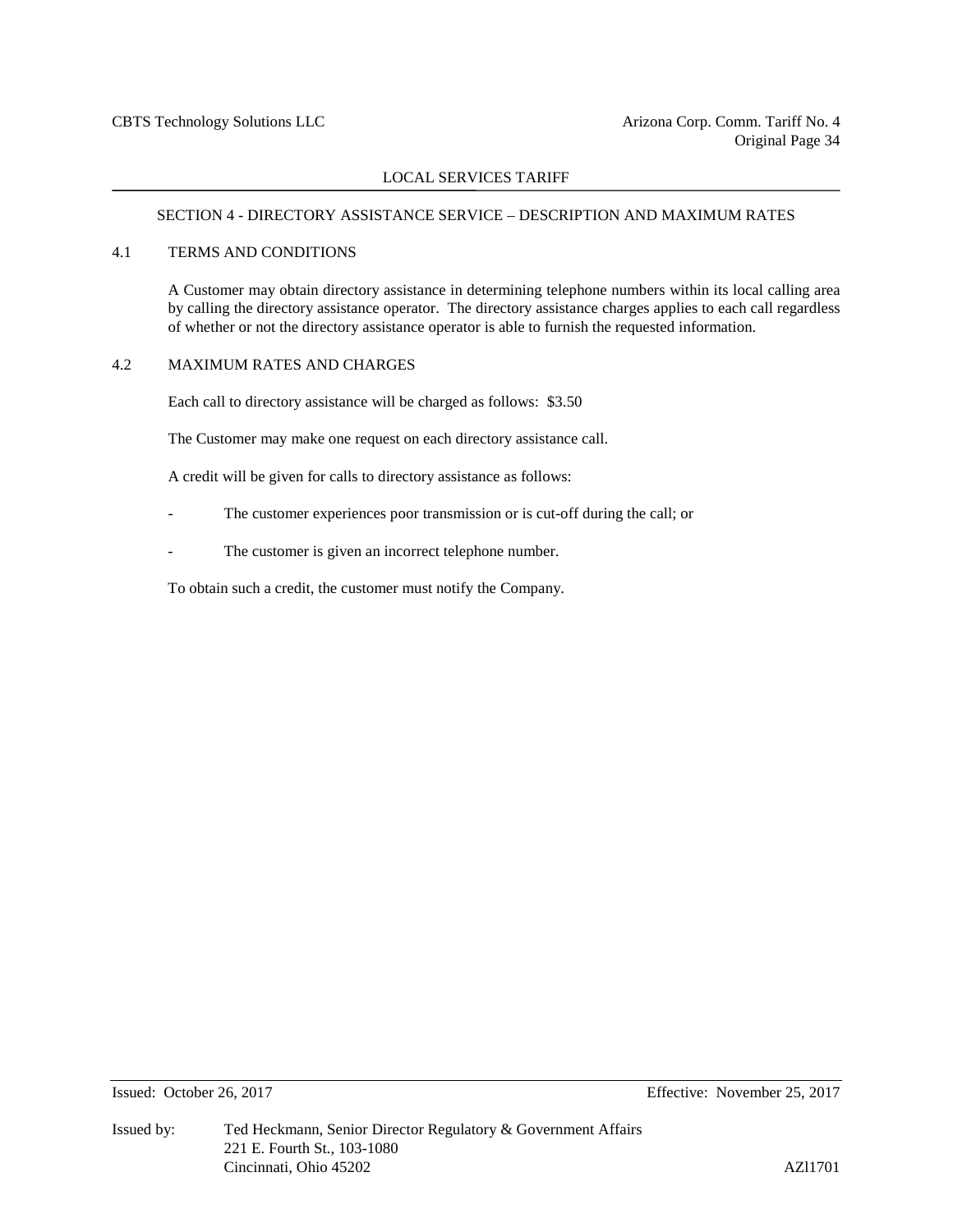# SECTION 5 - OPERATOR ASSISTANCE – DESCRIPTIONS AND MAXIMUM RATES

#### 5.1 SERVICE DESCRIPTIONS

- 5.1.1 General Assistance: The Customer has the option to request general information from the operator, such as dialing instructions, county or city codes, area code information and Customer Service 800 telephone numbers, but does not request the operator to complete the call.
- 5.1.2 Busy Line Verification and Interrupt Service, provides the Customer with the following options:
	- 5.1.2.A Busy Line Verification: Upon request of the calling patty, the Company will determine if the line is clear or in use and report to the calling party.
	- 5.1.2.B Busy Line Verification with interrupt: The operator will interrupt the call on the called line only if the calling party indicates an emergency and requests interruption.

# 5.2 MAXIMUM RATES AND CHARGES

5.2.1 The following charges will be applied on a per call basis:

General Assistance \$2.00

- 5.2.2 Rates for busy line verification and interrupt services, as specified below, will apply under the following circumstances, per request:
	- 5.2.2.A The operator verifies that the line is busy with a call in progress.
	- 5.2.2.B The operator verifies that the line is available for incoming calls.
	- 5.2.2.C The operator verifies that the called number is busy with a call in progress and the customer requests interruption. The operator will then interrupt the call, advising the called party the name of the calling party. One charge will apply for both verification and interruption.

Busy Line Verification \$6.00

Busy Line Interrupt \$10.00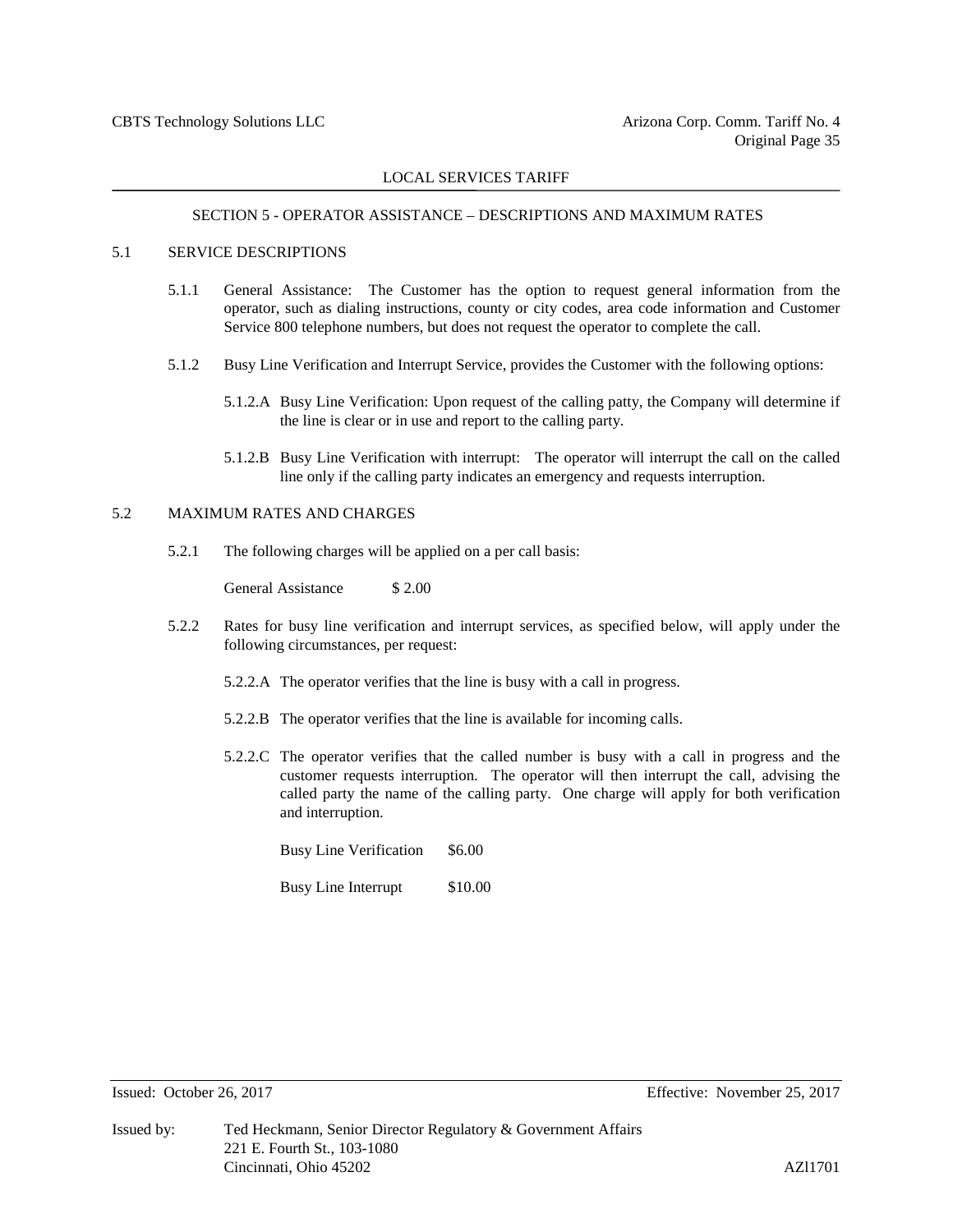# SECTION 6 – BUSINESS ACCESS LINE SERVICES – DESCRIPTION AND MAXIMUM RATES

#### 6.1 BUSINESS ACCESS LINES

6.1.1 General

Business Access Lines may be purchased individually.

#### 6.1.2 Terms and Conditions

Business Access Lines include the serving central office line equipment and all outside plant facilities including the network interface necessary to connect the serving central office to the customer's premises.

Touch Tone capability is provided at no extra charge on all Business Access Lines.

Business Access Lines provide access to and usage of 911 services where available, access to operator services and directory assistance, and access to telecommunications relays service.

Business Access Lines allow for presubscription to toll services and access to interexchange toll providers.

The local calling area for each exchange is shown in the Exchange Area section of this tariff.

Local exchange services are only available where facilities permit and may be subject to special construction charges.

### 6.1.3 Maximum Rates and Charges

| Monthly Rate |  |
|--------------|--|
|              |  |

| First Lines                                                                                 | \$60.00 |          |
|---------------------------------------------------------------------------------------------|---------|----------|
| Additional Lines, All Accounts                                                              | \$60.00 |          |
| <b>Nonrecurring Rate</b>                                                                    |         |          |
| To establish or move an Business Access Line, per line                                      |         | \$100.00 |
| To change telephone number associated with an Business<br>Access Line, per telephone number |         | \$25.00  |
| To change billing arrangements associated with Business<br>Access Lines, per line           |         | \$25.00  |

Issued: October 26, 2017 Effective: November 25, 2017

| Issued by: | Ted Heckmann, Senior Director Regulatory & Government Affairs |         |
|------------|---------------------------------------------------------------|---------|
|            | 221 E. Fourth St., 103-1080                                   |         |
|            | Cincinnati, Ohio 45202                                        | AZ11701 |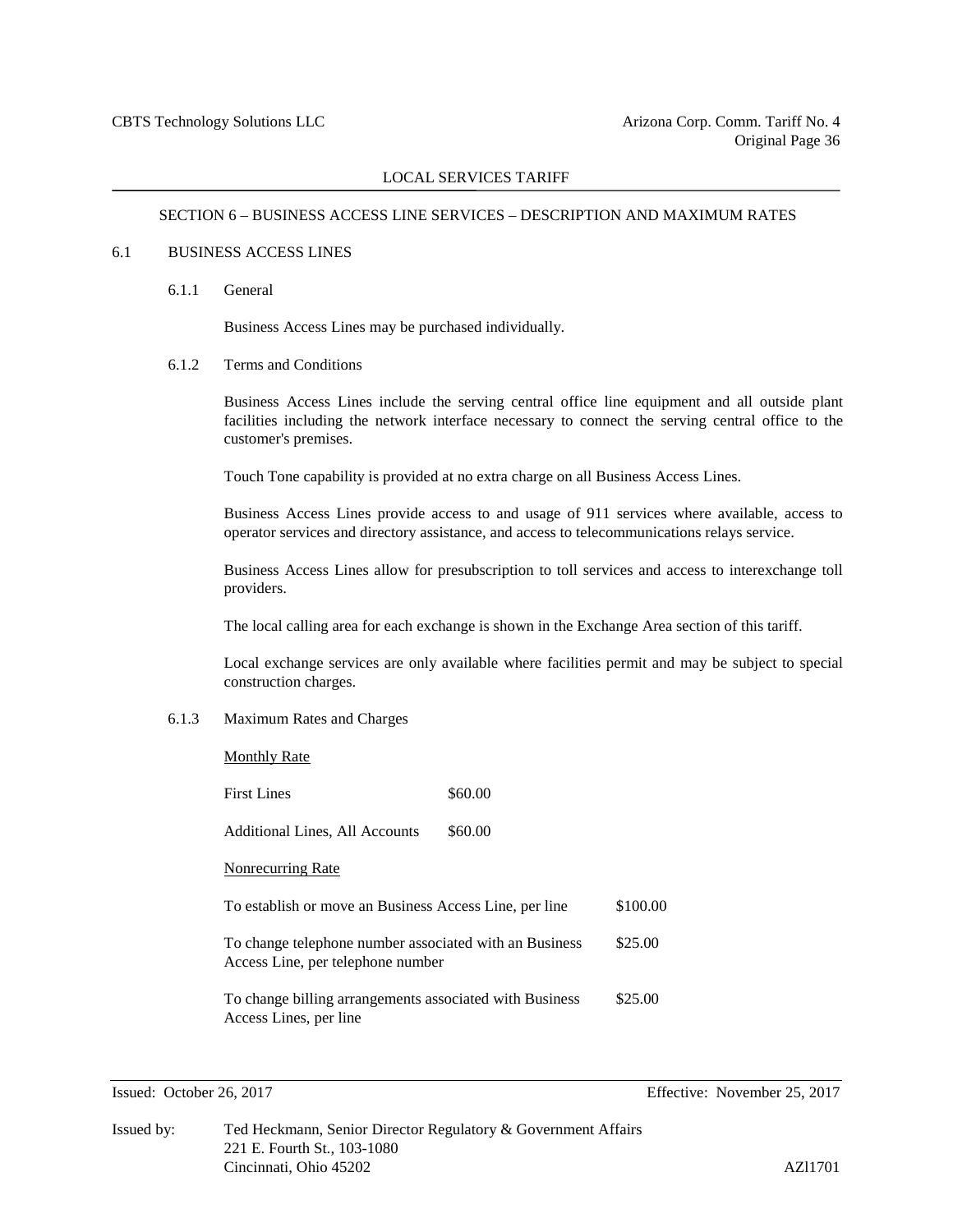#### SECTION 6 – BUSINESS ACCESS LINE SERVICES – DESCRIPTION AND MAXIMUM RATES, (CONT'D.)

### 6.2 BUSINESS LOCAL SERVICE BUNDLE

6.2.1 General

Business Local Service Bundles provide a flat rate line, in combination with value added services. Subscriber may select any or all of the features in a bundle, where available. The Customer must specify which features to include in the bundle at the time the order is placed. These bundles provide unlimited use of the optional features selected by the Customer to include in the bundle.

#### 6.2.2 Regulations

- 6.2.2.A Features associated with an individual Local Service bundle are per line. Features cannot be split between lines.
- 6.2.2.B All charges (such as E-911 Service, taxes and other surcharges) normally associated with a flat rate line will be billed in addition to the Business Local Service Bundle charges.
- 6.2.2.C The nonrecurring charge associated with the Business Bundle applies when a customer installs new service, moves to a new address or changes the telephone number associated with the Business Bundle.

#### 6.2.3 Service Description

Customers subscribing to the Business Local Service bundle may subscribe to any or all of the following features where available.

- 6.2.3.A Call Waiting allows a customer to control the treatment applied to incoming calls while the customer is off-hook on an existing call. While on an existing call, Call Waiting Deluxe notifies the customer of an incoming call with the call waiting tone.
- 6.2.3.B Calling Name and Number provides for the delivery of the listed name and telephone number associated with the calling party telephone number on incoming calls. This information is provided to the subscriber to Calling Name and Number service so that the information may be displayed on a customer-provided display device attached to the subscriber's line or telephone set.
- 6.2.3.C Voice Mail Support Package provides the combination of the Call Forwarding Busy, Call Forwarding Don't Answer, and Message Waiting Indicator services.
- 6.2.3.D Hunting is the process by which two or more exchange service lines, served from the same central office and furnished to the same customer, are grouped so that incoming calls overflow to the first non-busy line if the called line is busy. A busy signal is not given unless all the grouped lines are busy.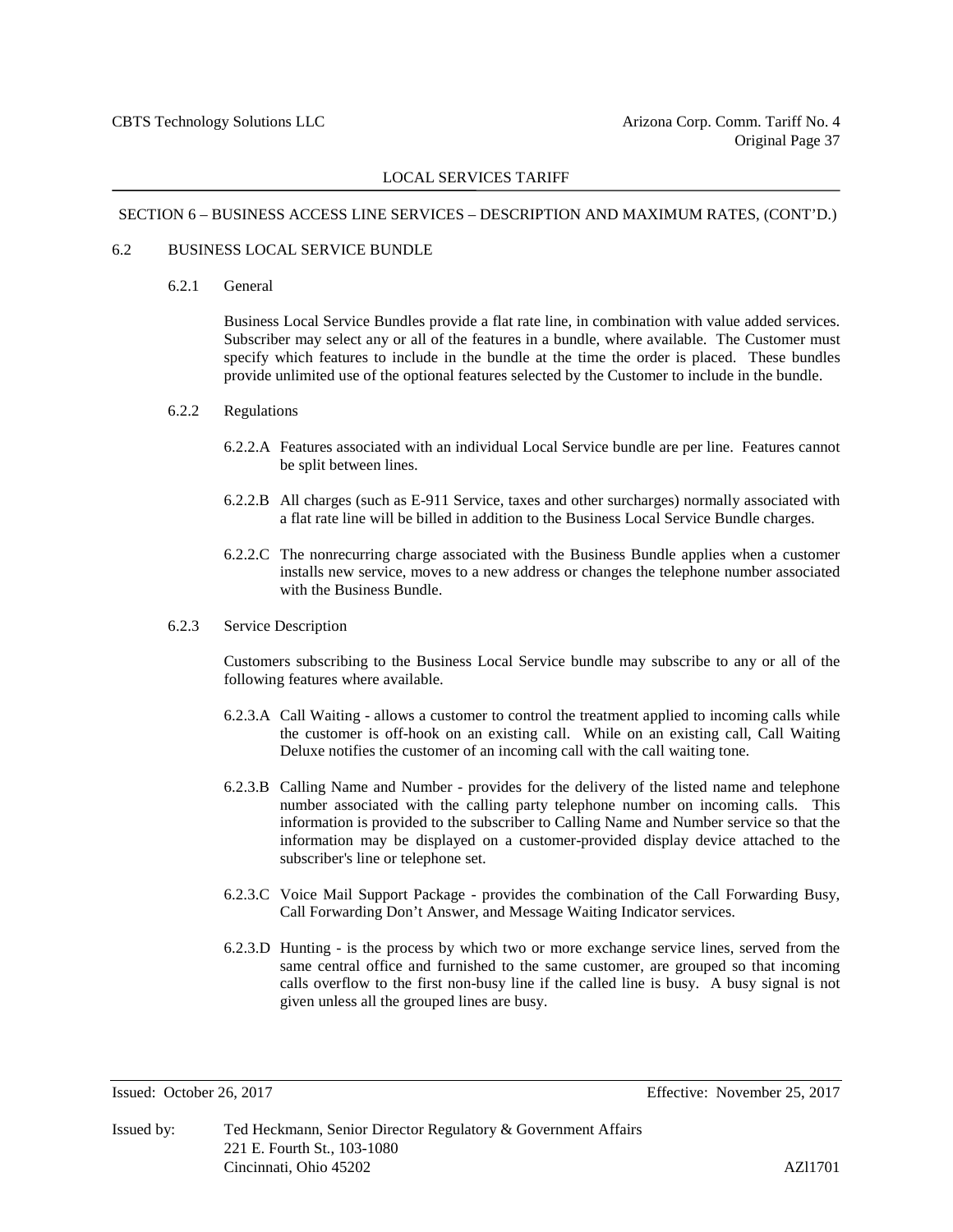# SECTION 6 – BUSINESS ACCESS LINE SERVICES – DESCRIPTION AND MAXIMUM RATES, (CONT'D.)

# 6.2 BUSINESS LOCAL SERVICE BUNDLE, (CONT'D.)

6.2.4 Maximum Rates and Charges

Monthly Charge: \$80.00

Nonrecurring Charge: \$70.00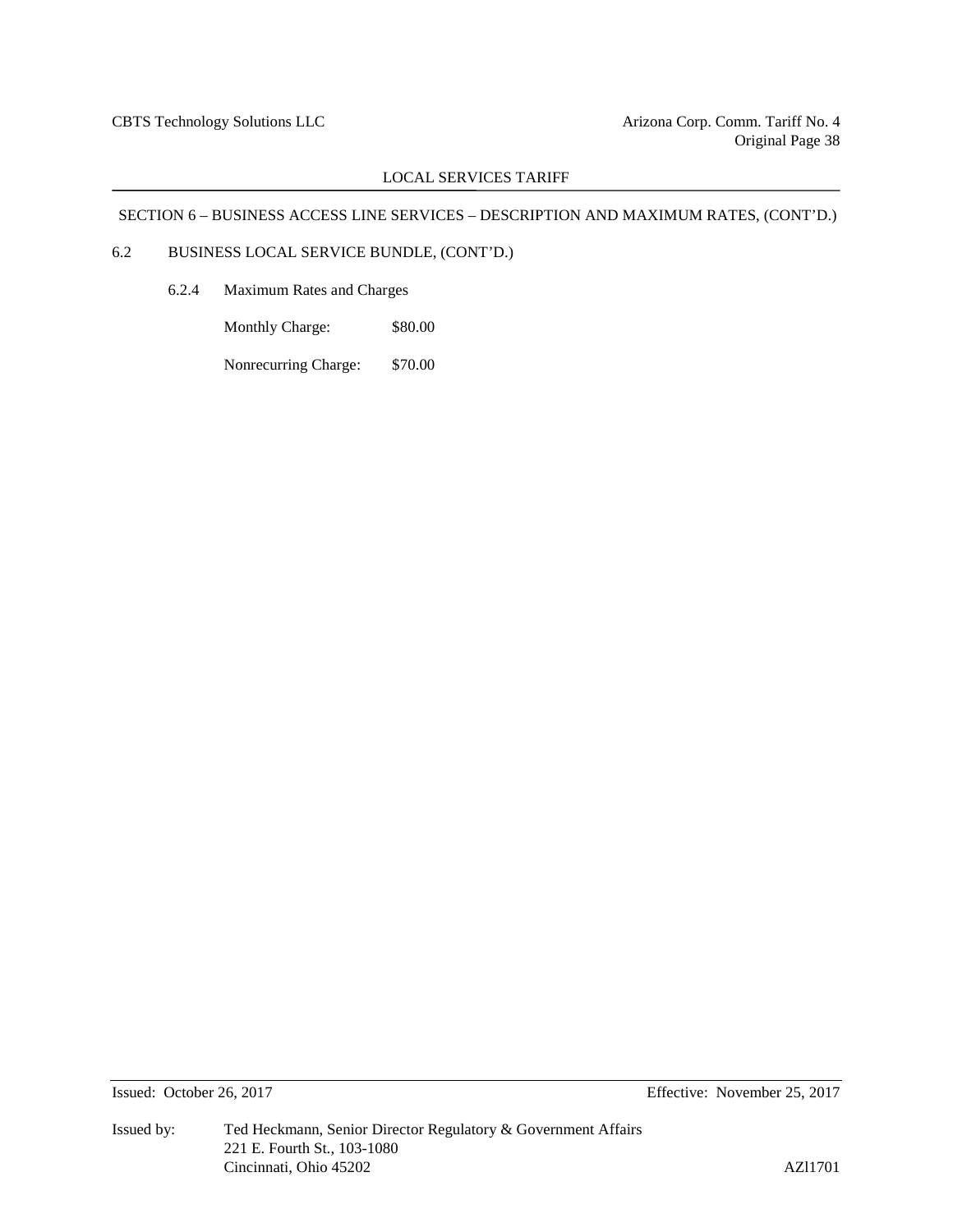#### SECTION 7 – PRI SERVICE – DESCRIPTION AND MAXIMUM RATES

#### 7.1 TERMS AND CONDITIONS

#### 7.1.1 Service Description

Primary Rate Interface (PRI) Service is an ISDN local exchange service that provides a Customer with the ability to transmit and receive multiple voice and data circuit switched calls simultaneously over a single Primary Rate Facility. PRI Service is available from suitably equipped central offices and where suitable loop facilities exist.

PRI Service consists of a Primary Rate Facility and B-Channel Bearer Trunks and D-Channel Bearer Services. The Primary Rate Facility and the ISDN Bearer Trunks are not offered separately. Up to twenty-three B-Channels Bearer Trunks and one D-Channel Bearer Service may be provisioned on each access line. In addition, optional features may be purchased as specified in 7.1.4 of this section.

PRI Service will provide transport of customer information over the 23 available B channels in the form of circuit-switched voice or data at speeds up to 64 Kbps. The basic service will include the 1.544 Mbps switched facility and the D-Channel Bearer Service. B-Channels will be ordered in addition to the Primary Rate Facility.

Dedicated B-Channel configuration: Dedicated trunk groups are the standard feature for PRI Service. Dedicated trunk groups must be assigned to handle one specific call type (examples: DID, DOD).

Three types of B-Channel Bearer Trunk Channels are available as follows.

Standard channels provide the same features as analog trunk lines found in the Local Exchange Services section of this Nonresidence Service Agreement.

DID channels provide direct inward dialing service.

Two Way DID channels provide capability for two way standard service and direct inward dialing service.

D-Channel configuration: Each Basic PRI service will include a dedicated D-Channel for signaling.

All Bearer Trunk Channels use Medium Frequency (MF) or Dual Tone Multi Frequency (DTMF) signaling.

Only flat rate trunk channels are available.

Issued: October 26, 2017 Effective: November 25, 2017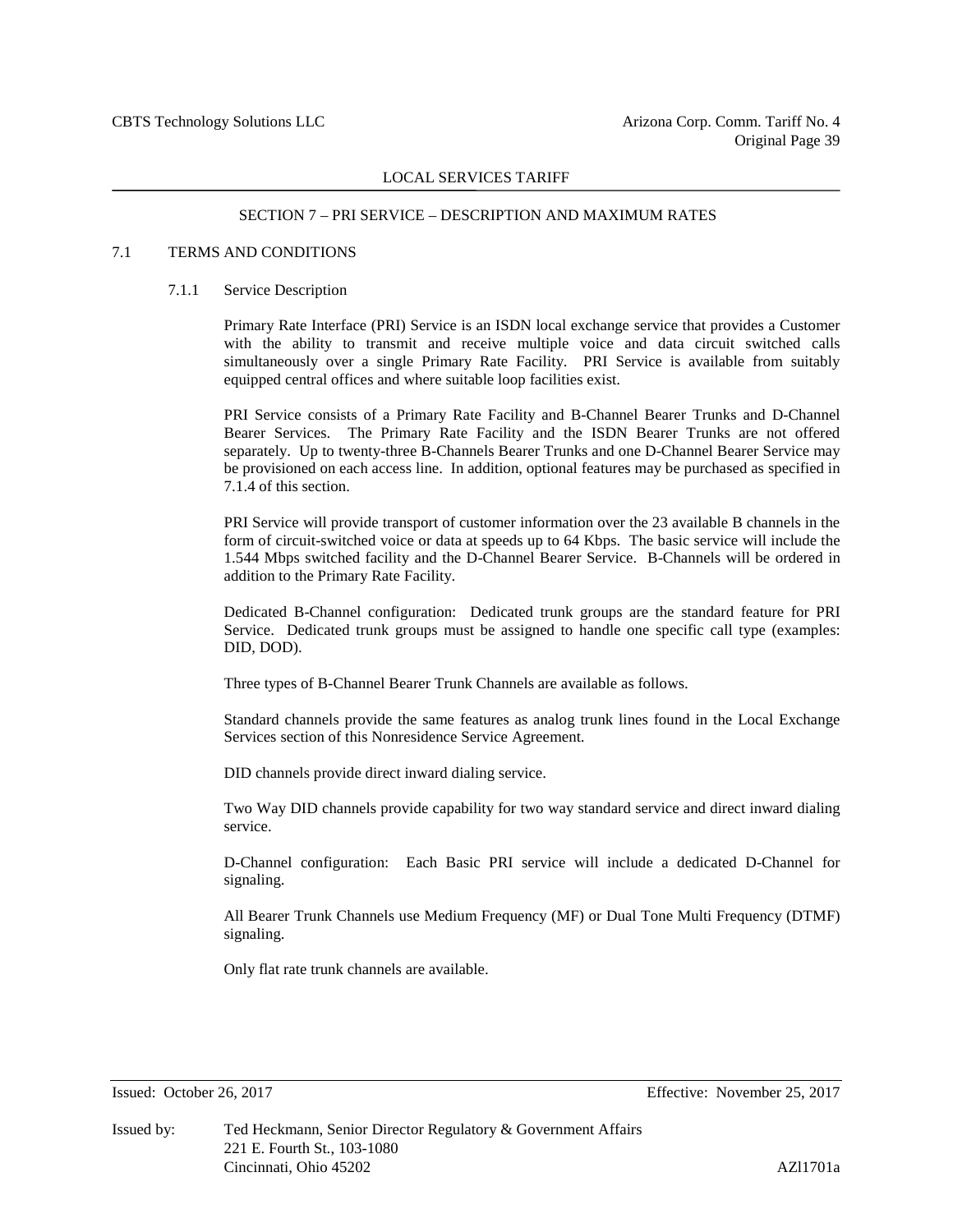### SECTION 7 – PRI SERVICE – DESCRIPTION AND MAXIMUM RATES, (CONT'D.)

# 7.1 TERMS AND CONDITIONS, (CONT'D.)

#### 7.1.2 Definitions

7.1.2.A Primary Rate Facility

A Primary Rate Facility is a digital pipe from the Customer's location to the Company central office which transports one or more ISDN Bearer Trunks (B. and C. following). A Primary Rate Facility can carry up to twenty-three 64 Kbps B-Channel Bearer Trunks and one 64 Kbps D-Channel Bearer Service. All selected Bearer Trunks and Services can operate on the Primary Rate Facility simultaneously.

#### 7.1.2.B B-Channel Bearer Trunks

B-Channel Bearer Trunks define the types of traffic that the Primary Rate Facility will carry. A B-Channel Bearer Trunk is a 64 Kbps information channel used in conjunction with circuit-switched service. These trunks can be configured as 1-Way In, 1-Way Out, or 2-Way.

#### 7.1.2.C D-Channel Bearer Services

The D-Channel Bearer Service is a 64 Kbps signaling channel used to control associated B Channels. One D-Channel is required for each Primary Rate Facility, and is included in the Primary Rate Facility's monthly rate.

#### 7.1.3 Regulations

PRI Service is furnished subject to the availability of suitable facilities and is only served from specially-equipped digital central offices.

Service from some central offices may not provide all of the features and functionality described in this section.

The minimum service period for PRI Service is twelve months.

The Customer must provide customer premises equipment that meets the technical requirements of the serving central office.

The Customer is responsible for providing power to all customer premises equipment (CPE) attached to the Primary Rate Facility.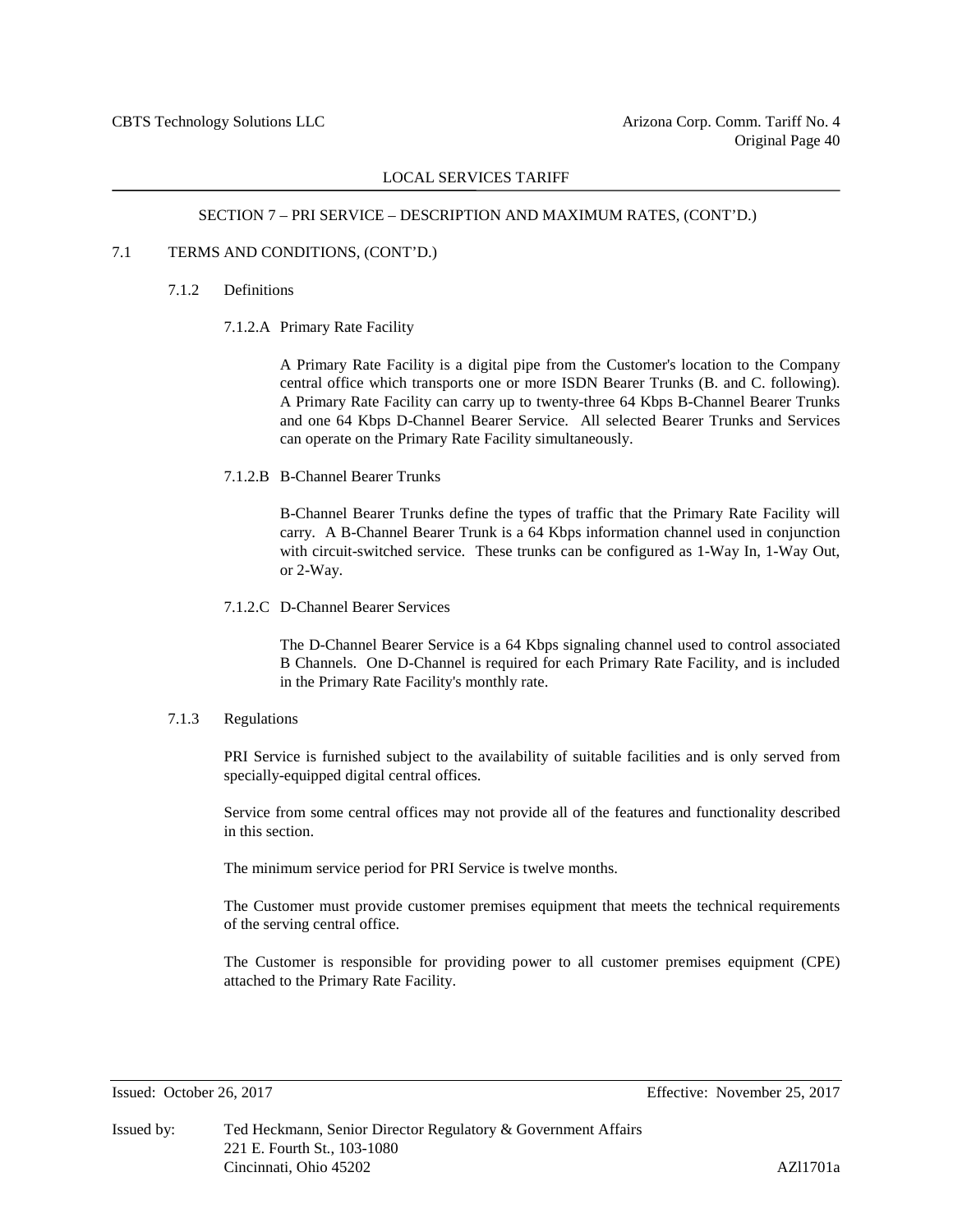# SECTION 7 – PRI SERVICE – DESCRIPTION AND MAXIMUM RATES, (CONT'D.)

# 7.1 TERMS AND CONDITIONS, (CONT'D.)

7.1.3 Regulations, (Cont'd.)

The Customer must notify the Company when call type maximums and minimums are to be changed for the call-by-call feature. This is in order to maintain the proper provision of directory numbers and call control on the line.

Customers wishing to upgrade existing analog trunk service to PRI Service will be charged the listed initial charges for the appropriate number of Primary Rate Facilities and will have to convert to the PRI Service DID rate structure. Initial charges on B-Channel Bearer Trunk Channels are waived for the existing analog trunks that are moved to PRI Service. Any new channels added at the time of conversion to PRI Service will incur initial charges.

When a customer transfers a call, the customer is responsible for any toll charges associated with the customer originated leg(s) of the call.

One 911 charge, as set by the Public Safety Answering Point, is applied to each outgoing and 2 way B-Channel Bearer Trunk (per channel).

7.1.4 PRI Service Optional Features

The following features are available to PRI Service customers at additional cost.

7.1.4.A Call-By-Call Service Selection

This feature provides the option for B-Channels to be assigned into a flexible trunk group which can support different call types based on real-time traffic needs. Call-By-Call service selection also allows primary as well as secondary long-distance carriers to be established for the entire trunk group (e.g., Alternate Routing Arrangement).

7.1.4.B Individual Calling Line Identification (ICLID)

This feature provides customer access to the calling party's number. Feature operation is dependent on customer premise equipment and technology in use at the calling party's serving office. (Similar to the Caller ID feature available on access lines.)

7.1.4.C Direct Inward Dialing (DID)

This feature provides Direct Inward Dialing to a station. DID Termination rates will apply per B-Channel configured with this option. ISDN Primary Rate Interface Service DID Number Blocks are ordered with DID Terminations on the B-Channels.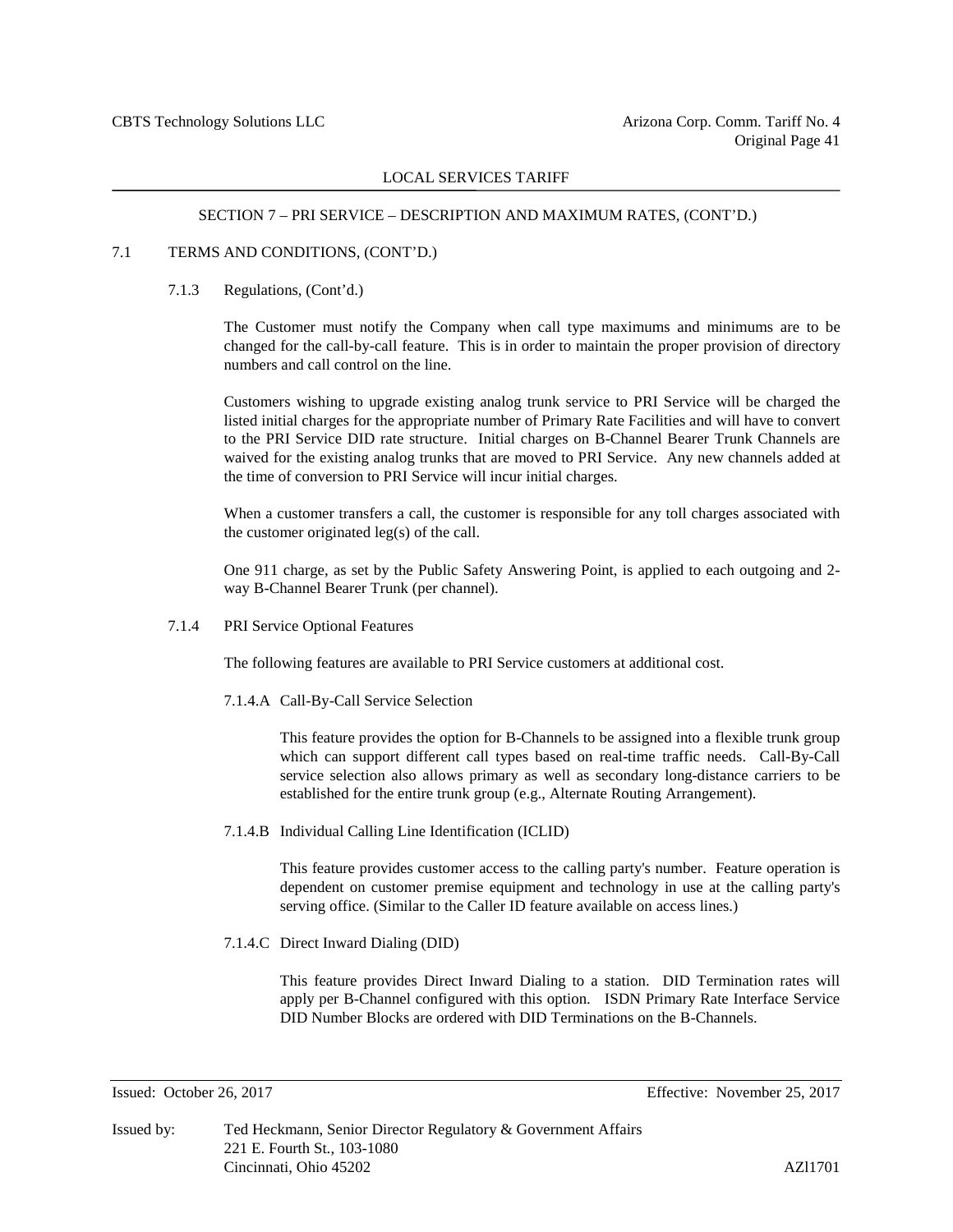#### SECTION 7 – PRI SERVICE – DESCRIPTION AND MAXIMUM RATES, (CONT'D.)

# 7.1 TERMS AND CONDITIONS, (CONT'D.)

- 7.1.4 PRI Service Optional Features, (Cont'd.)
	- 7.1.4.D Back-up D-Channel

This feature provides a minimum of three or more Primary Rate Interface Service facilities terminating at the same customer premises to share one primary and one secondary (or Back-up) D-Channel. The number of Primary Rate Interface Service facilities that can be shared by this feature will be based upon the availability of central office and other network facilities, and will be subject to change on a central office by central office basis.

7.1.4.E Channel Transfer Service

This feature allows the customer to transfer an incoming call to another line and then hang up leaving the other two parties on a two-way call and freeing up the customer's line for another call. The customer will be responsible for toll charges associated with the transferred call. This feature is for digital channels only and is not intended for Integrated Prime Advantage channels used to transport analog, local exchange service.

### 7.2 MAXIMUM RATES AND CHARGES

7.2.1 Base Service

|                                                                              | Initial<br>Charge | <b>MTM</b> | <u>12</u><br>Month | 24<br>Month | 36<br>Month | <u>60</u><br>Month |
|------------------------------------------------------------------------------|-------------------|------------|--------------------|-------------|-------------|--------------------|
| Primary Rate Facility                                                        | \$700.00          | \$600.00   | \$550.00           | \$540.00    | \$530.00    | \$500.00           |
| B-Channel Bearer Trunks with Flat Rate<br>Service: Each Two-Way/ DID Channel | \$30.00           | \$60.00    | \$50.00            | \$45.00     | \$30.00     | \$25.00            |
| DID Number Blocks: Each group of 20<br>DID Numbers (Note 2)                  | \$350.00          | \$10.00    | \$10.00            | \$10.00     | \$10.00     | \$10.00            |

Note 2: If multiple DID number blocks are purchased at the same time, Initial Charge applies to the first group of DID numbers only.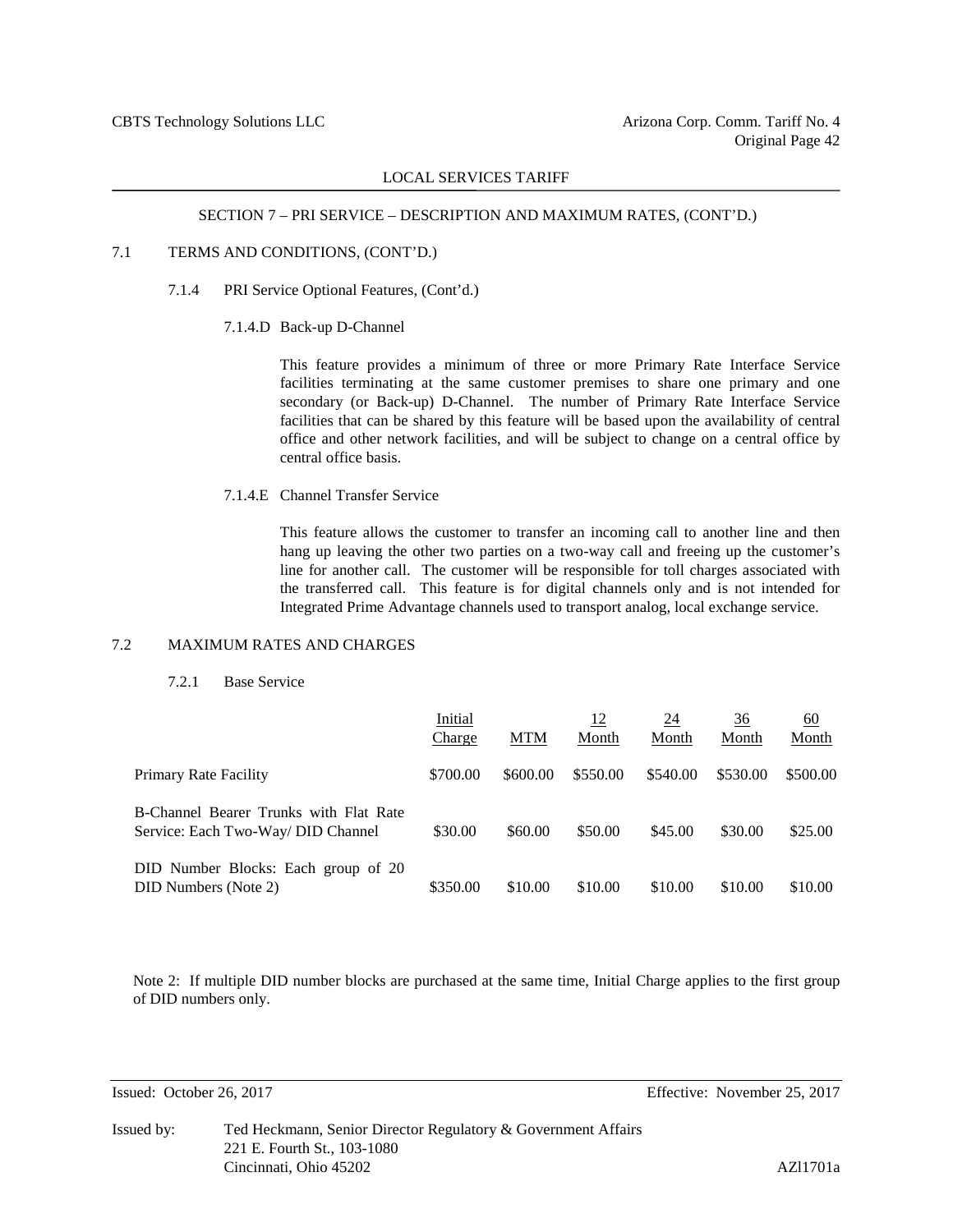# SECTION 7 – PRI SERVICE – DESCRIPTION AND MAXIMUM RATES, (CONT'D.)

# 7.2 MAXIMUM RATES AND CHARGES, (CONT'D.)

# 7.2.2 Optional Features

|                                    | Initial<br>Charge | <b>MTM</b> | <u>12</u><br>Month | <u>24</u><br>Month | <u>36</u><br>Month | 60<br>Month |
|------------------------------------|-------------------|------------|--------------------|--------------------|--------------------|-------------|
| Call-By-Call                       | \$200.00          | \$120.00   | \$120.00           | \$120.00           | \$120.00           | \$120.00    |
| <b>ICLID</b>                       | \$200.00          | \$120.00   | \$120.00           | \$120.00           | \$120.00           | \$120.00    |
| Call-By-Call and ICLID Combination | \$300.00          | \$250.00   | \$250.00           | \$250.00           | \$250.00           | \$250.00    |
| Back-Up D-Channel                  | \$150.00          | \$190.00   | \$190.00           | \$190.00           | \$190.00           | \$190.00    |
| <b>Channel Transfer Service</b>    | \$200.00          | \$120.00   | \$120.00           | \$120.00           | \$120.00           | \$120.00    |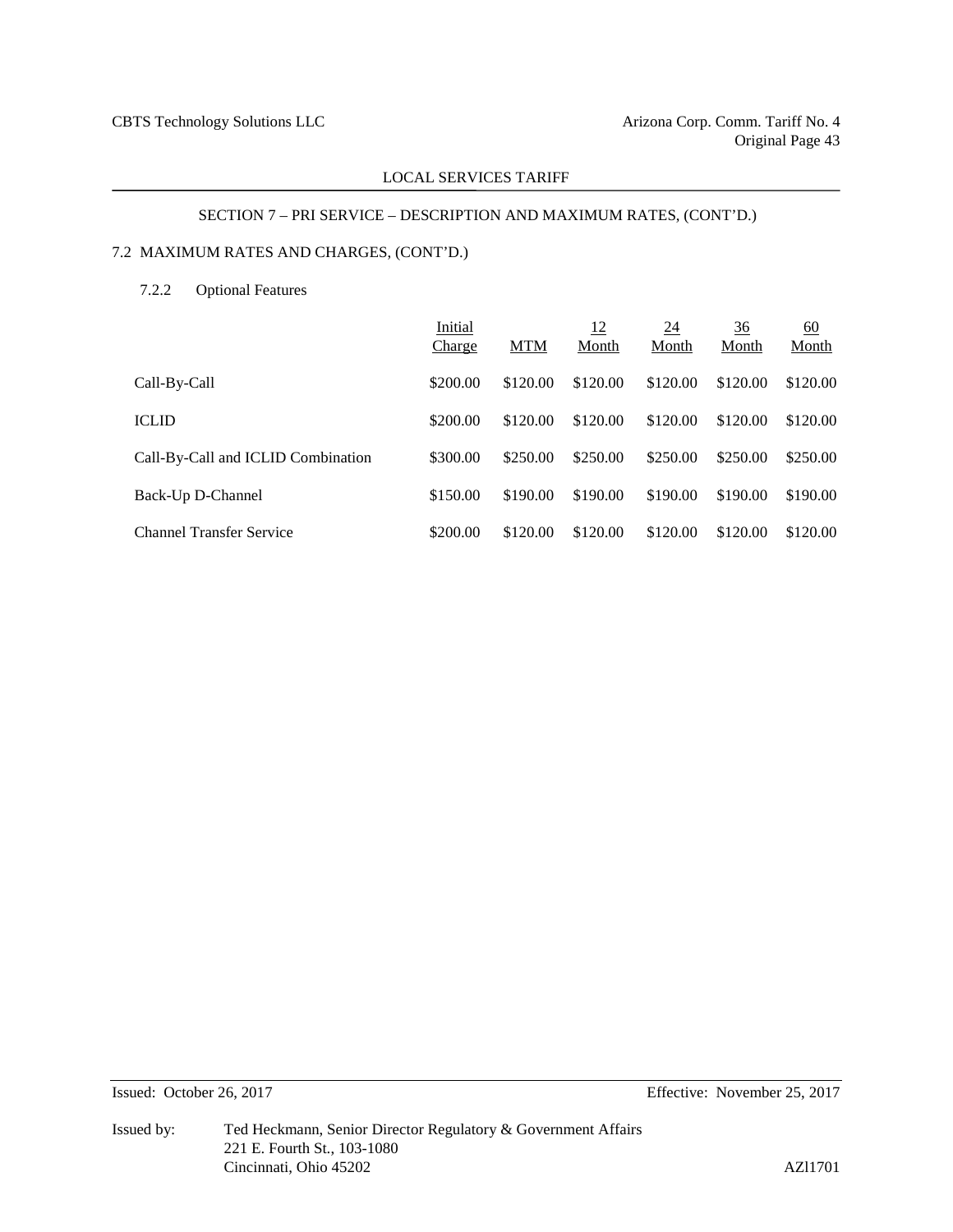#### SECTION 8 – EXCHANGE AREAS

### 8.1 SERVICE AREA

Service will be provided in the State of Arizona in the service areas of any local exchange carriers with whom the Company has a resale agreement or interconnection agreement in effect. Services are provided subject to technical availability and compatibility with Customer facilities.

The Company hereby mirrors the Map and Legal Description tariffs of the exchanges, where they have a resale agreement or interconnection agreement, of the Incumbent Local Exchange Carrier to identify its service territory. Any future modifications to these exchange boundaries or legal descriptions of these boundaries will be automatically mirrored by the Company on a going forward basis. If not mirrored, new detailed maps and legal descriptions on an individual exchange basis will be filed with the Commission for approval.

#### 8.2 CALLING AREAS

Local Calling areas of the Company are the same as the Local Calling Areas specified by the local exchange carrier with whom the Company has a resale agreement or interconnection agreement in effect.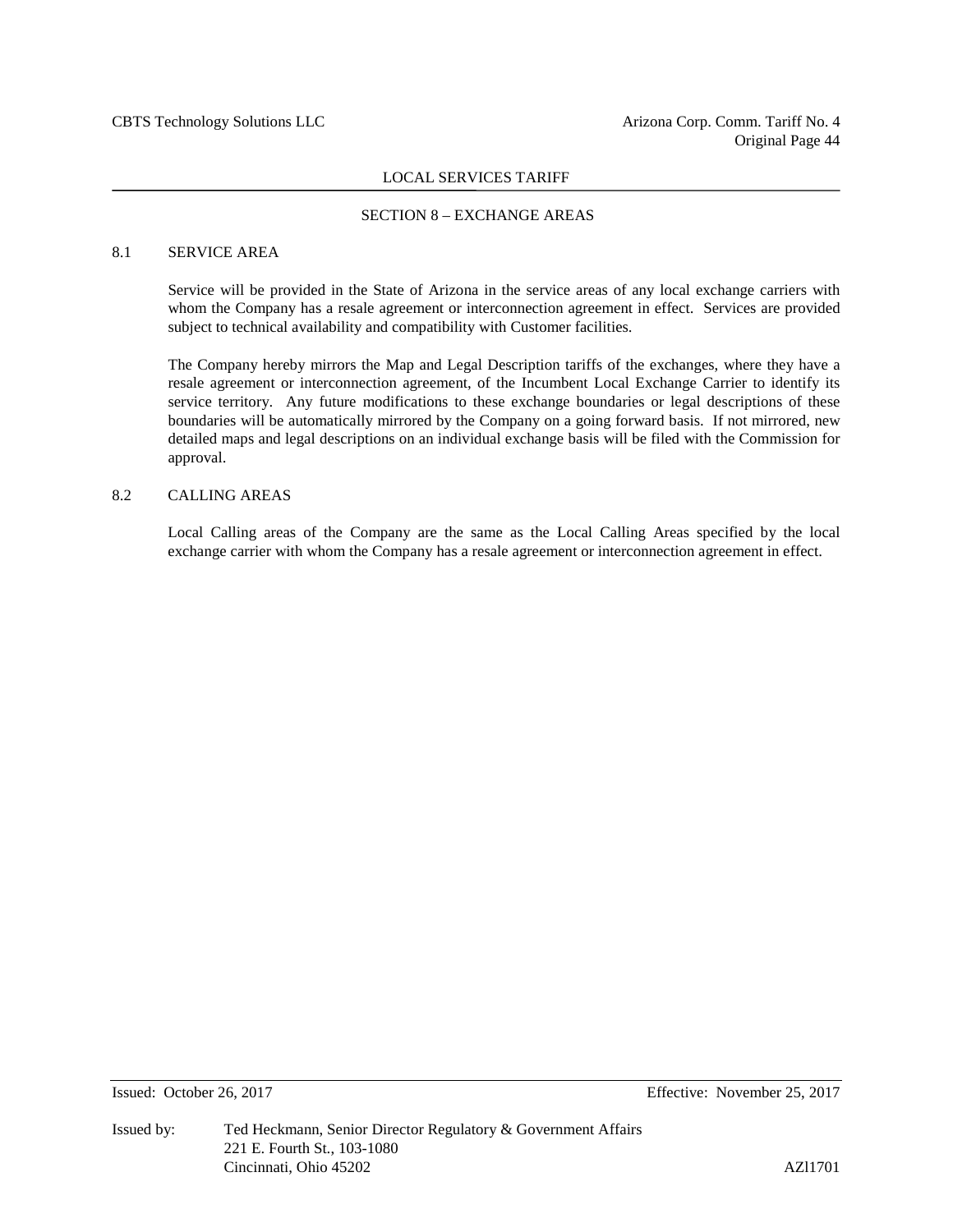# SECTION 9 – CURRENT RATES

# 9.1 INSUFFICIENT FUND CHECKS \$30.00 9.2 MAINTENANCE OF SERVICE 9.2.1 During Normal Working Hours \$265.00 per visit 9.2.2 Outside of Normal Working Hours \$400.00 per visit 9.3 CARRIER PRESUBSCRIPTION Nonrecurring Charges Per business line, trunk, or port Initial Line, Trunk or Port \$5.00 Additional Line, Trunk or Port \$5.00 9.4 DIRECTORY LISTINGS 9.4.1 Nonrecurring Charges: Per Listing or Per number charges Additional Listing \$20.00 Alternate Listings  $$20.00$ Non-Published Number \$20.00 Foreign Listings \$20.00 Nonrecurring charges will be applied when service is established and when there are subsequent changes to the listing. 9.4.2 Recurring Charges: Additional Listing \$4.50 Alternate Listings \$4.50 Non-Published Number \$2.00 Foreign Listings  $$4.50$ 9.5 DIRECTORY ASSISTANCE

Each call to directory assistance will be charged as follows: \$1.99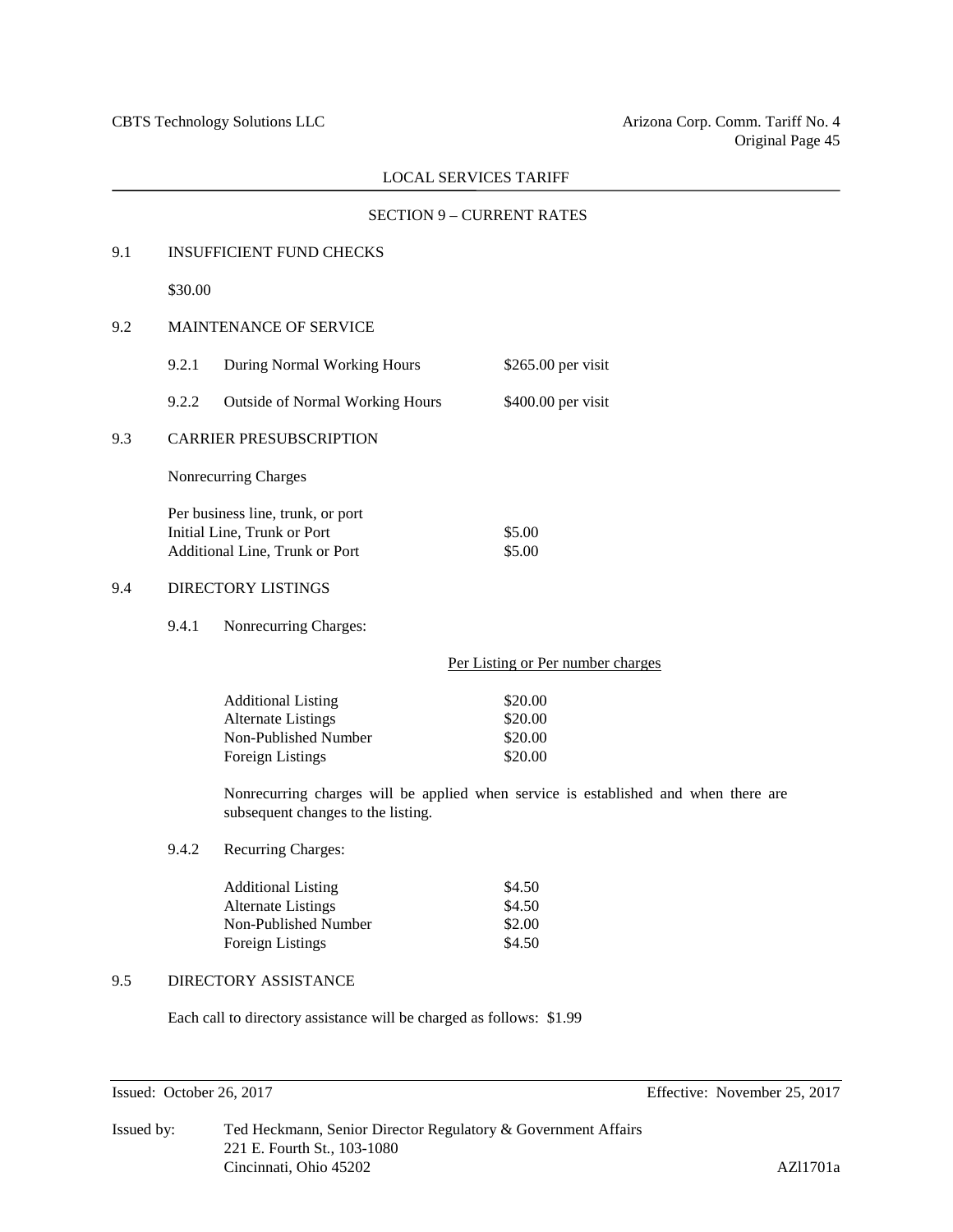# SECTION 9 – CURRENT RATES, (CONT'D.)

# 9.6 OPERATOR ASSISTANCE

The following charges will be applied on a per call basis:

- 9.6.1 General Assistance \$1.00
- 9.6.2 Busy Line Verification \$3.00
- 9.6.3 Busy Line Interrupt \$5.00

# 9.7 BUSINESS ACCESS LINES

9.7.1 Monthly Rate

Additional Lines, All Accounts \$49.75

### 9.7.2 Nonrecurring Rate

| To establish or move an Business Access Line, per line                                      | \$50.00 |
|---------------------------------------------------------------------------------------------|---------|
| To change telephone number associated with an Business<br>Access Line, per telephone number | \$12.25 |
| To change billing arrangements associated with Business<br>Access Lines, per line           | \$12.25 |

#### 9.8 BUSINESS LOCAL SERVICE BUNDLE

- 9.8.1 Monthly Charge: \$69.95
- 9.8.2 Nonrecurring Charge: \$60.00